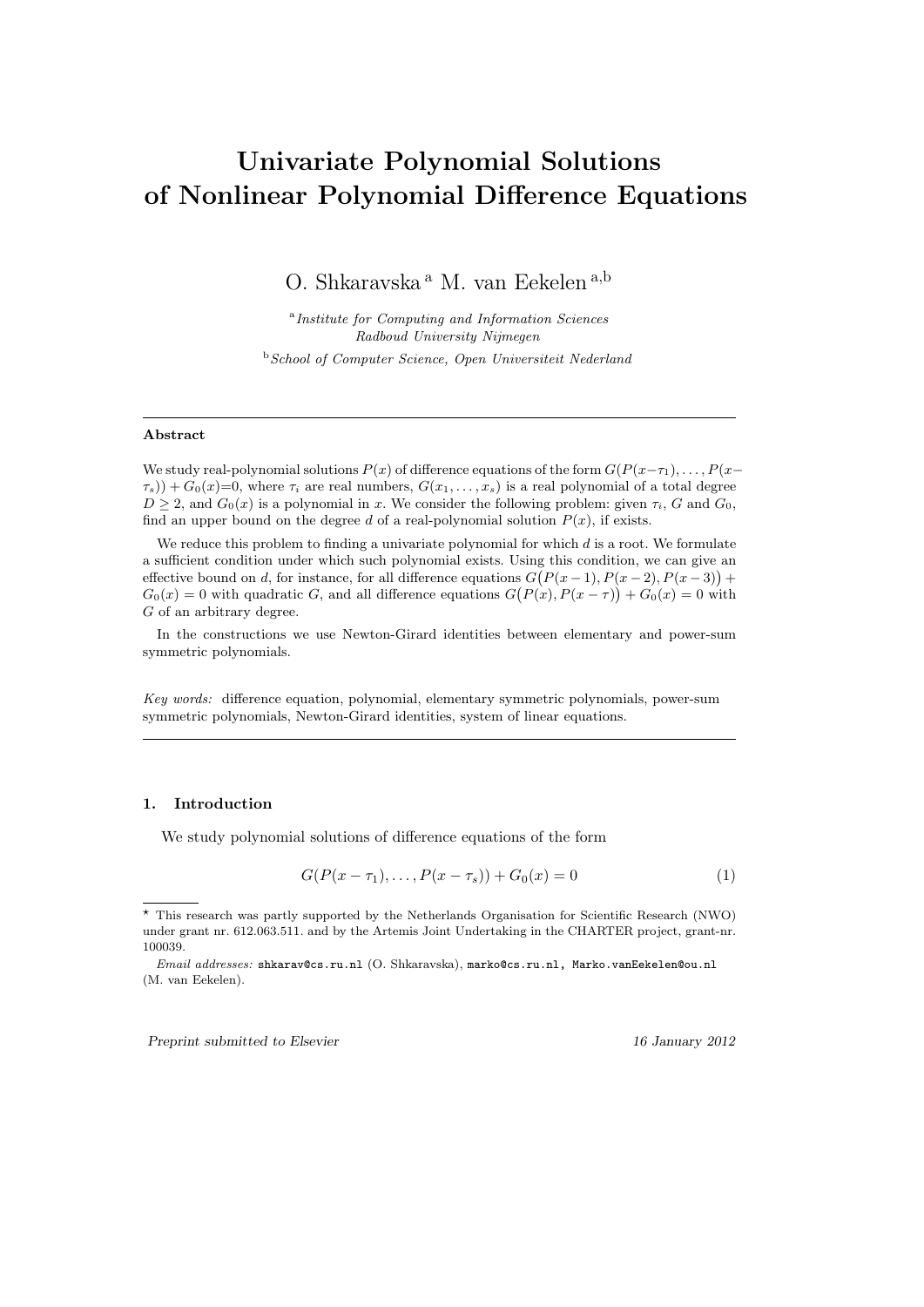where  $G(x_1, \ldots, x_s) \in \mathcal{R}[x_1, \ldots, x_s]$  is a real polynomial of a *total degree*  $D \geq 2$  in s variables,  $G_0(x) \in \mathcal{R}[x]$ , and  $\tau_i \in \mathcal{R}$ , with  $1 \leq i \leq s$ , are pairwise different numbers. Our aim is to *bound the degree d* of a real-polynomial solution  $P(x)$ .

We call these equations non-linear polynomial difference equations with constant coefficients. We use the terminology "with constant coefficients" because we consider polynomials  $G(x_1, \ldots, x_s)$  with constant, not-depending on x, coefficients. We believe that extending the proposed method for difference equations where the coefficients of  $x_1^{i_1} \ldots, x_s^{i_s}$ depend on  $x$ , requires only technical adjustments. We leave it for the future work.

#### The approach in a nutshell and the outline of the paper

Let d denote the degree of a solution  $P(x)$ . We are looking for a univariate degree polynomial, that is a polynomial for which  $d$  is a root. A degree polynomial for a linear recurrence relation with polynomial coefficients is constructed in section 8.3 of the book (Petkovsek et al., 1996). It is easy to see, that a recurrence relation  $P(n) = G(n, P(n 1), \ldots, P(n - s)$  +  $G_0(n)$  is a specific case of a difference equation.

As one expects, our reasoning is based on equating the corresponding coefficients in the right- and left-hand-side of an identity of two polynomials in  $x$ . We apply this scheme not to the original equation 1, but to the equivalent one

$$
G_D(P(x-\tau_1),...,P(x-\tau_s)) = -G_{\leq D-1}(P(x-\tau_1),...,P(x-\tau_s)) + G_0(x) \qquad (2)
$$

where  $G(x_1, \ldots, x_s)$  is presented as the sum  $G_D(x_1, \ldots, x_s) + G_{\leq D-1}(x_1, \ldots, x_s)$  with  $G_D$  being the homogeneous part with total degree D and  $G_{\leq D-1}$  contains the terms of G with total degrees  $\leq D-1$ .

Without lost of generality we assume that  $d(D-1) > deg(G_0)$  (otherwise d is clearly bounded by  $deg(G_0)/(D-1)$ . Then the degree of x in the r.h.s. of equation 2 is at most  $d(D-1)$ . The degree of x of the left-hand side is at most dD. For all  $0 \le l \le d-1$  the coefficients of  $x^{dD-l}$  on the left-hand side must vanish because  $dD - l > d(D - 1)$ . In sections 2 and 3, we give necessary set-up and show that these coefficients are functions of the power-sum symmetric polynomials  $p_l$  of the roots  $\mathbf{r} = (\rho_1, \ldots, \rho_d)$  of  $P(x)$ , where  $p_l(y_1, \ldots, y_n) := y_1^l + \ldots + y_n^l$  and  $p_0(\mathbf{r}) := d$ . Moreover, for real polynomials  $P(x)$  the values  $p_l(\mathbf{r})$  are always real, even if there are complex roots. We construct polynomials  $S_l(u_0, u_1, \ldots, u_l)$  such that the coefficient of  $x^{dD-l}$  of the l.h.s. of equation 2 is equal to  $S_l(p_0(\mathbf{r}), p_1(\mathbf{r}), \ldots, p_l(\mathbf{r}))$ In general,  $S_l$  cannot be taken as degree polynomials, because they depend on  $1 + l$  variables.

The main contribution of this work is that we analyse a case, when one can eliminate the variables  $u_1, \ldots, u_l$  in such a way that we obtain 1-variate polynomial for which d is a root. We focus on the  $(u_1, \ldots u_l)$ -free term  $S_l^*(u_0)$  of  $S_l$ . If there is l such that  $S_l(u_0, u_1, \ldots, u_l) = S_l^*(u_0) \neq 0$ , and assuming  $d > l$ , then  $S_l^*(u_0)$  can be taken as a degree polynomial. In the framework lemma, in section 2, we give a sufficient condition for such reduction to be possible. The kernel of constructions are the coefficients of those terms of  $S_l$ , in which at least one of  $u_1, \ldots u_l$  occurs. We can eliminate such terms and bound degree d if these coefficients are presentable as linear combinations of the coefficients of  $u_0^{\mu}$  of the polynomials  $S_{l'}^*(u_0)$ , where  $l' < l, \mu \leq l'$ . In sections 4 and 6, respectively, we study two independent cases for which the conditions of the framework lemma hold and therefore we can bound d: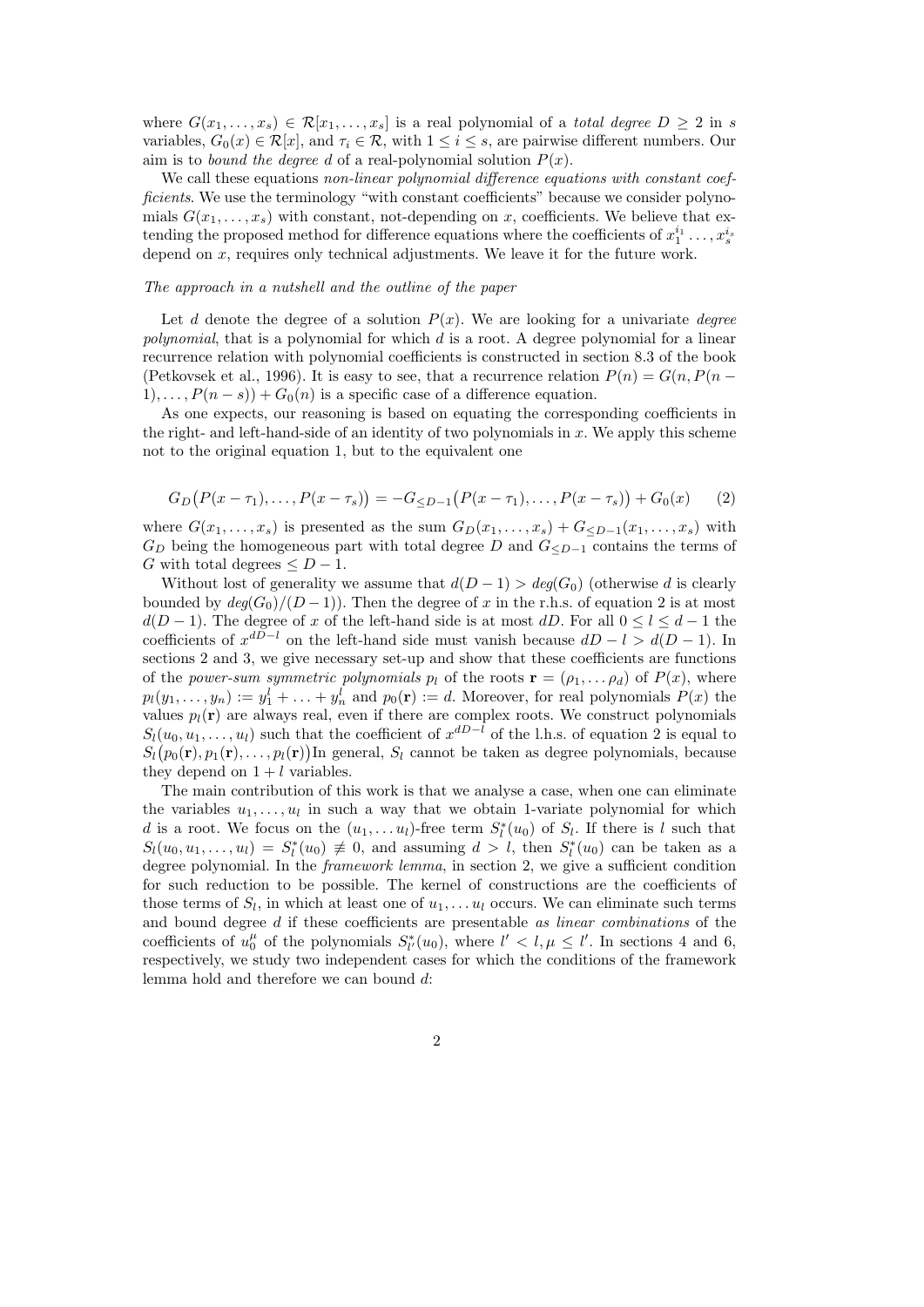- if  $L := \min\{l | S_l^*(u_0) \neq 0\} \leq 5$  then either  $d \leq \max\{L, \deg(G_0)\}$ , or d is a root of  $S_L^*(u_0)$ , (theorem 5 and an example in section 7),
- $d \leq \max\{D, \deg(G_0)/(D-1)\}\$  for all difference equations  $G(P(x), P(x-\tau)) + G_0(x) =$ 0 (theorem 7).

In section 8 we sum up our results and outline the future work. Routine proofs and other technicalities can be found in the Appendix or technical report. The proofs are supported by calculations in Maple (worksheet nonlineardifeq.mw), available from the site http: //resourceanalysis.cs.ru.nl/index.html under the item Technical reports.

## 1.1. Related Work

The bound  $d \leq D$  for  $G(P(x), P(x - \tau)) = 0$  (where  $G_0 \equiv 0$ ) is similar to the result  $d = D$  for ordinary differential equations of the form  $G(P(x), P(x - 1)) = 0$  where  $G(x_1, x_2)$  is irreducible in rational field extension, see (Feng et al., 2008). First, note that in our case  $\tau$  is an arbitrary real number, not necessarily 1. Second, we do not demand irreducibility of  $G$ , and if  $G$  is reducible then the inequation  $d < D$  may hold. For instance,  $P(x) = x$  solves  $(P(x) - P(x-1))^2 - 1 = 0$ . Here  $d = 1 < 2 = D$  and the polynomial  $G(x_1, x_2) = (x_1 - x_2)^2 - 1$  is reducible:  $G(x_1, x_2) = (x_1 - x_2 - 1)(x_1 - x_2 + 1)$ .

Contrary to linear difference equations, there is no general theory for solving non-linear ones.

In paper (Tang et al., 2010) the authors investigate the global behavior of solutions of non-linear difference equation of the form  $x_{n+1} = (\alpha + x_n)/(A + Bx_n + x_{n-k})$ , where  $n \geq 0$ , the parameters are positive real numbers and initial conditions  $x_{-k}, \ldots, x_0$  are non-negative real numbers,  $k > 2$ . One of the results is that every solution is bounded from above and from below by positive constants. In paper  $(Özkan Öcalan, 2009)$  one gives necessary and sufficient conditions for the oscillation of solutions  $x_n$  of nonlinear difference equations with advanced arguments. First, the author considers equations with constant coefficients of the form  $x_{n+1} - x_n + \sum_{i=1}^m p_i f_i(x_{n-k_i}) = 0$  where  $\lim_{u\to 0} \frac{f_i(u)}{u} =$  $M_i$  with  $0 < M < +\infty$ . Then, the result is generalized to equations with non-constant coefficients,  $p_{in}$ .

A number of results had been obtain for recurrence relations. A bound on the degree of polynomial solutions to linear homogeneous recurrence relations with polynomial coefficients is obtained in Chapter 8.3 of the book  $A=B$  (Petkovsek et al., 1996). It is done via a degree polynomial. In the paper (Mezzarobba and Salvy, 2010) a similar problem is considered for complex polynomials, satisfying linear recurrence relations with rational-polynomial coefficients. Here the authors constructively define a real sequence that majorates the complex polynomial sequence. In (Borcea et al., 2011) one gives the asymptotic ratio  $\lim_{n\to\infty} \frac{f(n+1)(\mathbf{x})}{f(n)(\mathbf{x})}$  $\frac{(n+1)(\mathbf{x})}{f(n)(\mathbf{x})}$  for  $f(n)(x)$  satisfying the linear recurrence equation of the form  $f(n)(\mathbf{x}) + \alpha_1(n)(\mathbf{x})f(n-1)(\mathbf{x}) + \ldots + \alpha_1(n-s)(\mathbf{x})\alpha_s f(n-s)(\mathbf{x}) = 0.$ 

In (Rolanía and Lagomasino, 2007) the authors consider asymptotic behavior of the recurrence relation of the form  $f(n)(z) = b(n)(z) f(n-1) + a^2(n)(z) f(n-2)(z)$ , where  $b(n)(z)$ ,  $a(n)(z)$  are analytic in a certain complex domain.

Orthogonal polynomials on the real line always satisfy a three-term recurrence relation (see e.g. (van Assche and Foupouagnagni, 2003)):

$$
P(n + 1)(x) = (x - \beta(n))P(n)(x) - \gamma(n)P(n - 1)(x)
$$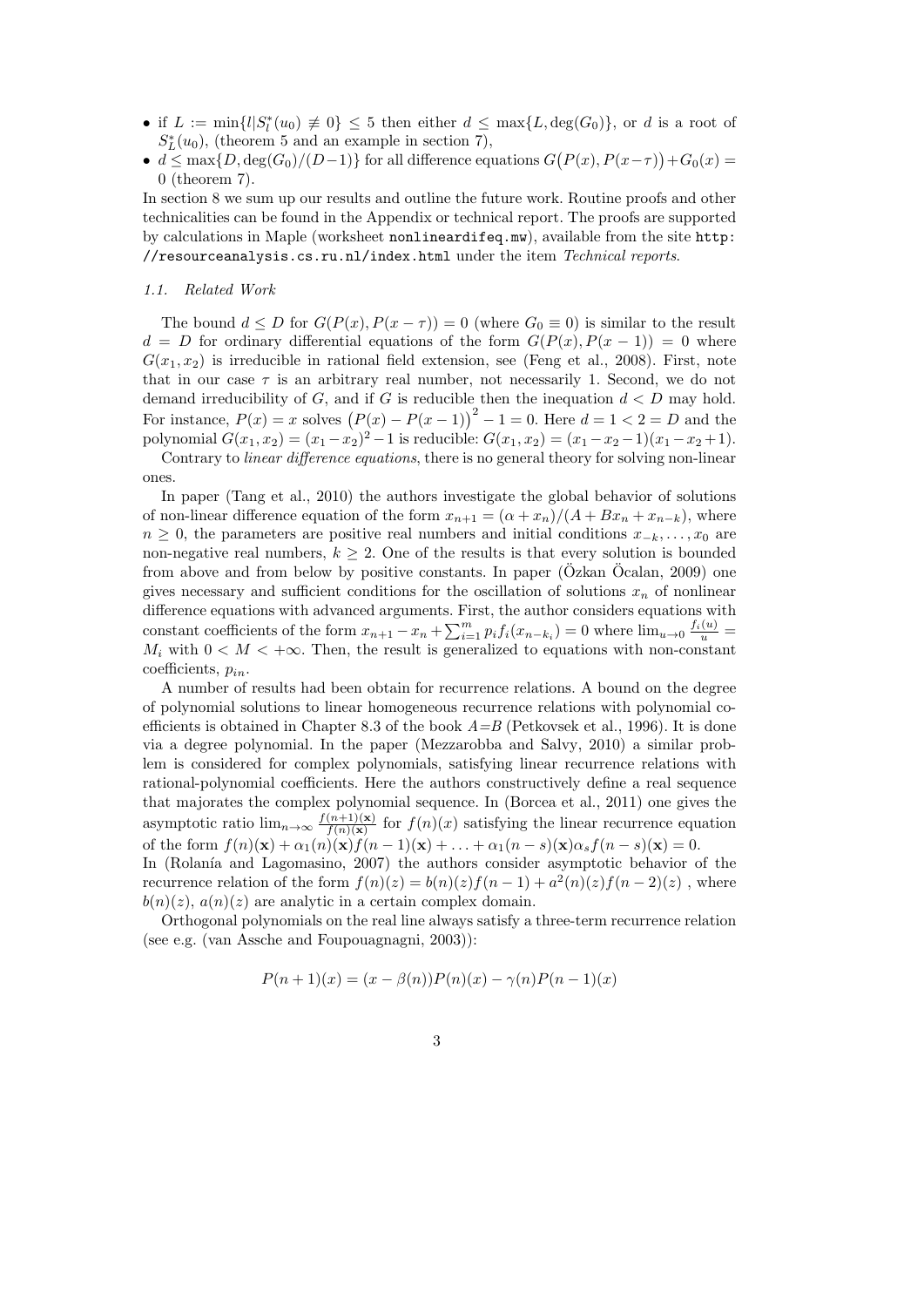It is still linear w.r.t.  $P(n)(x)$  (but the polynomial solution is two-variate). However, the recurrence relations for the coefficients  $\beta(n)$  and  $\gamma(n)$  satisfy non-linear recurrence relations of a particular form or systems of such relations. An example of such system may be found in (van Assche and Foupouagnagni, 2003). It defines the coefficients  $\beta(n)$  and  $\gamma(n)$  such that  $P(n)(x)$  is a generalized Charlier polynomial. The asymptotic behavior is such coefficients is studied as well.

In (Máté and Nevai, 1985) the authors study asymptotics for the recurrence relations of the form  $H(f(n), f(n+1), \ldots, f(n+s), 1/n) = 0$ , where H is a complex-valued function of  $s + 2$  real variables all of whose partial derivatives of order  $\leq m$  are continuous in a neighborhood of the origin  $\bar{0}$  and  $\sum_{i=0}^{s} z^{j} \frac{\partial H}{\partial x_{i}}(\bar{0}) \neq 0$  for all complex number z with  $|z| = 1$ . The authors define numbers  $c_1, \ldots, c_m$  such that  $f(n) = \sum_{l=1}^m c_l n^{-l} + o(n^{-m})$ . In the later publications the authors extend this result for *systems* of such recurrence relations. To our opinion this result cannot be applied to our problem (taken  $\tau_i = i$ ). The arguments can be found in the technical report (Shkaravska and van Eekelen, 2010).

- Indeed, recurrence relation (1) can be converted into the form above in two ways. • Either we define  $f(n) := (1/n^{d+1})P(n)$ , where  $d = \deg(P)$ , and then  $f(n)$  will be
- having the just mentioned form  $f(n) = \sum_{l=1}^{m} c_l n^{-l} + o(n^{-m})$  and satisfy

$$
f(n) = (1/n^{d+1})G((n-1)^{d+1}f(n-1), \ldots, (n-s)^{d+1}f(n-s))
$$

- However this conversion is not possible unless we know the degree d.
- Or we use the derived equation  $P(x) = G(P(x-1), \ldots, P(x-s))$  that holds for all real numbers  $x$  (see Lemma 1). Then we have that

$$
P(1/nt) = G(P(1/nt - 1), \ldots, P(1/nt - s))
$$

for some  $t \geq 2$ . However the obvious in this case definition  $f(n) := P(1/n^t)$  (that indeed has the mentioned above form) does not fit the recurrence scheme  $f(n)$  =  $G(f(n-1),..., f(n-s))$  since  $P(1/n^t - s) \neq P(1/(n-s)^t) = f(n-s)$ . It is not clear, which concrete recurrence schema, with all known coefficients, describes  $f(n)$ .

## 2. Special presentation of monomials  $a_{i_1...i_s}x_1^{i_1} \ldots x_s^{i_s}$

2.1. Polynomial difference equations  $G(P(x - \tau_1), \ldots, P(x - \tau_s)) = 0$ 

Before studying difference relations in detail, we note that a *recurrence relation* with a polynomial solution defined on natural numbers determines a difference equation with the same schema.

**Lemma 1.** Let a polynomial  $P(x)$  satisfy  $G(P(n-1), \ldots, P(n-s)) + G_0(n) = 0$  for all integer  $n \ge n_0$ , for some  $n_0$ . Then  $G(P(x-1), \ldots, P(x-s)) + G_0(x)$  for all real  $x \in \mathcal{R}$ .

**Proof.** From the condition of the lemma it follows that the polynomial in  $x$ , namely  $G(P(x-1), \ldots, P(x-s)) + G_0(x)$ , is equal to zero in some deg(P) + 1 pairwise different points. From this follows that it is zero for all  $x \in \mathcal{R}$ .  $\Box$ 

This property makes the difference equation analysis applicable to analysis of recurrence relations.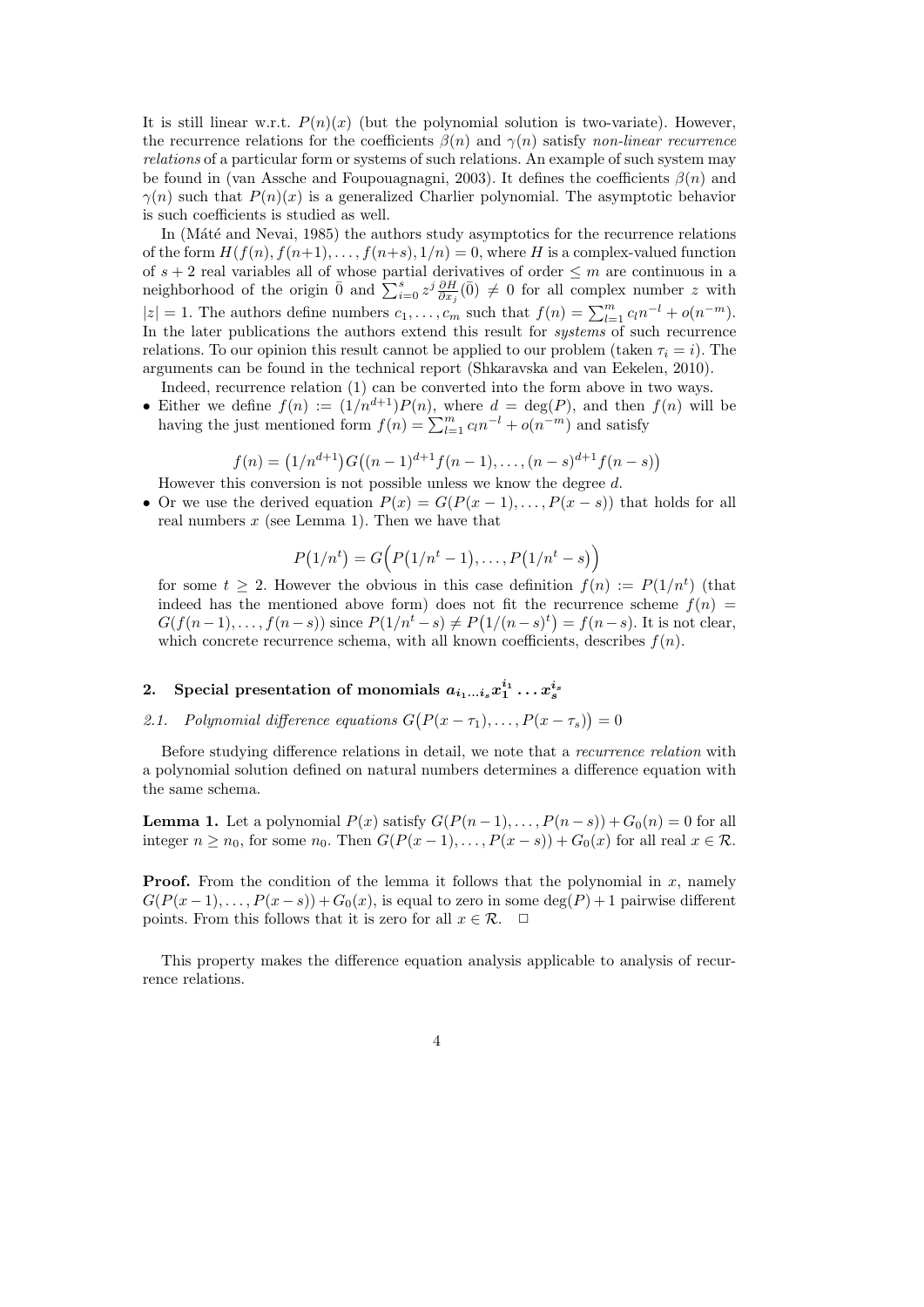**Lemma 2.** Let a function  $f(x)$  (which is not necessarily a polynomial) satisfy  $f(x) =$  $G(f(x-1),...,f(x-s))$  for all real x. Then any  $g(x)$ , such that  $g(x) = f(x+y)$  for some real number y, satisfies the equation  $g(x) = G(g(x-1), \ldots, g(x-s))$  as well.

**Proof.** By the definition of g one has  $g(x) = f(x+y) = G(f(x+y-1), \ldots, f(x+y-s)) =$  $G(f(x-1+y),..., f(x-s+y) = G(g(x-1),..., g(x-s)).$  $\Box$ 

To begin with, we recall the definition: the *total degree*  $D$  of a multivariate polynomial  $G(x_1,\ldots,x_s) = \sum_{0 \leq i_1+\ldots+i_s} a_{i_1\ldots i_s} x^{i_1} \ldots x^{i_s}$ , where  $i_1,\ldots,i_s$  are non-negative integers, is given by  $D = \max\{i_1 + \ldots + i_s | a_{i_1 \ldots i_s} \neq 0\}$ , and D must be finite.

Without lost of generality we assume that the translation set  $T = \{\tau_1, \ldots, \tau_s\}$  is ordered according to the standard ordering of real numbers  $\mathcal{R}: \tau_1 < \ldots < \tau_s$ .

Now we re-index the coefficients  $a_{i_1...i_s}$  of  $G(x_1,...,x_s)$ . This is the reindexation I that maps, e.g. the term  $a_{20}x_1^2$  to the term  $\alpha_{11}x_1x_1$ . Consider another example: let  $D=5$  and  $s = 3$ , so we take  $G_5(x_1, x_2, x_3)$  of degree 5. Then the term  $a_{2,3,0}x_1^2x_2^3$  may be written as  $\alpha_{1,1,2,2,2}x_1x_1x_2x_2x_2$ , where  $\alpha_{k_1,k_1,k_2,k_2,k_2} = a_{2,3,0}$ . In general, the reindexation I maps  $(i_1 \ldots i_s)$  to  $(k_1 \ldots k_D) = (1^{(i_1)}, 2^{(i_2)}, \ldots, s^{(i_s)}),$  where  $k^{(i)}$  denotes the *i*-dimensional vector  $(k, \ldots, k)$ . Thus, the we have defined map I from  $\mathcal{I} := \{(i_1, \ldots, i_s) | i_1 + \ldots + i_s =$ D,  $i_j \in \mathcal{N}$  to  $K := \{(k_1 \dots k_D) | 1 \leq k_1 \leq \dots \leq k_D \leq s\}$ . It is a routine to show that I is a bijection.

**Lemma 3.** The reindexing I that sends  $(i_1 \dots i_s) \in \mathcal{I}$  to  $(k_1 \dots k_D) = (1^{(i_1)}, \dots, s^{(i_s)}),$ is a bijection.

**Proof.** By its definition,  $I$  is a map (i.e. is functional and everywhere defined). We have to prove that it is injective and surjective.

We prove injectivity by contradiction. Assume that there are two different indices,  $(i_1 \ldots i_s)$  and  $(i'_1 \ldots i'_s)$ , that are mapped to the same  $(k_1 \ldots k_D)$ . Let  $\ell = \min\{j|i_j \neq i'_j\}$ . Therefore,  $(i'_1 \ldots i'_s) = (i_1 \ldots i_{\ell-1}, i'_{\ell}, \ldots, i'_{s})$ . Now,  $(k_1 \ldots k_D) = (1^{(i_1)}, \ldots, \ell^{(i_{\ell})}, \ldots, s^{(i_s)}) \neq$  $(1^{(i_1)}, \ldots, (\ell-1)^{(i_{\ell-1})}, \ell^{(i'_{\ell})}, \ldots, s^{(i'_{s})}) = (k_1 \ldots k_D)$ , which is a contradiction. So, the map I is an injection.

To prove surjectivity, we fix any  $(k_1, \ldots, k_D) \in K$ . It easy to see, that by the definition of K there exist  $i_j \in \mathcal{N}$ , such that  $i_1 + \ldots + i_s = D$  and  $(k_1, \ldots, k_D) = (1^{(i_1)}, \ldots, s^{(i_s)})$ . We take  $\mathbf{i} = (i_1, ..., i_s)$ . Trivially,  $I(\mathbf{i}) = (1^{(i_1)}, ..., s^{(i_s)}) = (k_1, ..., k_D)$ . Therefore, the map *I* is a surjection.  $\Box$ 

Using this reindexation, a polynomial  $G_D(x_1, \ldots, x_s)$  is presented as  $\Sigma_{\mathbf{k} \in K} \alpha_{\mathbf{k}} x_{k_1} \ldots x_{k_D}$ , where  $\mathbf{k} := (k_1, \ldots, k_D)$ . For instance, for  $D = 2, s = 3$  we have  $K = \{(1, 1), (1, 2), (1, 3),$  $(2, 2), (2, 3), (3, 3)$ , and for the polynomial  $G_2(x_1, x_2, x_3) = x_1^2 - 2x_1x_2 + x_3^2$  we have  $\alpha_{11} = 1, \ \alpha_{12} = -2, \ \alpha_{33} = 1 \text{ and } \alpha_{13} = \alpha_{22} = \alpha_{23} = 0. \text{ Consider another example:}$  $G(x_1,...,x_5) = a_{20000}x_1^2 - 2a_{10010}x_1x_4 + a_{00002}x_5^2$ . The corresponding reindexed polynomial is  $\alpha_{11}x_1^2 - 2\alpha_{14}x_1x_4 + \alpha_{55}x_5^2$ . Here we have  $D = 2$ ,  $s = 5$ , and all the possible indices are in the set

$$
K = \{(1, 1), (1, 2), (1, 3), (1, 4), (1, 5), (2, 2), (2, 3), (2, 4), (2, 5), (3, 3), (3, 4), (3, 5), (4, 4), (4, 5)\}
$$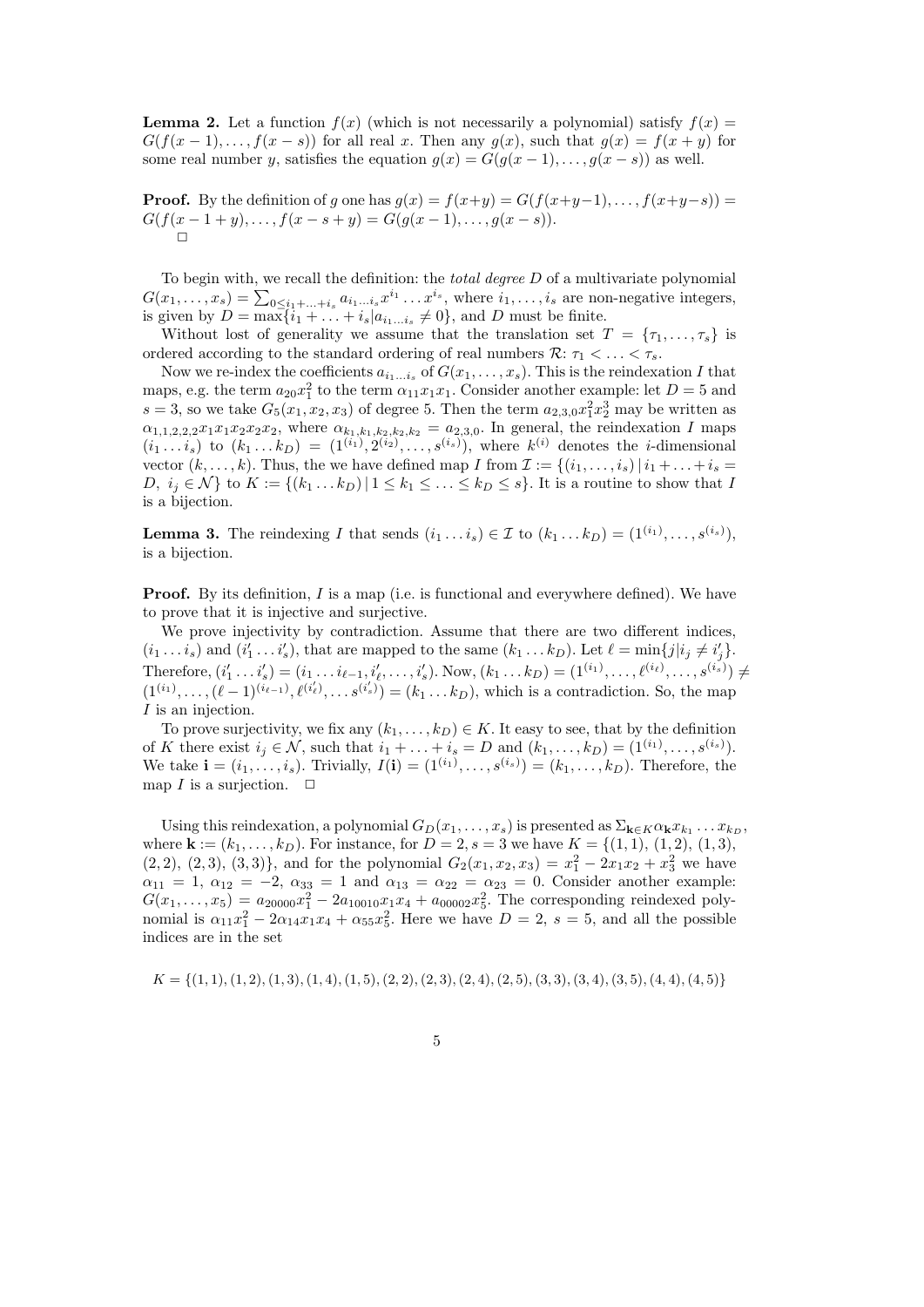Here we have that all  $\alpha_{ij}$ , except  $\alpha_{11}$ ,  $\alpha_{14}$ ,  $\alpha_{55}$ , vanish.

Further, a polynomial  $G_D(P(x - \tau_1), \ldots, P(x - \tau_s))$  is presented as  $\Sigma_{\mathbf{k} \in K} \alpha_{\mathbf{k}} P(x - \tau_s)$  $\tau_{k_1}$ )...  $P(x - \tau_{k_D})$ . For the sake of convenience, we introduce the notations that reflects the corresponding reindexing of  $\tau_i$  in  $G(P(x - \tau_1), \ldots, P(x - \tau_s))$ :

$$
\mathbf{t}(\mathbf{k}):=(\tau_{k_1},\ldots,\tau_{k_D})\text{ for each }\mathbf{k}=(k_1,\ldots,k_D)\in K
$$

 $\mathbf{t} = (t_1, \ldots, t_D)$  ranges over  $\mathbf{t}(\mathbf{k}), \mathbf{k} \in K$ .

For example, for the polynomial  $G_2(P(x-0.5), P(x-1), P(x-2.1)) = P(x-0.5)P(x-1)$  $(0.5) - 2P(x - 0.5)P(x - 1) + P(x - 2.1)P(x - 2.1)$ , we have  $\tau_1 = 0.5, \tau_2 = 1, \tau_3 = 2.1$ , and therefore,  $\mathbf{t}(11) = (0.5, 0.5), \mathbf{t}(12) = (0.5, 1)$  and  $\mathbf{t}(33) = (2.1, 2.1).$ 

## 3. Coefficients of x in  $G_D(P(x-\tau_1, \dots, P(x-\tau_s))$  as symmetric polynomials

Let a polynomial  $P(x)$  be presented via its roots:  $P(x) = A_d(x - \rho_1) \dots (x - \rho_d)$ . We want to see how the left-hand side of equation 2 looks if we substitute this presentation of  $P(x)$  into it. Have a closer look at the term  $P(x - t_1)...P(x - t_D)$ . Obviously, it is equal to  $A_d^D \prod_{i=1}^D \prod_{j=1}^d (x-t_i-\rho_j)$ . For this product, we want to find the coefficients  $\varepsilon_l(\mathbf{t}, \mathbf{r})$  of  $x^{Dd-l}$ , where  $0 \le l \le d-1$ . The sums  $(t_i + \rho_j)$ , where  $1 \le i \le D, 1 \le j \le d$ are obviously the (only) roots of the polynomial  $\prod_{i=1}^{D} \prod_{j=1}^{d} (x - t_i - \rho_j)$ . Therefore, its coefficients  $\varepsilon_l(\mathbf{t}, \mathbf{r})$  are presented via *elementary symmetric polynomials*  $e_l(y_1, \ldots, y_m) :=$  $\sum_{w \neq w' \rightarrow i_w \neq i_{w'}} y_{i_1} \dots y_{i_l}$  and  $e_0(y_1, \dots, y_m) = 1$  (Macdonald, 1979) in the standard way:

$$
\varepsilon_l(\mathbf{t}, \mathbf{r}) = (-1)^l e_l(t_1 + \rho_1, \dots, t_i + \rho_j, \dots, t_D + \rho_d)
$$
\n(3)

assuming that in the presentation one chooses  $m = dD$ . For the sake of convenience we denote the dD-dimensional vector  $(t_1 + \rho_1, \ldots, t_i + \rho_j, \ldots, t_D + \rho_d)$  via  $(\mathbf{t} + \mathbf{r})$ .

Now, we can proceed with the the coefficients of  $x^{dD-l}$  in the l.h.s. of equation 2. Let  $N := |K|$  and let the elements **k** of K be ordered in the obvious way:  $\mathbf{k}_1 = (1, \ldots, 1), \mathbf{k}_2 =$  $(1, \ldots, 1, 2), \ldots, \mathbf{k}_N = (s, \ldots, s).$ 

**Lemma 4.** If a polynomial P of a degree d solves equation 2 and  $d > l$  for some  $l > 0$ then polynomial's roots r must solve the equation

$$
\sum_{\mathbf{k}\in K}\varepsilon_l(\mathbf{t}(\mathbf{k}),\mathbf{r})\alpha_\mathbf{k}=0\tag{4}
$$

**Proof.** Due to  $d > l$  we have that  $dD - l > d(D - 1)$ . Since P solves equation 2, the coefficients  $\sum_{\mathbf{k}\in K} \varepsilon_l(\mathbf{t}(\mathbf{k}), \mathbf{r}) \alpha_{\mathbf{k}}$  at  $x^{dD-l}$  in the l.h.s. of equation 2 must vanish.  $\Box$ 

Lemma 4 does not give direct information about d, since  $\varepsilon_i(\mathbf{t}, \mathbf{r})$  depends on d implicitly:  $d$  is the dimension of  $r$ . To obtain from equation 4 an explicit equation over d we employ power-sum symmetric polynomials  $p_l(y_1, \ldots, y_m) := y_1^l + \ldots + y_m^l$  (with  $p_0(y_1, \ldots, y_m) := m$  and *Newton-Girard formula* (Macdonald, 1979):

$$
e_l(\mathbf{y}) = (1/l) \sum_{\kappa=1}^l (-1)^{\kappa-1} e_{l-\kappa}(\mathbf{y}) p_{\kappa}(\mathbf{y})
$$

6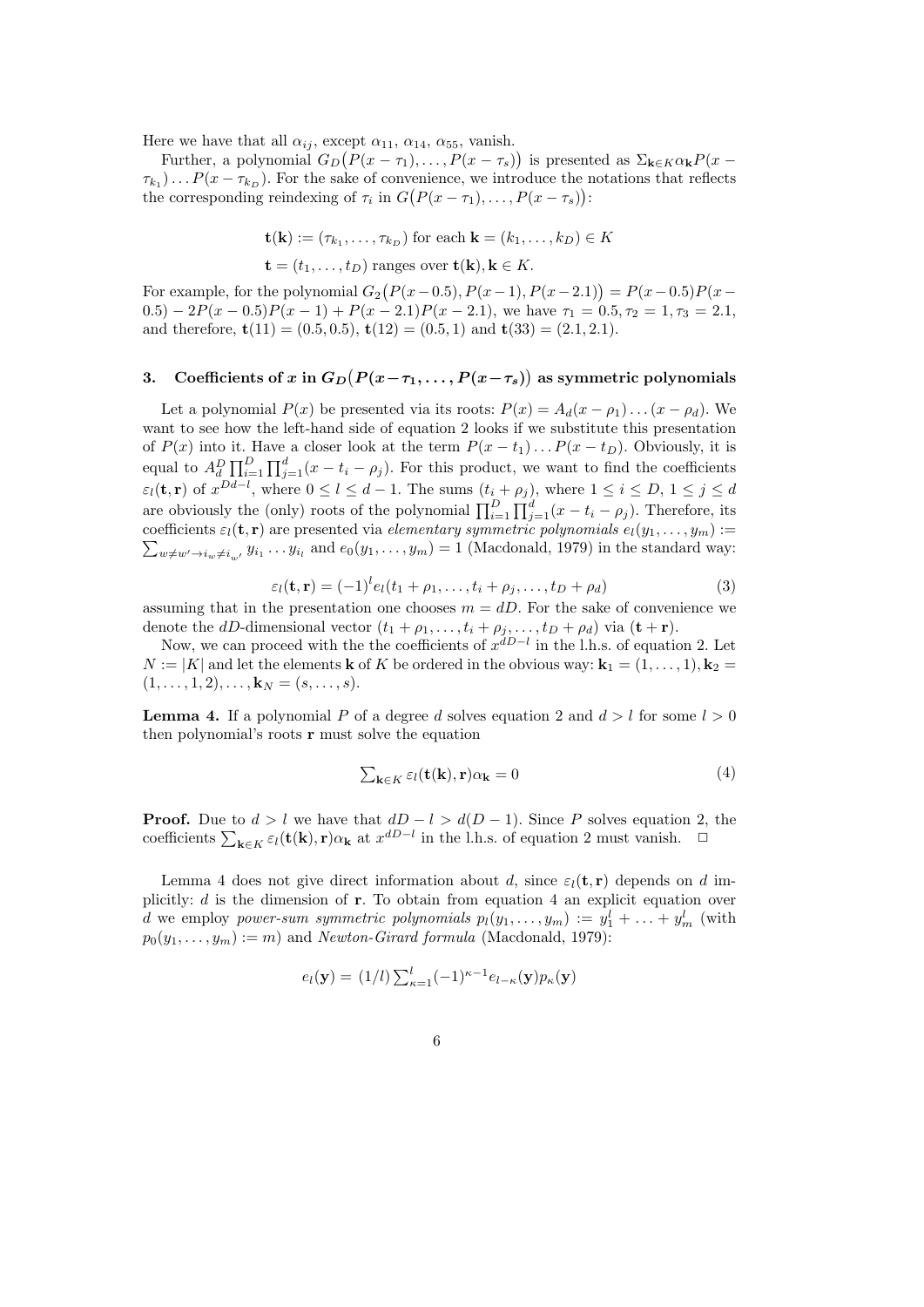For the sake of convenience, we introduce the following notations:  $\bar{\alpha}$ ,  $p_{l,\mathbf{t}}$  and  $p_{l,\mathbf{r}}$  stay for  $(\alpha_1, \ldots, \alpha_N) = (\alpha_k)_{k \in K}, p_l(\mathbf{t})$  and  $p_l(\mathbf{r})$  respectively.

It is a routine to show, by the definition of  $p_{\kappa}$  and the binomial formula, that

$$
p_{\kappa}(\mathbf{t} + \mathbf{r}) = \sum_{i=1}^{D} \sum_{j=1}^{d} (t_i + \rho_j)^{\kappa} = \sum_{\lambda=0}^{\kappa} {\binom{\kappa}{\lambda}} p_{\kappa-\lambda, \mathbf{t}} p_{\lambda, \mathbf{r}}
$$
(5)

In more detail,

$$
p_{\kappa}(\mathbf{t} + \mathbf{r}) = \sum_{i=1}^{D} \sum_{j=1}^{d} (t_i + \rho_j)^{\kappa} = \sum_{i=1}^{D} \sum_{j=1}^{d} \sum_{\lambda=0}^{\kappa} {n \choose \lambda} \rho_j^{\lambda} t_i^{\kappa - \lambda} =
$$

$$
\sum_{\lambda=0}^{\kappa} {n \choose \lambda} \sum_{i=1}^{D} \sum_{j=1}^{d} \rho_j^{\lambda} t_i^{\kappa - \lambda} = \sum_{\lambda=0}^{\kappa} {n \choose \lambda} \sum_{i=1}^{D} t_i^{\kappa - \lambda} \sum_{j=1}^{d} \rho_j^{\lambda} =
$$

$$
\sum_{\lambda=0}^{\kappa} {n \choose \lambda} \sum_{i=1}^{D} t_i^{\kappa - \lambda} p_{\lambda, \mathbf{r}} = \sum_{\lambda=0}^{\kappa} {n \choose \lambda} p_{\kappa - \lambda, \mathbf{t}} p_{\lambda, \mathbf{r}}
$$

Let  $\mathbf{v}_l$  and  $\mathbf{u}_l$  denote the vectors of variables  $(v_0, \ldots, v_l)$  and  $(u_0, \ldots, u_l)$  respectively. To show how Newton-Girard formula is used to present  $\varepsilon_l(\mathbf{t}, \mathbf{r})$ , we define inductively a family of functions  $E_l(\mathbf{v}_l, \mathbf{u}_l)$ . The definition mirrors Newton-Girard formula and identity 5:

## Definition 1.

$$
E_0(\mathbf{v}_0, \mathbf{u}_0) := 1
$$
  
 
$$
E_l(\mathbf{v}_l, \mathbf{u}_l) := -(1/l) \sum_{\kappa=1}^l E_{l-\kappa}(\mathbf{v}_{l-\kappa}, \mathbf{u}_{l-\kappa}) (\sum_{\lambda=0}^{\kappa} {\kappa \choose \lambda} v_{\kappa-\lambda} u_{\lambda})
$$

For instance,  $E_1(\mathbf{v}_1, \mathbf{u}_1) = -v_1u_0 - v_0u_1$ . Let  $\mathbf{p}_{l,\mathbf{t}}$  and  $\mathbf{p}_{l,\mathbf{r}}$  denote  $(D, p_{1,\mathbf{t}}, \ldots, p_{l,\mathbf{t}})$  and  $(d, p_{1,\mathbf{r}}, \ldots, p_{l,\mathbf{r}})$  respectively. It is a routine to establish the following connection between a coefficient  $\varepsilon_l(\mathbf{t}, \mathbf{r})$  and the function  $E_l$ :

**Lemma 5.** For all  $l \geq 0$  the following identity holds:

$$
\varepsilon_l(\mathbf{t}, \mathbf{r}) = E_l(\mathbf{p}_{l, \mathbf{t}}, \mathbf{p}_{l\mathbf{r}}) \tag{6}
$$

**Proof.** Induction on l using Newton-Girard formula on the induction step.

For  $l = 0$  immediately by the definitions one obtains  $\varepsilon_0(\mathbf{t}, \mathbf{r}) = 1 = E_0((D), (d)).$ 

For  $l > 0$  we apply Newton-Girard formula. Combining identity 3 with Newton-Girard identities, where  $\mathbf{y} := \mathbf{t} + \mathbf{r} = (t_1 + \rho_1, \dots, t_1 + \rho_d, \dots, t_D + \rho_1, \dots, t_D + \rho_d)$ , we obtain

$$
(-1)^{l} \varepsilon_{l}(\mathbf{t}, \mathbf{r}) = (1/l) \sum_{\kappa=1}^{l} (-1)^{\kappa-1} (-1)^{l-\kappa} \varepsilon_{l-\kappa}(\mathbf{t}, \mathbf{r}) p_{\kappa}(\mathbf{t} + \mathbf{r})
$$

From what follows that

$$
\varepsilon_l(\mathbf{t}, \mathbf{r}) = -(1/l) \sum_{\kappa=1}^l \varepsilon_{l-\kappa}(\mathbf{t}, \mathbf{r}) p_\kappa(\mathbf{t} + \mathbf{r}) = \text{identity }^5 -(1/l) \sum_{\kappa=1}^l \varepsilon_{l-\kappa}(\mathbf{t}, \mathbf{r}) \sum_{\lambda=0}^\kappa \binom{\kappa}{\lambda} p_{\kappa-\lambda, \mathbf{t}} p_{\lambda, \mathbf{r}}
$$
(7)

Using induction assumption for  $\varepsilon_{l-\kappa}(\mathbf{t}, \mathbf{r})$ , we immediately obtain  $\varepsilon_l(\mathbf{t}, \mathbf{r}) = E_l(\mathbf{p}_{l,\mathbf{t}}, \mathbf{p}_{l,\mathbf{r}})$ .  $\Box$ 

Using function  $E_l$ , we can symbolically compute  $\varepsilon_l(\mathbf{t}, \mathbf{r})$  for any  $l > 0$ . For instance,  $\varepsilon_1(t, r) = -E_1(p_{1,t}, p_{1,r}) = -dp_{1,t} - D p_{1,r}.$ 

Now we can reformulate 4, using the following definition.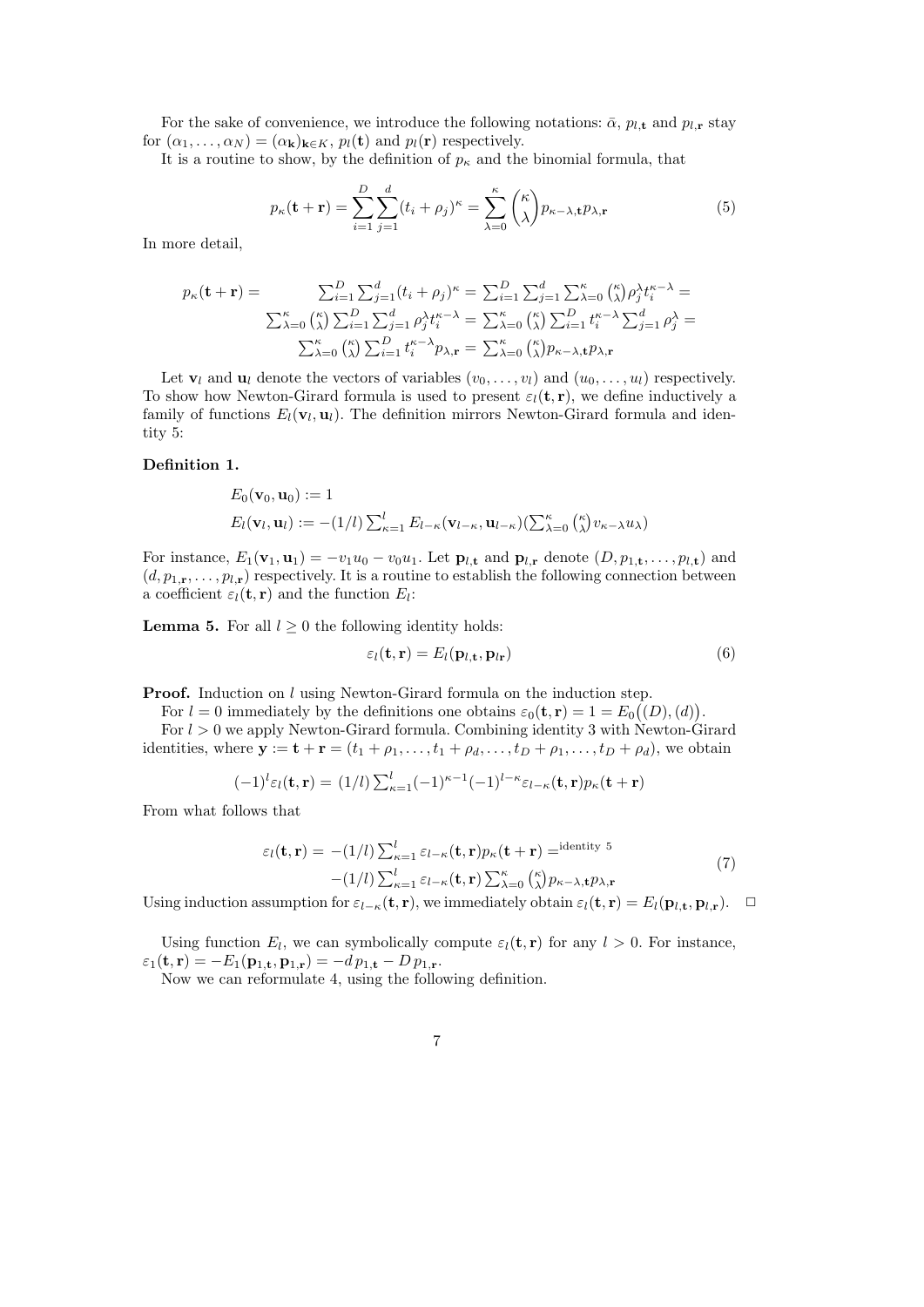**Definition 2.** Let  $S_l(\mathbf{u}_l) := \sum_{\mathbf{k} \in K} E_l(\mathbf{p}_{l,\mathbf{t}(\mathbf{k})}, \mathbf{u}_l) \alpha_{\mathbf{k}}$ 

This definition yields an explicit equation over  $d, p_{1,\mathbf{r}}, \ldots, p_{l,\mathbf{r}}$ , as stated in the next lemma.

**Lemma 6.** If a polynomial P of the degree d solves equation 2 and  $d > l$  for some  $l > 0$ then  $S_l(\mathbf{p}_{l,\mathbf{r}})=0$ .

**Proof.** By the lemma 5 and definition of  $S_l$  one straightforwardly has  $\sum_{k \in K} \varepsilon_l(t(k), r) \alpha_k =$  $S_l(\mathbf{p}_{l,r})$ . By lemma 4 we immediately obtain identity  $S_l(\mathbf{p}_{l,r}) = 0$ .  $\Box$ 

Yet, from the point of view of bounding the degree  $d$ , lemma 6 is too general. We are interested in cases when for some  $L \geq 0$  the equations  $S_l(u_0, u_1, \ldots, u_l) = 0$ , with  $0 \le l \le L$ , yield a 1-variate equation  $S_L^*(u_0) = 0$ , where

**Definition 3.**  $S_l^*(u_0)$  is a  $u_1, \ldots, u_l$ -free term of  $S_l(u_0, u_1, \ldots, u_l)$ .

To discover, when reduction to  $S_L^*(u_0) = 0$  is possible for some L, we need to have a closer look at functions  $E_l(\mathbf{v}_l, \mathbf{u}_l)$ . These functions are obviously polynomials in  $\mathbf{v}_l, \mathbf{u}_l$ . The total degree of  $v_0, \ldots, v_l$  and  $u_0, \ldots, u_l$  is l, however one can prove more precise connection between the degrees of  $v$ - and  $u$ -variables:

**Lemma 7.** For any monomial of  $v_0^{j_0} \ldots v_l^{j_l} u_0^{i_0} \ldots u_l^{i_l}$  that occurs in  $E_l(\mathbf{v}_l, \mathbf{u}_l)$  the following inequation holds:  $0 \cdot j_0 + j_1 + 2j_2 + \ldots + lj_l + 0 \cdot i_0 + i_1 + 2i_2 + \ldots + li_l \leq l$ .

The proof is routine induction on l.

**Proof.** For  $l = 0$  the statement trivially holds:  $0j_0 + 0i_0 = 0$ .

For  $l = 1$  we have  $E_1 = -v_1u_0 - v_0u_1$ . Thus,  $(j_0, j_1, i_0, i_1)$  ranges for two monomials,  $-v_1u_0$  and  $-v_0u_1$ , over  $(0, 1, 1, 0)$  and  $(1, 0, 0, 1)$ , respectively. Trivially, we have  $0 + j_1 +$  $0 + 0 = 1$  and  $0 + 0 + 0 + i_1 = 1$ .

Now, let the property hold for all  $l' < l$ . We use the recursive definition of  $E_l(\mathbf{v}_l, \mathbf{u}_l)$ . It is a sum of monomials of  $E_{l-\kappa}(\mathbf{v}_{l-\kappa}, \mathbf{u}_{l-\kappa})$  multiplied by  $\binom{\kappa}{\lambda} v_{\kappa-\lambda} u_{\lambda}$ . Therefore, it is enough to consider an arbitrary product of this form. Let q be a monomial of  $E_{l-\kappa}(\mathbf{v}_{l-\kappa}, \mathbf{u}_{l-\kappa})$ . Let q correspond to the degrees  $(j_0, \ldots, j_{l-\kappa}, i_0, \ldots, i_{l-\kappa})$ . By the induction assumption  $\sigma_{l-\kappa} := 0j_0 + j_1 + 2j_2 + \ldots + (l - \kappa)j_{l-\kappa} + 0i_0 + i_1 + 2i_2 + \ldots + (l - \kappa)i_{l-\kappa} \leq l - \kappa$ . Now, for the considered product  $qv_{\kappa-\lambda}u_\lambda$  we have one  $v_{\kappa-\lambda}$  more and one  $u_\lambda$  more w.r.t. q. Therefore,  $\sigma_l = \sigma_{l-\kappa} + (\kappa - \lambda) + \lambda \leq l - \kappa + (\kappa - \lambda) + \lambda \leq l$ .  $\Box$ 

This property is used when one wants to give the complete list of all non-vanishing coefficients of the degrees of  $(u_1, \ldots, u_l)$ . Now, consider  $E_l(\mathbf{v}_l, \mathbf{u}_l)$  as a polynomial in  $(u_1, \ldots, u_l)$ . Let  $\mathbf{i}_l$  denote a "degree vector"  $(i_1, \ldots, i_l)$ .

**Definition 4.** Let  $A_{li_l}(\mathbf{v}, u_0)$  denote the coefficient of  $u_1^{i_1} \dots u_l^{i_l}$  in  $E_l(\mathbf{v}_l, \mathbf{u}_l)$ , that is

$$
E_l(\mathbf{v}_l, \mathbf{u}_l) = \sum_{\mathbf{i}_l} A_{l\mathbf{i}_l}(\mathbf{v}_l, u_0) \cdot u_1^{i_1} \dots u_l^{i_l}
$$

| ٠            |        |
|--------------|--------|
|              | ٦      |
| ł<br>I<br>۰. |        |
|              |        |
|              | I<br>٧ |
|              |        |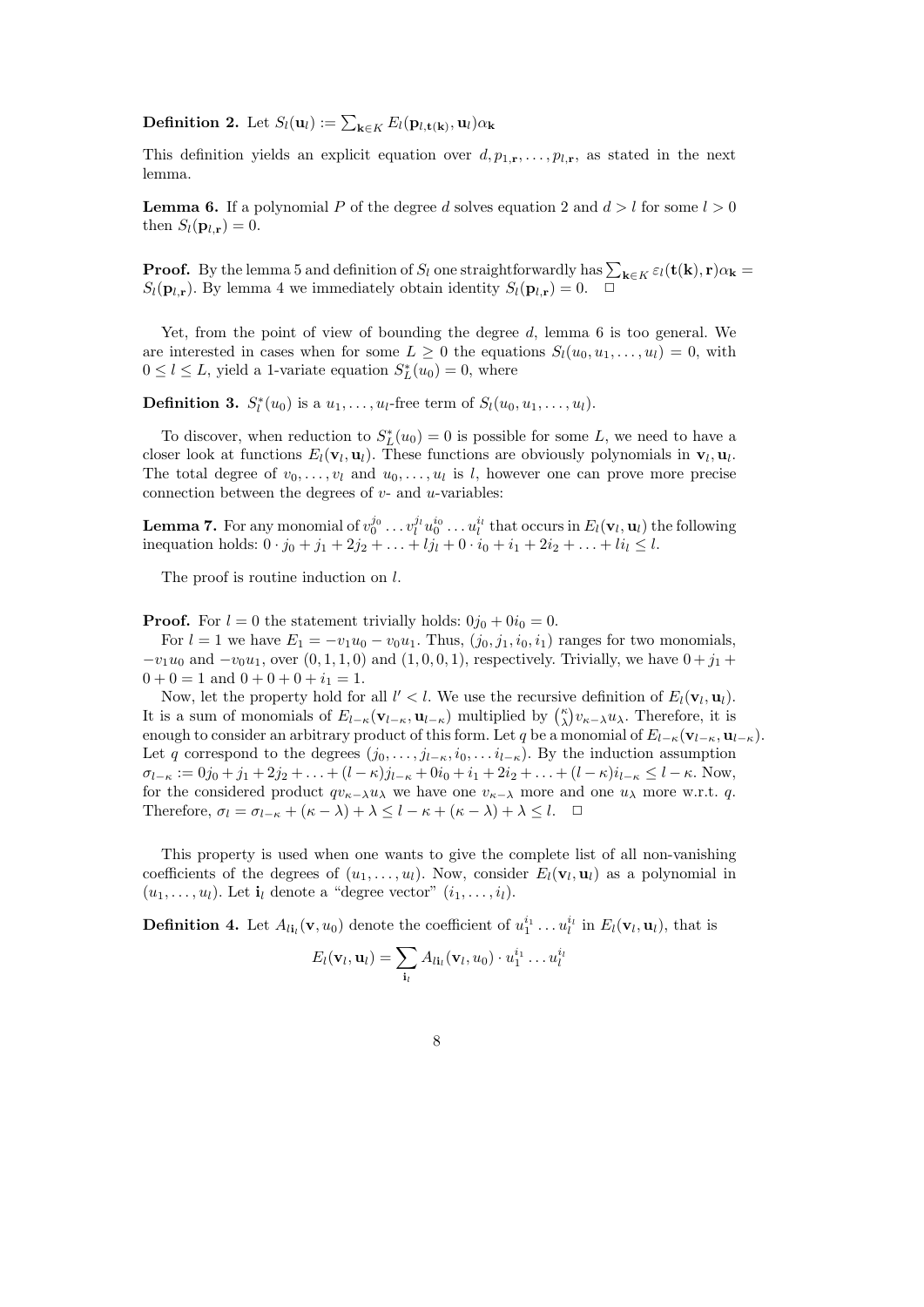It is routine to check the following presentation of  $S_l(u_0, u_1, \ldots, u_l)$  as a polynomial in  $u_1, \ldots, u_l$ :

$$
S_l(u_0, u_1, \dots, u_l) = \sum_{\mathbf{i}_l} F_{l\mathbf{i}_l}(u_0) \cdot u_1^{i_1} \dots u_l^{i_l}
$$
 where  

$$
F_{l\mathbf{i}_l}(u_0) = \sum_{\mathbf{k} \in K} A_{l\mathbf{i}_l}(\mathbf{p}_{l, \mathbf{t}(\mathbf{k})}, u_0) \alpha_{\mathbf{k}}
$$
 (8)

Indeed,

$$
S_l(u_0, u_1, \dots, u_l) = \sum_{\mathbf{k} \in K} E_l(D, p_{1, \mathbf{t}(\mathbf{k})}, \dots, p_{l, \mathbf{t}(\mathbf{k})}, \mathbf{u}_l) \alpha_{\mathbf{k}} =
$$
  

$$
\sum_{\mathbf{k} \in K} (\sum_{\mathbf{i}_l} A_{l\mathbf{i}_l}(D, p_{1, \mathbf{t}(\mathbf{k})}, \dots, p_{l, \mathbf{t}(\mathbf{k})}, u_0) u_1^{i_1} \dots u_l^{i_l}) \alpha_{\mathbf{k}} =
$$
  

$$
\sum_{\mathbf{i}_l} u_1^{i_1} \dots u_l^{i_l} (\sum_{\mathbf{k} \in K} A_{l\mathbf{i}_l}(D, p_{1, \mathbf{t}(\mathbf{k})}, \dots, p_{l, \mathbf{t}(\mathbf{k})}, u_0) \alpha_{\mathbf{k}})
$$

Recall, that  $S_l^*(u_0)$  is the  $u_i$ -free monomial of  $S_l$ . It easy to see that

$$
S_l^*(u_0) := F_{l\mathbf{0}_l}(u_0) \tag{9}
$$

where  $\mathbf{0}_l$  denotes *l*-dimensional null-vector.

In its turn, any of  $A_{l i_l}(\mathbf{v}_l, u_0)$  is a polynomial in  $u_0$ , with the corresponding coefficients  $B_{li\mu}(\mathbf{v}_l)$  of  $u_0^{\mu}$ . As we will see soon, the coefficients  $B_{l0\mu}$  play a special role. For the sake of readability, we abuse the notations and denote them via  $B_{l\mu}$ . This yield the coefficients  $B_{l\mu}^*$  of  $S_l^*(u_0)$  at  $u_0^{\mu}$ :

$$
B_{l\mu}^* = \sum_{\mathbf{k} \in K} B_{l\mu}(\mathbf{p}_{l,\mathbf{t}(\mathbf{k})}) \alpha_{\mathbf{k}} \tag{10}
$$

Indeed,

$$
S_l^*(u_0) = \sum_{\mathbf{k} \in K} A_{l0_l}(D, p_{1, \mathbf{t}(\mathbf{k})}, \dots, p_{l, \mathbf{t}(\mathbf{k})}, u_0) \alpha_{\mathbf{k}} =
$$
  

$$
\sum_{\mathbf{k} \in K} \left( \sum_{\mu=0}^l B_{l\mu}(D, p_{1, \mathbf{t}(\mathbf{k})}, \dots, p_{l, \mathbf{t}(\mathbf{k})}) u_0^{\mu} \right) \alpha_{\mathbf{k}}
$$
  

$$
\sum_{\mu=0}^l u_0^{\mu} \left( \sum_{\mathbf{k} \in K} B_{l\mu}(D, p_{1, \mathbf{t}(\mathbf{k})}, \dots, p_{l, \mathbf{t}(\mathbf{k})}) \alpha_{\mathbf{k}} \right) =
$$

Now we can formulate and prove an auxiliary lemma. It exploits the possibility to present  $A_{l{\bf i}_l}({\bf p}_{l,{\bf t}({\bf k})},u_0)$  as a linear combination of  $B_{l'\mu}({\bf p}_{l,{\bf t}({\bf k})})$  where the coefficients of this linear combination do not depend on **k**, and  $0 \leq l' < l$ .

**Lemma 8.** Let  $L > 0$  be such that for all  $0 \le l \le L - 1$  identities  $S_l^*(u_0) \equiv 0$  hold, and moreover, for  $\mathbf{i}_L \neq \mathbf{0}_L$  and  $\mu \leq l$  there exist functions  $H_{Li_l\mu}^D(u_0)$ , such that

$$
A_{Li_{L}}(\mathbf{p}_{L,\mathbf{t}(\mathbf{k})},u_{0}) = \sum_{l=0}^{L-1} \sum_{\mu=0}^{l} H_{Li_{L}l\mu}^{D}(u_{0}) B_{l\mu}(\mathbf{p}_{l,\mathbf{t}(\mathbf{k})})
$$
(11)

Then  $S_L(u_0, u_1, \ldots, u_l) = S_L^*(u_0)$ .

**Proof.** The condition  $S_l(u_0) \equiv 0$ , where  $0 \le l < L$ , means that all  $S_l$ 's coefficients of  $u_0^{\mu}$ vanish. That is, due to identity 10, we have

$$
\sum_{\mathbf{k}\in K} B_{l\mu}(\mathbf{p}_{l,\mathbf{t}(\mathbf{k})})\alpha_{\mathbf{k}} = 0
$$
\n(12)

Now, plug-in identity 11 from the condition of the lemma into the definition of  $F$  in identity 8:

9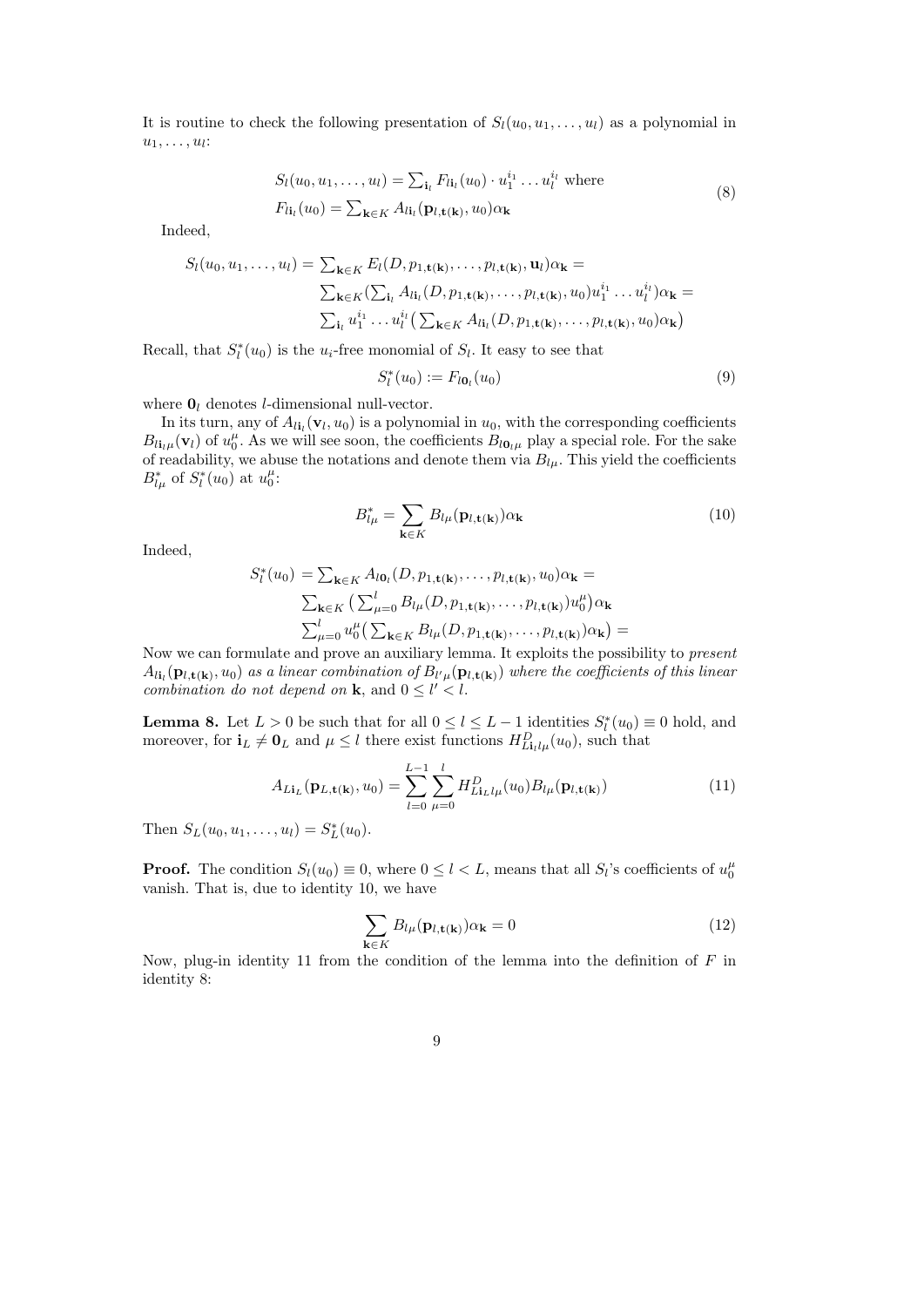$$
F_{Li_l}(u_0) = \sum_{\mathbf{k} \in K} \left( \sum_{l=0}^{L-1} \sum_{\mu=0}^{l} H_{Li_l l\mu}^D(u_0) B_{l\mu}(\mathbf{p}_{l, \mathbf{t}(\mathbf{k})}) \alpha_{\mathbf{k}} \right) =
$$
  

$$
\sum_{l=0}^{L-1} \sum_{\mu=0}^{l} H_{Li_l l\mu}^D(u_0) \left( \sum_{\mathbf{k} \in K} B_{l\mu}(\mathbf{p}_{l, \mathbf{t}(\mathbf{k})}) \alpha_{\mathbf{k}} \right) =
$$
  

$$
\sum_{l=0}^{L-1} \sum_{\mu=0}^{l} H_{Li_l l\mu}^D(u_0) \cdot 0 = 0
$$

We have obtained that  $F_{li}(u_0) \equiv 0$  for all  $i_l \neq 0$ , and therefore (recall identity 8) we have  $S_l(u_0, u_1, \ldots, u_l) = F_{l, \mathbf{0}_l}(u_0) = S_l^*(u_0)$ .  $\Box$ 

We finish this section with the main working *framework lemma*.

**Lemma 9** (Framework). Let  $L = \min\{l | S_l^*(u_0) \neq 0\}$  and for all  $i_l \neq 0_l$  and  $\mu \leq$  $l < L$  there exist functions  $H_{Li_1l\mu}^D(u_0)$  such that identities 11 hold. Then either  $d \leq$  $\max\{L, \deg(G_0)/(D-1)\}\)$ , or d is a root of  $S^*_{L}(u_0)$ .

**Proof.** Consider the "or"-case:  $d > L$  and  $d > \deg(G_0)/(D-1)$ . Then  $dD - L >$  $d(D-1) > deg(G_0)$  which means that the coefficients at  $x^{dD-L}$  in the l.h.s. of equation 2 must vanish. We apply lemma 6 to obtain  $S_L(\mathbf{p}_{L,r}) = 0$ . Next, we apply lemma 8 and obtain  $S_L(u_0, u_1, \ldots, u_l) = S_L^*(u_0)$ . From this and the condition  $S_L(\mathbf{p}_{L,\mathbf{r}}) = 0$ , it follows that  $S_L^*(d) = 0$ .  $\Box$ 

In the remaining sections we study two independent cases for which the conditions of the framework lemma hold and therefore, we can bound d.

## 4. Existence of a degree polynomial for  $0 \le l \le 5$

We begin this section considering, when "linear-combination" identities like 11 hold for functions  $E_l(\mathbf{v}_l, \mathbf{u}_l)$  in general.

**Lemma 10.** For all  $1 \le L \le 5$  and  $1 \le \mu \le l \le L$ , for all  $i_L \ne \mathbf{0}_L$  there exists functions  $H_{Li_Ll\mu}(v_0, u_0)$  such that  $A_{Li_L}(\mathbf{v}_L, u_0) = \sum_{l=0}^{L-1} \sum_{\mu=0}^{l} H_{Li_Ll\mu}(v_0, u_0) B_{l\mu}(\mathbf{v}_l)$ .

## Proof.

The coefficients  $A_{Li}(v_L, u_0)$ ,  $B_{l\mu}(v_l)$  and  $H_{Li}(v_l, u_0)$  are computed symbolically for all  $0 \le L \le 5$ ,  $0 \le \mu \le l < L$  in coefficients submission.mw. We have used procedure NormalForm that implements division of the polynomial  $A_{Li_{L}}(\mathbf{v}_{L}, u_{0})$  by the polynomials from the set  ${B_{l\mu}(\mathbf{v}_l)}_{0 \leq l < L, \mu \leq l}$ . The coefficients  $H_{Li_Ll\mu}(v_0, u_0)$  are fully given in Appendix, section 8.1.

 $\Box$ 

To provide the reader with intuition behind our constructions, we consider the cases  $l = 0, 1, 2$  in more detail. As we will see, the cases  $l = 0, 1$  are degenerated. The case  $l = 2$  is a good instance for the general schema. In section 7 we will consider an example for  $l = 2$  as well.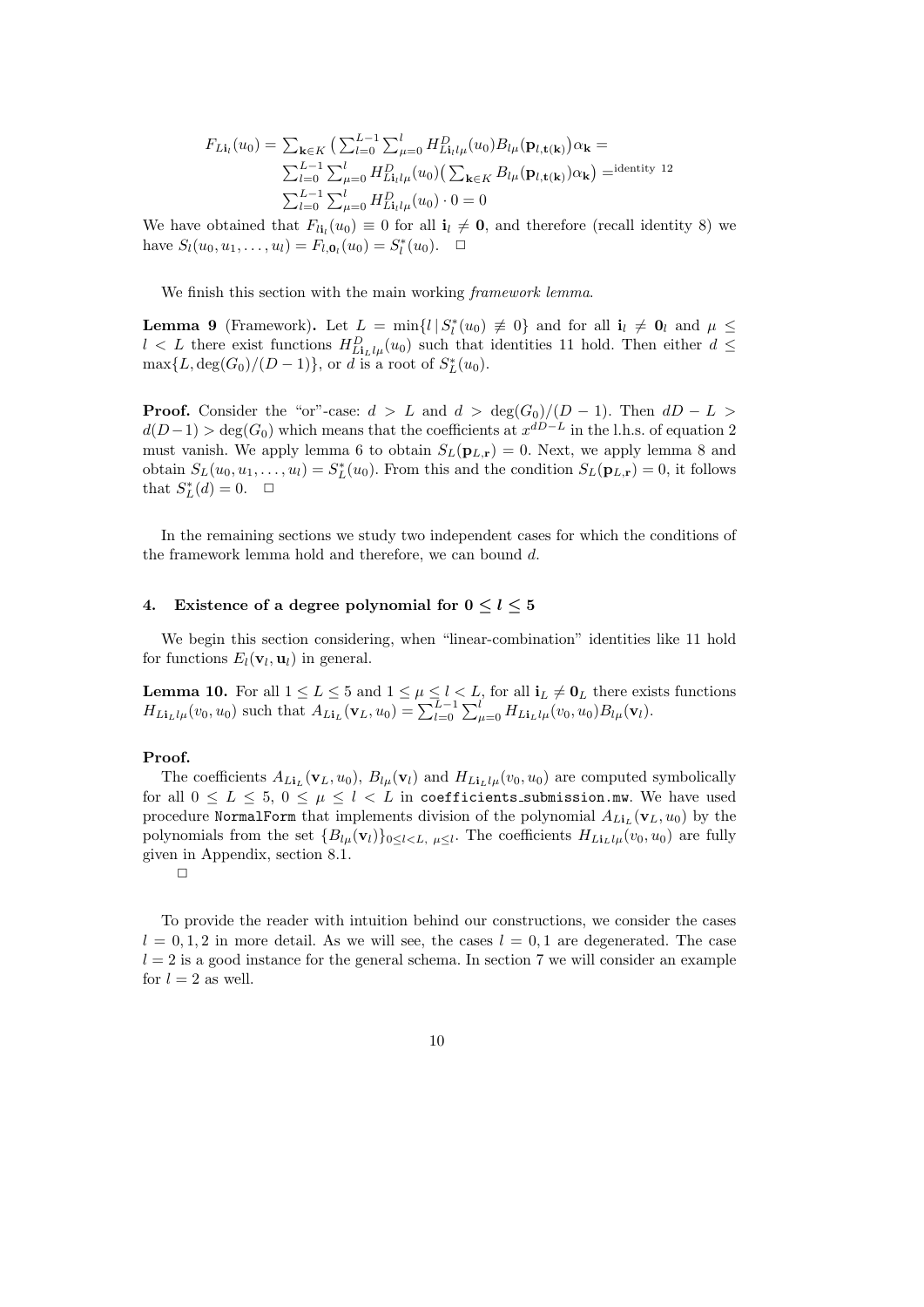4.1.  $l=0$ 

Assume that  $d > 0$ . Then  $Dd > d$ , so we have to cancel  $n^{Dd}$  on the left-hand side of equation 2, that is  $S_0(d) = 0$  by lemma 6. Using the definition  $S_0(u_0) = \sum_{\mathbf{k} \in K} E_0(D, u_0)$ and the definition  $E_0(\mathbf{v}_0, \mathbf{u}_0) = 1$  we obtain  $S_0(u_0) \equiv \sum_{\mathbf{k} \in K} \alpha_{\mathbf{k}}$ , and therefore

$$
S_0^*(d) = \sum_{\mathbf{k} \in K} \alpha_{\mathbf{t}(\mathbf{k})} = 0 \tag{13}
$$

If  $\sum_{\mathbf{k}\in K} \alpha_{\mathbf{k}} \neq 0$  then the coefficient at  $n^{Dd}$  on the l.h.s. does not vanish and the assumption  $d > 0$  cannot hold. Therefore,  $d = 0$  and the polynomial solution of equation 2 can be only constant. For the sake of uniformity we take  $S_0^*(u_0) \equiv \sum_{\mathbf{t} \in K} \alpha_{\mathbf{t}}$  as a degree polynomial, although in this case it is degenerated to a constant and does not have roots.

If  $S_0^*(u_0) \equiv 0$  then continue to check for  $d > 1$ .

 $4.2. \quad l=1$ 

Assume that  $d > 1$  then, again comparing the l.h.s. and the r.h.s. of equation 2 we have  $Dd - 1 > Dd - d = (D - 1)d \ge d$ , so we have to cancel  $n^{Dd-1}$  as well. By lemma 6 this means that  $S_1(d, p_{1,r}) = 0$ . Now we simplify this equation, using condition 13.

By the definition,  $S_1(u_0, u_1) := \sum_{\mathbf{k} \in K} E_1(D, p_{1, \mathbf{t}(\mathbf{k})}, u_0, u_1) \alpha_{\mathbf{k}}$ . By the definition,  $E_1(v_0, v_1, u_0, u_1) = -v_0u_1 - v_1u_0$ . From what follows that

$$
S_1(u_0, u_1) = -Du_1 \sum_{\mathbf{k} \in K} \alpha_{\mathbf{k}} - u_0 \sum_{\mathbf{k} \in K} p_{1, \mathbf{t}(\mathbf{k})} \alpha_{\mathbf{k}}
$$
  
=<sup>equation 13</sup> - u<sub>0</sub>  $\sum_{\mathbf{k} \in K} p_{1, \mathbf{t}(\mathbf{k})} \alpha_{\mathbf{k}}$   
=<sup>definition of S<sub>i</sub><sup>\*</sup> S<sub>1</sub><sup>\*</sup>(u<sub>0</sub>)</sup>

Therefore,

$$
S_1^*(d) = -d \sum_{\mathbf{k} \in K} p_{1,\mathbf{t}(\mathbf{k})} \alpha_{\mathbf{k}} = 0
$$
 (14)

Taking into account that  $d > 1$  this implies  $\sum_{\mathbf{k} \in K} p_{1,\mathbf{t}(\mathbf{k})} \alpha_{\mathbf{k}} = 0$ . If  $\sum_{\mathbf{k} \in K} p_{1,\mathbf{t}(\mathbf{k})} \alpha_{\mathbf{k}} \neq 0$ the coefficient at  $n^{Dd-1}$  on the l.h.s. does not vanish and the assumption  $d > 1$  cannot hold. Therefore,  $d = 0, 1$  and the polynomial solution of equation 2 can be only a constant or a linear function. We take  $S_1^*(u_0) \equiv -u_0 \sum_{\mathbf{k} \in K} p_{1,\mathbf{t}(\mathbf{k})} \alpha_{\mathbf{k}}$  as a degree polynomial. In this case it has only one solution  $d = 0$ , which does not make sense for  $d > 1$ .

If  $\sum_{\mathbf{k} \in K} p_{1,\mathbf{t}(\mathbf{k})} \alpha_{\mathbf{k}} = 0$ , which means that  $S_1^*(u_0) \equiv 0$ , we continue to check for  $d > 2$ .

4.3.  $l=2$ 

Assume that  $d > 2$  then, comparing the l.h.s. and the r.h.s. of equation 2 we have  $Dd-2 > Dd-d = (D-1)d \ge d$ , so we have to cancel  $n^{Dd-2}$ . By lemma 6 this means that  $S_2(d, p_{1,r}, p_{2,r}) = 0$ . We are to simplify this equation, using conditions 13 and 14. By the definition,  $S_2(u_0, u_1, u_2) = \sum_{\mathbf{k} \in K} E_2(D, p_{1,\mathbf{t}(\mathbf{k})}, p_{2,\mathbf{t}(\mathbf{k})}, u_0, u_1, u_2) \alpha_{\mathbf{k}}$ . One unfolds the recursive definition of  $E_2(v_0, v_1, v_2, u_0, u_1, u_2)$  and obtains the following coefficients  $A_{2,i_1i_2}(v_0, v_1, v_2, u_0)$  at  $u_1^{i_1}u_2^{i_2}$ , see Appendix and Maple script as well:

•  $A_{200}(v_0, v_1, v_2, u_0) = (1/2)u_0^2v_1^2 - (1/2)u_0v_2$  is the  $u_1, u_2$ -free term of  $E_2$ ,

- $A_{210}(v_0, v_1, v_2, u_0) = u_0v_0v_1 v_1$
- $A_{220}(v_0, v_1, v_2, u_0) = (1/2)v_0^2$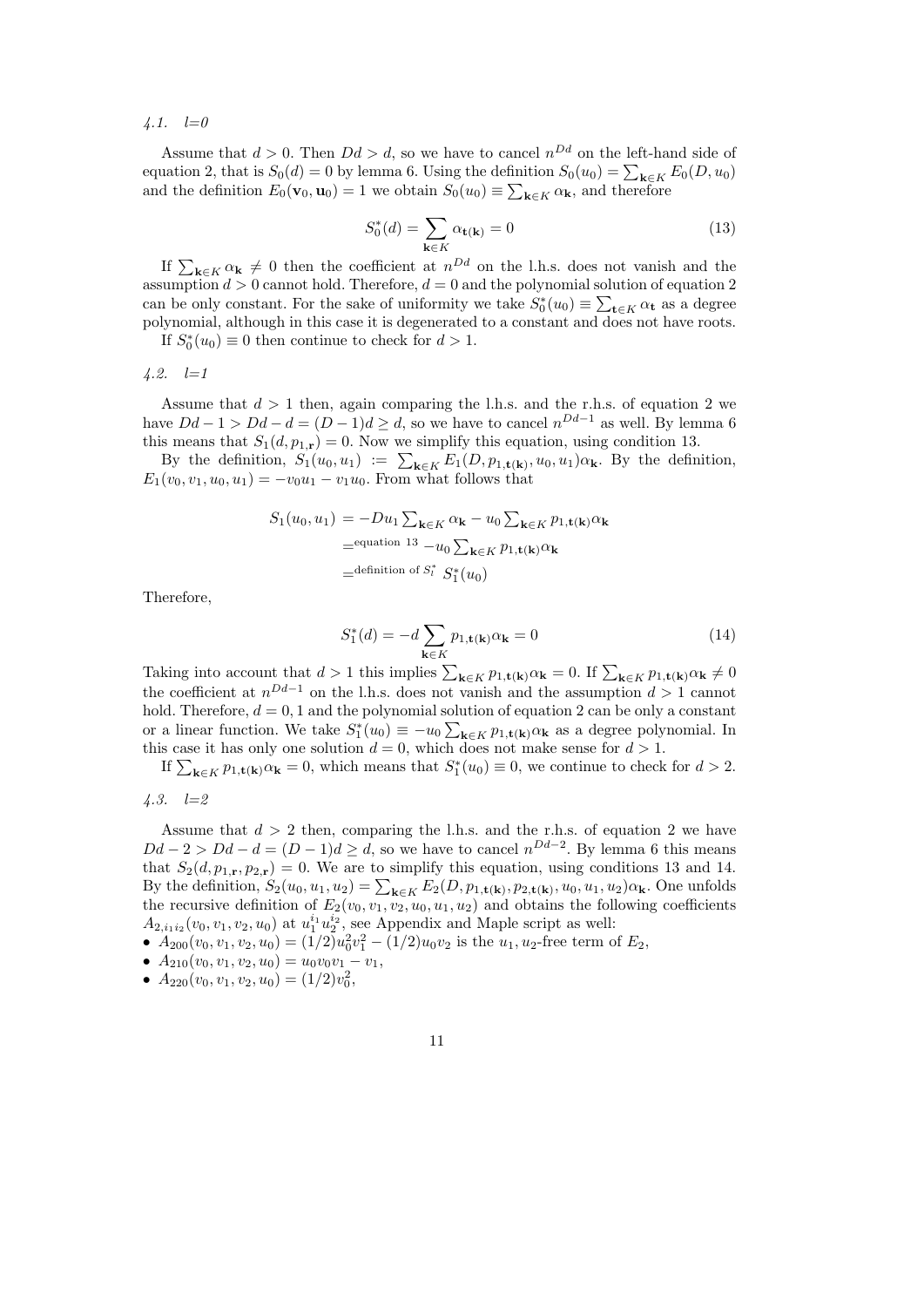•  $A_{201}(v_0, v_1, v_2, u_0) = -(1/2)v_0.$ 

Apply definition 8 to obtain:

- $F_{2,00}(u_0) = (u_0/2) \sum_{\mathbf{k} \in K} (u_0 p_{1,\mathbf{t}(\mathbf{k})}^2 p_{2,\mathbf{t}(\mathbf{k})}) \alpha_{\mathbf{k}},$
- $F_{2,10}(u_0) = (u_0 D 1) \sum_{\mathbf{k} \in K} p_{1,\mathbf{t}(\mathbf{k})} \alpha_{\mathbf{k}} = (1/u_0 D) S_1^*(u_0),$
- $F_{2,20}(u_0) = (1/2)D^2 \sum_{\mathbf{k} \in K} \alpha_{\mathbf{k}} = (1/2)D^2 S_0^*(u_0),$
- $F_{2,01}(u_0) = -(1/2)DS_0^*(u_0),$

• the coefficients for remaining degrees  $u_1^{i_1} u_2^{i_2}$  of  $E_2$  are zero.

Since  $S_1^*(u_0) \equiv S_0^*(u_0) \equiv 0$ , we immediately obtain that the coefficients  $F_{2,i_1i_2}(u_0)$  vanish for  $(i_1 i_2) \neq (00)$ , and therefore  $S_2(u_0, u_1, u_2) = S_2^*(u_0)$ . Thus,

$$
S_2^*(d) = (d/2) \sum_{\mathbf{k} \in K} (dp_{1,\mathbf{t}(\mathbf{k})}^2 - p_{2,\mathbf{t}(\mathbf{k})}) \alpha_{\mathbf{k}} = 0
$$
 (15)

Taking into account that  $d > 2$  this implies  $\sum_{\mathbf{k} \in K} (dp_{1,\mathbf{t}(\mathbf{k})}^2 - p_{2,\mathbf{t}(\mathbf{k})}) \alpha_{\mathbf{k}} = 0$ . If this identity does not hold, then the coefficient at  $n^{Dd-2}$  on the l.h.s. does not vanish and the assumption  $d > 2$  does not hold. Therefore,  $d = 0, 1$  and the polynomial solution of equation 2 can be "at most" a quadratic function. We take  $S_2^*(u_0)$  as a degree polynomial. In this case it has two solutions:  $d = 0$ , which does not make sense for  $d > 2$ , and

$$
d = \frac{\sum_{\mathbf{k} \in K} p_{2,\mathbf{t}(\mathbf{k})} \alpha_{\mathbf{k}}}{\sum_{\mathbf{k} \in K} p_{1,\mathbf{t}(\mathbf{k})}^2 \alpha_{\mathbf{k}}}
$$

If  $\sum_{\mathbf{k}\in K} (dp_{1,\mathbf{t}(\mathbf{k})}^2 - p_{2,\mathbf{t}(\mathbf{k})}) \alpha_{\mathbf{k}} \equiv 0$ , which means that  $S_2^*(u_0) \equiv 0$ , we continue to check for  $d > 3$ .

 $4.4. \quad l=3$ 

Assume that  $d > 3$  then, comparing the l.h.s. and the r.h.s. of equation 2 we have  $Dd-3 > Dd-d = (D-1)d \ge d$ , so we have to cancel  $n^{Dd-3}$ . By lemma 6 this means that  $S_3(d, p_{1,\mathbf{r}}, p_{2,\mathbf{r}}, p_{3,\mathbf{r}}) = 0$ . We are to simplify this equation, using conditions 13, 14 and 15. By the definition,

$$
S_3(u_0,u_1,u_2,u_3)=\sum_{{\bf k}\in K}E_3\bigl((D,p_{1,{\bf t}({\bf k})},p_{2,{\bf t}({\bf k})},p_{3,{\bf t}({\bf k})}), (u_0,u_1,u_2,u_3)\bigr)\alpha_{\bf k}
$$

One unfolds the recursive definition of  $E_3$ (**v**<sub>3</sub>, **u**<sub>3</sub>) and obtains the coefficients  $A_{3i_3}$ (**v**<sub>3</sub>, *u*<sub>0</sub>) at  $u_1^{i_1}u_2^{i_2}u_3^{i_3}$ . The polynomial  $A_{30_3}(v_3, u_0)$  and the coefficients  $H_{3i_3l}\mu(v_0, u_0)$  for the remaining  $A_{3i_3}(\mathbf{v}_3, u_0)$  are given in Appendix (subsection 8.1).

Further, using the conditions 13, 14 and 15 we obtain, that

$$
S_3^*(\mathbf{u}_3) = \sum_{\mathbf{k} \in K} \Big( - (1/6)p_{1,\mathbf{t}(\mathbf{k})}^3 u_0^3 + (1/2)p_{1,\mathbf{t}(\mathbf{k})}p_{2,\mathbf{t}(\mathbf{k})}u_0^2 - (1/3)p_{3,\mathbf{t}(\mathbf{k})}u_0 \Big) \alpha_{\mathbf{k}}
$$

If  $S_0^*(u_0) \equiv S_1^*(u_1) \equiv S_2^*(u_0) \equiv 0$ , then either  $d \leq 3$  or  $S_3^*(d) = 0$ , and if  $S_3^*(u_0) \not\equiv 0$ then d must be amongst its (natural) roots. If  $S_3^*(u_0) \equiv 0$  as well, continue to check for  $d > 3$ .

Now we can formulate the main result, which gives us an effective bound on d in the case when there exists  $0 \le L \le 5$  such that  $S_L^*(u_0) \neq 0$ .

**Theorem 5.** If  $L := min\{l | S_l^*(u_0) \neq 0\}$  ≤ 5, then either  $d ≤ max\{L, deg(G_0)/(D-1)\}$ or d must be amongst the natural roots of  $S_L^*(u_0)$ .

12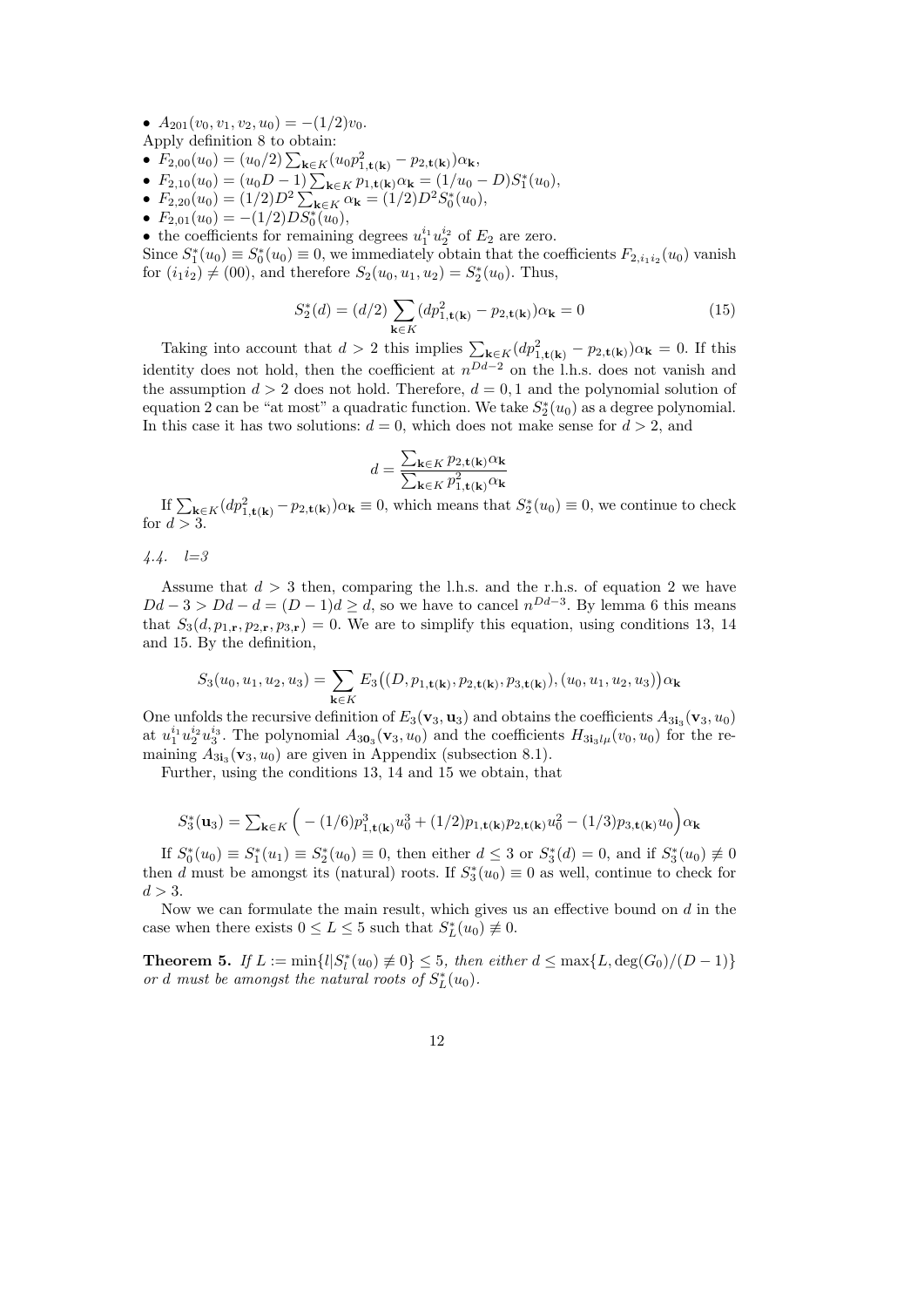**Proof.** The condition  $L \leq 5$  together with lemma 10 immediately yield the conditions of the framework lemma. Applying it straightforwardly gives us the desired conclusion.  $\Box$ 

In section 7 we will consider application of theorem 5 to a quadratic difference equation of the form  $G(P(x-1), P(x-2), P(x-3)) = 0$ . It turns out that the theorem can be applied for any such equation.

**Corollary 1.** For any difference equation 2 with  $D = 2$  and  $\tau_i = i$  with  $i = 1, 2, 3$ , there is  $0 \le L \le 5$  such that  $S_L^*(u_0) \neq 0$ . Therefore, the degree d of a polynomial solution P either does not exceed max $\{L, \deg(G_0)/(D-1)\}\$ , or must be among the natural roots of polynomial  $S_L^*(u_0)$ .

**Proof.** Assume the opposite:  $S_0^*(u_0) \equiv \ldots \equiv S_5^*(u_0) \equiv 0$ . We will show that in this case  $G_D$  is reduced to a zero polynomial. With  $D = 2$  and  $\tau_i = i$ , where  $i = 1, 2, 3$ , we have  $T = K = \{(1, 1), (1, 2), (1, 3), (2, 2), (2, 3), (3, 3)\}.$  Compute the concrete values of  $B_{l\mu}(\mathbf{p}_{l,t(k)})$  for all  $\mathbf{k} \in K$ ,  $1 \leq l \leq 5$ ,  $1 \leq \mu \leq l$ , and  $B_{00}$ . These values form he matrix of the following over-defined linear system of 16 equations w.r.t. 6 variables  $\alpha_{\mathbf{k}}$ (see Appendix, section 8.2):  $\sum_{\mathbf{k}\in K} B_{l\mu}(\mathbf{p}_{l,\mathbf{t}(\mathbf{k})})\alpha_{\mathbf{k}} = 0$ . This system has only zero solution  $\bar{\alpha} = 0_6$  which means that  $G_D \equiv 0$  and the difference equation degenerates to a linear one with  $D' = D - 1 = 1$ .  $\Box$ 

In the same way one can prove

**Corollary 2.** For any difference equation 2 with  $D = 3$  and  $\tau_i = i$  with  $i = 1, 2$ , there is  $0 \le L \le 5$  such that  $S_L^*(u_0) \neq 0$ . Therefore, the degree d of a polynomial solution P either does not exceed max $\{L, \deg(G_0)/(D-1)\}\$ , or must be among the natural roots of polynomial  $S_L^*(u_0)$ .

**Proof.** Assume the opposite:  $S_0^*(u_0) \equiv \ldots \equiv S_5^*(u_0) \equiv 0$ . We will show that in this case  $G_D$  is reduced to a zero polynomial. Take

$$
T = K = \{ (1, 1, 1), (1, 1, 2), (1, 2, 2), (2, 2, 2) \},
$$

and compute  $B_{l\mu}(D, p_{1,\mathbf{t}(\mathbf{k})}, \ldots, p_{l,\mathbf{t}(\mathbf{k})})$  for all  $\mathbf{k} \in K$ ,  $1 \leq l \leq 5$ ,  $1 \leq \mu \leq l$ , and  $B_{00}$ . Out of the conditions

$$
\sum_{\mathbf{t}\in K} B_{l\mu}(D, p_{1,\mathbf{t}(\mathbf{k})}, \dots, p_{l,\mathbf{t}(\mathbf{k})}) \alpha_{\mathbf{k}} = 0
$$

obtain the over-defined system of 16 linear equations w.r.t. 4 variables  $\alpha_k$ .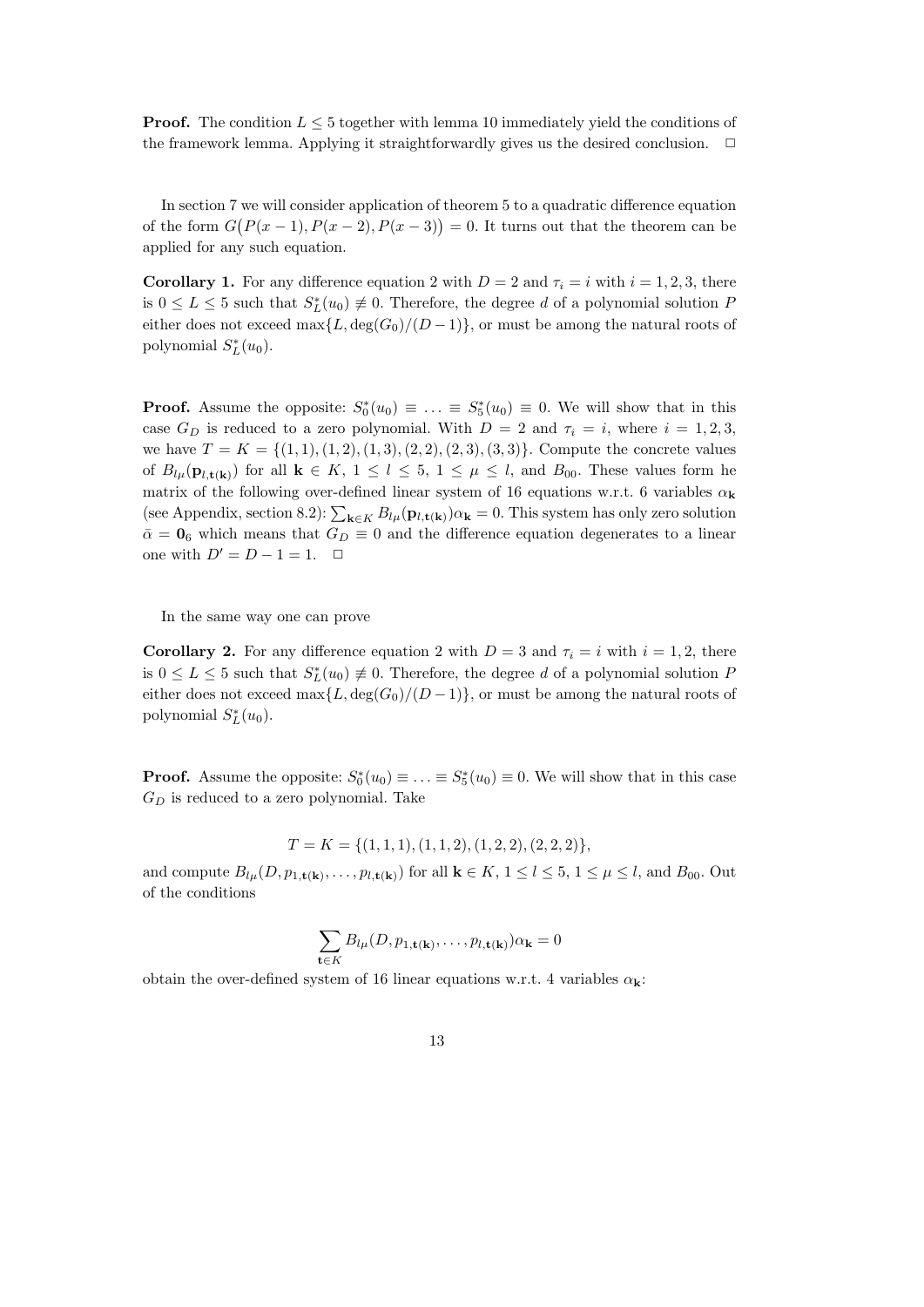$$
\left(\begin{array}{ccccc} 1 & 1 & 1 & 1 \\ -3 & -4 & -5 & -6 \\ -3/2 & -3 & -9/2 & -6 \\ 9/2 & 8 & 25/2 & 18 \\ -1 & -10/3 & -17/3 & -8 \\ 9/2 & 12 & 45/2 & 36 \\ -9/2 & -32/3 & -125/6 & -36 \\ -3/4 & -9/2 & -33/4 & -12 \\ 33/8 & 107/6 & 923/24 & 66 \\ -27/4 & -24 & -225/4 & -108 \\ 27/8 & 32/3 & 625/24 & 54 \\ -3/5 & -34/5 & -13 & -96/5 \\ 15/4 & 28 & 267/4 & 120 \\ -63/8 & -134/3 & -2915/24 & -252 \\ 27/4 & 32 & 375/4 & 216 \\ -81/40 & -128/15 & -625/24 & -324/5 \end{array}\right)
$$

The matrix of this system is computed and the system is solved by the generic script

## $corollaries := proc(s::posit, Dc::posit)$

that can be found in Maple worksheet corollaries.mw. The system has only the trivial solution,  $\alpha_{\mathbf{k}} = 0$  for all  $\mathbf{k} \in K$ ,  $1 \leq l \leq 5$ ,  $1 \leq \mu \leq l$  and  $B_{00} = 1$ , so the recurrence relation degenerates to a linear recurrence relation with  $D' = D - 1$ .  $\Box$ 

We complete this section by showing that for  $l = 6$  there exist  $\mathbf{i}_6$  such that  $A_{6\mathbf{i}_l}$  is not a linear combination of  $B_{l^{\prime}\mu}$ , where  $0 \leq l^{\prime} < 6$ , and therefore we cannot apply the framework lemma. Thus, if there is no  $S_l^*(u_0) \neq 0$  for some  $l \leq 5$  then our approach, in general, does not give a bound on d.

## 4.5. Case  $l > 6$ : linear dependency between the coefficients cannot be proven in general

In this section we show that in general  $S_0^*(u_0) \equiv \ldots \equiv S_5^*(u_0) \equiv 0$  does not imply  $S_6(\mathbf{u}_6) \equiv S_6^*(u_0).$ 

**Lemma 11.** If  $S_l^*(u_0) \equiv 0$  holds for all  $0 \le l \le 5$ , then

$$
S_6(\mathbf{u}_6) = S_6^*(u_0) - u_0 u_2(1/8) \sum_{\mathbf{k} \in K} p_{2, \mathbf{t}(\mathbf{k})}^2 \alpha_{\mathbf{k}} + u_1^2(1/8) \sum_{\mathbf{k} \in K} p_{2, \mathbf{t}(\mathbf{k})}^2 \alpha_{\mathbf{k}} \tag{16}
$$

**Proof.** Compute all  $A_{6i_6}$  (see Appendix, section 8.1), and the corresponding coefficients  $H_{6i_6l\mu}$  for the linear combinations over  $B_{l\mu}(\mathbf{v}_l)$ . One can directly see that all the coefficients, except for  $A_{6,(200000)}$  and  $A_{6,(010000)}$ , do not depend on  $v_1, \ldots, v_6$ . Therefore, the corresponding sums  $\sum_{\mathbf{k}\in K} A_{6i_6}(\mathbf{p}_{6,\mathbf{t}(\mathbf{k})},u_0)\alpha_{\mathbf{k}}$  vanish, since all  $\sum_{\mathbf{k}\in K} B_{l\mu}(\mathbf{p}_{l,\mathbf{t}(\mathbf{k})})\alpha_{\mathbf{k}}=0$ . Further, under the latter equations the coefficients  $A_{6,(010000)}$  and  $A_{6,(200000)}$  of  $u_2$ and  $u_1^2$ , are reduced to  $(1/4)u_0v_2B_{21}(v_1, v_2) = -(1/8)u_0v_2^2$  and  $-(1/4)v_2B_{21}(v_1, v_2)$  $(1/8)v_2^2$  respectively. Desired identity 16 follows from these identities and the definition of  $S_l(\mathbf{u}_l)$ .  $\Box$ 

Now, the natural question is if it is possible at all, that there exists a difference equation for which  $S_l^*(u_0) \equiv 0$  for all  $0 \le l \le 5$  and therefore we cannot give a bound on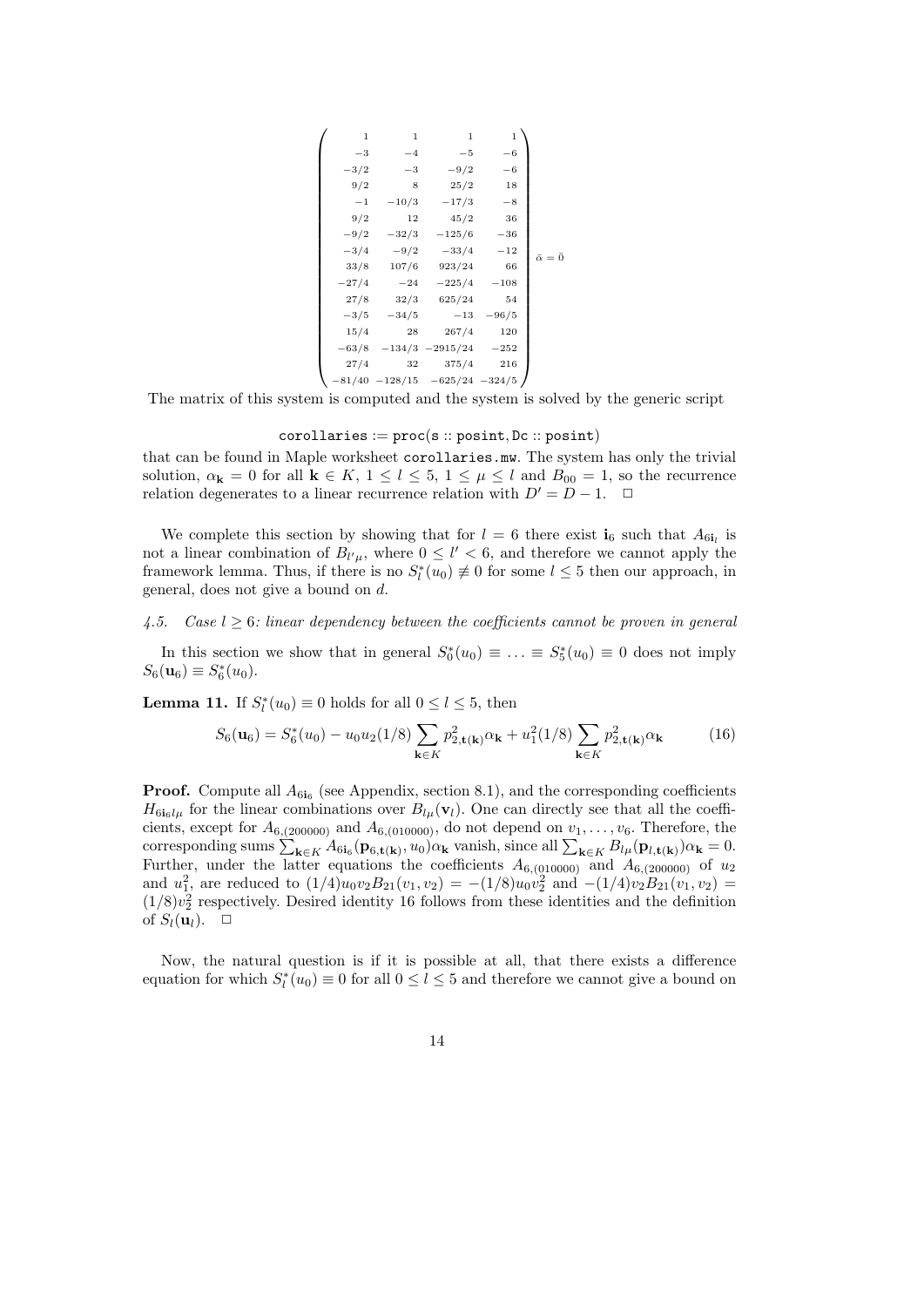the degree d of a possible polynomial solution. The answer is "yes" and an example of such a difference equation is  $P(x-1)P(x-2)P(x-4) - 2P(x-1)P(x-3)P(x-3) +$  $P(x-1)P(x-3)P(x-4) + P(x-2)P(x-2)P(x-3) - 2P(x-2)P(x-2)P(x-4) +$  $P(x-2)P(x-3)P(x-3) = 0$ . It is a routine to check that  $S_l^*(u_0) \equiv 0$  for all  $l = 0...5$ . Moreover  $\sum_{\mathbf{k}\in K} p_{2,\mathbf{k}}^2 \alpha_{\mathbf{k}} = 16$ , which means by lemma 11 that  $S_6(d, p_{1,\mathbf{r}}, p_{2,\mathbf{r}}) = 0$  is reduced to  $S_6^*(d) - 2dp_{2,\mathbf{r}} + 2p_{1,\mathbf{r}}^2 = 0$  that is dependency on the solution's roots does not vanish. This example can be generalised by the following statement

Corollary 3. For any difference equation with  $D = 3$  and  $\tau_i = i$  with  $i = 1..4$ , the polynomials  $S_l^*(x)$  are constant zeros for all  $0 \le l \le 5$ , if and only if the coefficients of  $G_D$  satisfy

$$
\alpha_{111} = x_8 + x_2 + 6x_3 + x_4 + 6x_5 + 21x_6 + 56x_7
$$
  
\n
$$
\alpha_{112} = -6x_8 - 6x_2 - 35x_3 - 6x_4 - 35x_5 - 120x_6 - 315x_7
$$
  
\n
$$
\alpha_{113} = 6x_8 + 4x_2 + 24x_3 + 3x_4 + 20x_5 + 70x_6 + 180x_7
$$
  
\n
$$
\alpha_{114} = -2x_8 - x_2 - 6x_3 - 3x_5 - 12x_6 - 30x_7
$$
  
\n
$$
\alpha_{122} = 9x_8 + 11x_2 + 60x_3 + 12x_4 + 64x_5 + 210x_6 + 540x_7
$$
  
\n
$$
\alpha_{123} = -18x_8 - 13x_2 - 72x_3 - 12x_4 - 66x_5 - 216x_6 - 540x_7
$$
  
\n
$$
\alpha_{124} = 6x_8 + 6x_2 + 25x_3 + 23x_5 + 66x_6 + 153x_7 + x_1 + 6x_4
$$
  
\n
$$
\alpha_{133} = 9x_8 - 2x_1 - 3x_2 - 9x_4 - 16x_5 - 27x_6 - 54x_7
$$
  
\n
$$
\alpha_{134} = -6x_8 + 2x_2 + 3x_3 + 13x_5 + 28x_6 + 63x_7 + x_1 + 6x_4
$$
  
\n
$$
\alpha_{144} = x_8
$$
  
\n
$$
\alpha_{222} = -6x_2 - 27x_3 - 36x_5 - 108x_6 - 270x_7 - 8x_4
$$
  
\n
$$
\alpha_{223} = 12x_2 + 45x_3 + 63x_5 + 171x_6 + 405x_7 + x_1 + 18x_4
$$
  
\n
$$
\alpha_{224} = -8x_2 - 24x_3 - 34x_5 - 84x_6 -
$$

for some real numbers  $x_1, \ldots, x_8$ . In this case the sum  $\sum_{\mathbf{k}\in K} p_{2,\mathbf{k}}^2 \alpha_{\mathbf{k}}$  is equal to  $g(x_1, \ldots, x_7)$  $48x_2 + 144x_3 + 96x_4 + 240x_5 + 576x_6 + 1296x_7 + 16x_1$  and if  $x_1, \ldots, x_7$  are such that  $g(x_1, \ldots, x_7) \neq 0$ , then  $S_6(\mathbf{u}_6) \not\equiv S_6^*(u_0)$ .

**Proof.** The proof is technically similar to the proof of Corollary 1. We construct a linear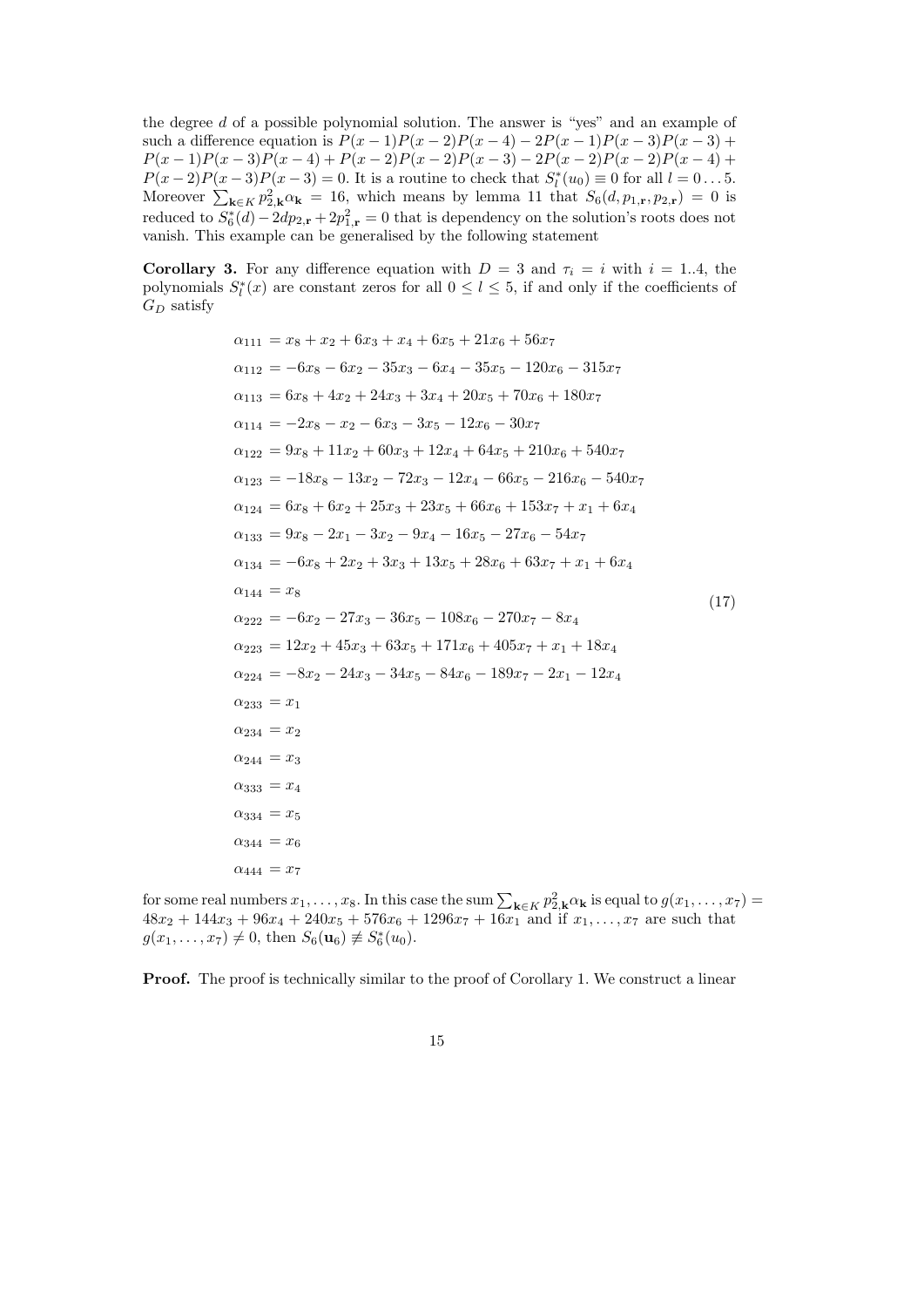system w.r.t.  $\bar{\alpha}$ , which has solutions if and only if all  $S_l^*(u_0) \equiv \text{with } 0 \le l \le 6$ . The system is constructed and solved using Maple (run corollaries(4,3)). For  $D = 3$  and  $\tau_i = i$ with  $i = 1..4$  we have that  $T = K =$ 

$$
\{(1,1,1),(1,1,2),(1,1,3),(1,1,4),(1,2,2),(1,2,3),(1,2,4),(1,3,3),(1,3,4),(1,4,4),(2,2,2),(2,2,3),(2,2,4),(2,3,3),(2,3,4),(3,3,3),(3,3,4),(3,4,4),(4,4,4)\}
$$

Out of the conditions

$$
\sum_{\mathbf{k}\in K}B_{l\mu}(D,p_{1,\mathbf{k}},\ldots,p_{l,\mathbf{k}})\alpha_{\mathbf{k}}=0
$$

obtain the over-defined homogeneous system of 16 linear equations w.r.t. 10 variables  $\alpha_{\mathbf{k}}$ , with the matrix, given below in two parts (the first part gives columns 1-10, the second part gives columns 11-10):

| $\mathbf{1}$ | $\mathbf{1}$       | $\mathbf{1}$        | $\mathbf{1}$    | $\mathbf{1}$     | $\mathbf{1}$  | $\mathbf{1}$                    | $\mathbf{1}$ | $\mathbf{1}$ | $\mathbf{1}$ |
|--------------|--------------------|---------------------|-----------------|------------------|---------------|---------------------------------|--------------|--------------|--------------|
| $-3$         | $-4$               | $-5$                | $-6$            | $-5$             | $-6$          | $-7$                            | $-7$         | $-8$         | $-9$         |
| $-3/2$       | $-3$               | $-11/2$             | $-9$            | $-9/2$           | $-7$          | $-21/2$                         | $-19/2$      | $^{-13}$     | $-33/2$      |
| 9/2          | 8                  | 25/2                | 18              | 25/2             | 18            | 49/2                            | 49/2         | 32           | 81/2         |
| $^{-1}$      | $-10/3$            | $-29/3$             | $-22$           | $-17/3$          | $-12$         | $-73/3$                         | $-55/3$      | $-92/3$      | $-43$        |
| 9/2          | 12                 | 55/2                | 54              | 45/2             | 42            | 147/2                           | 133/2        | 104          | 297/2        |
| $-9/2$       | $-32/3$            | $-125/6$            | $-36$           | $-125/6$         | $-36$         | $-343/6$                        | $-343/6$     | $-256/3$     | $-243/2$     |
| $-3/4$       | $-9/2$             | $-83/4$             | $-129/2$        | $-33/4$          | $-49/2$       | $-273/4$                        | $-163/4$     | $-169/2$     | $-513/4$     |
| 33/8         | 107/6              | 1523/24             | 345/2           | 923/24           | 193/2         | 5411/24                         | 4163/24      | 1979/6       | 4185/8       |
| $-27/4$      | $-24$              | $-275/4$            | $-162$          | $-225/4$         | $-126$        | $-1029/4$                       | $-931/4$     | $-416$       | $-2673/4$    |
| 27/8         | 32/3               | 625/24              | 54              | 625/24           | 54            | 2401/24                         | 2401/24      | 512/3        | 2187/8       |
| $-3/5$       | $-34/5$            |                     | $-49$ $-1026/5$ |                  | $-13 - 276/5$ | $-1057/5$                       | $-487/5$     | $-1268/5$    | $-2049/5$    |
| 15/4         | 28                 | 1883/12             | 585             | 267/4            | 231           | 2933/4                          | 5513/12      | 3224/3       | 7455/4       |
| $-63/8$      |                    | $-134/3$ $-4715/24$ |                 | $-639 - 2915/24$ | $-363$        | $-23569/24$                     | $-18361/24$  | $-4972/3$    | $-23733/8$   |
| 27/4         | 32                 | 1375/12             | 324             | 375/4            | 252           | 2401/4                          | 6517/12      | 3328/3       | 8019/4       |
|              | $-81/40$ $-128/15$ | $-625/24$           | $-324/5$        |                  |               | $-625/24$ $-324/5$ $-16807/120$ | $-16807/120$ | $-4096/15$   | $-19683/40$  |
|              |                    |                     |                 |                  |               |                                 |              |              |              |

| 1       | 1                                                       | 1         | $\mathbf{1}$ | 1         | $\mathbf{1}$          | 1                     | 1          | 1                                  | $\mathbf{1}$ |
|---------|---------------------------------------------------------|-----------|--------------|-----------|-----------------------|-----------------------|------------|------------------------------------|--------------|
| $-6$    | $-7$                                                    | $-8$      | $-8$         | $-9$      | $-10$                 | $-9$                  | $-10$      | $-11$                              | $-12$        |
| $-6$    | $-17/2$                                                 | $-12$     | $^{-11}$     | $-29/2$   | $-18$                 | $-27/2$               | $-17$      | $-41/2$                            | $^{-24}$     |
| 18      | 49/2                                                    | 32        | 32           | 81/2      | 50                    | 81/2                  | 50         | 121/2                              | 72           |
| $-8$    | $-43/3$                                                 | $-80/3$   | $-62/3$      | $-33$     | $-136/3$              | $-27$                 | $-118/3$   | $-155/3$                           | $-64$        |
| 36      | 119/2                                                   | 96        | 88           | 261/2     | 180                   | 243/2                 | 170        | 451/2                              | 288          |
| $-36$   | $-343/6$                                                | $-256/3$  | $-256/3$     | $-243/2$  | $-500/3$              | $-243/2$              | $-500/3$   | $-1331/6$                          | $-288$       |
| $-12$   | $-113/4$                                                | $-72$     | $-89/2$      | $-353/4$  | $-132$                | $-243/4$              | $-209/2$   | $-593/4$                           | $-192$       |
| 66      | 3275/24                                                 | 856/3     | 1355/6       | 3217/8    | 1846/3                | 2673/8                | 3227/6     | 18683/24                           | 1056         |
| $-108$  | $-833/4$                                                | $-384$    | $-352$       | $-2349/4$ | $-900$                | $-2187/4$             | $-850$     | $-4961/4$                          | $-1728$      |
| 54      | 2401/24                                                 | 512/3     | 512/3        | 2187/8    | 1250/3                | 2187/8                | 1250/3     | 14641/24                           | 864          |
| $-96/5$ | $-307/5$                                                | $-1088/5$ | $-518/5$     | $-1299/5$ | $-416$                | $-729/5$              | $-302$     | $-2291/5$                          | $-3072/5$    |
| 120     | 3835/12                                                 | 896       | 1750/3       | 5091/4    | 2136                  | 3645/4                | 5141/3     | 32279/12                           | 3840         |
| $-252$  | $-14497/24$                                             | $-4288/3$ | $-3436/3$    |           | $-18261/8$ $-11660/3$ | $-15309/8$            | $-10235/3$ | $-130493/24$                       | $-8064$      |
| 216     | 5831/12                                                 | 1024      | 2816/3       | 7047/4    | 3000                  | 6561/4                | 8500/3     | 54571/12                           | 6912         |
|         | $-324/5$ $-16807/120$ $-4096/15$ $-4096/15$ $-19683/40$ |           |              |           |                       | $-2500/3$ $-19683/40$ |            | $-2500/3$ $-161051/120$ $-10368/5$ |              |

This system has solutions of the form 17.

 $\Box$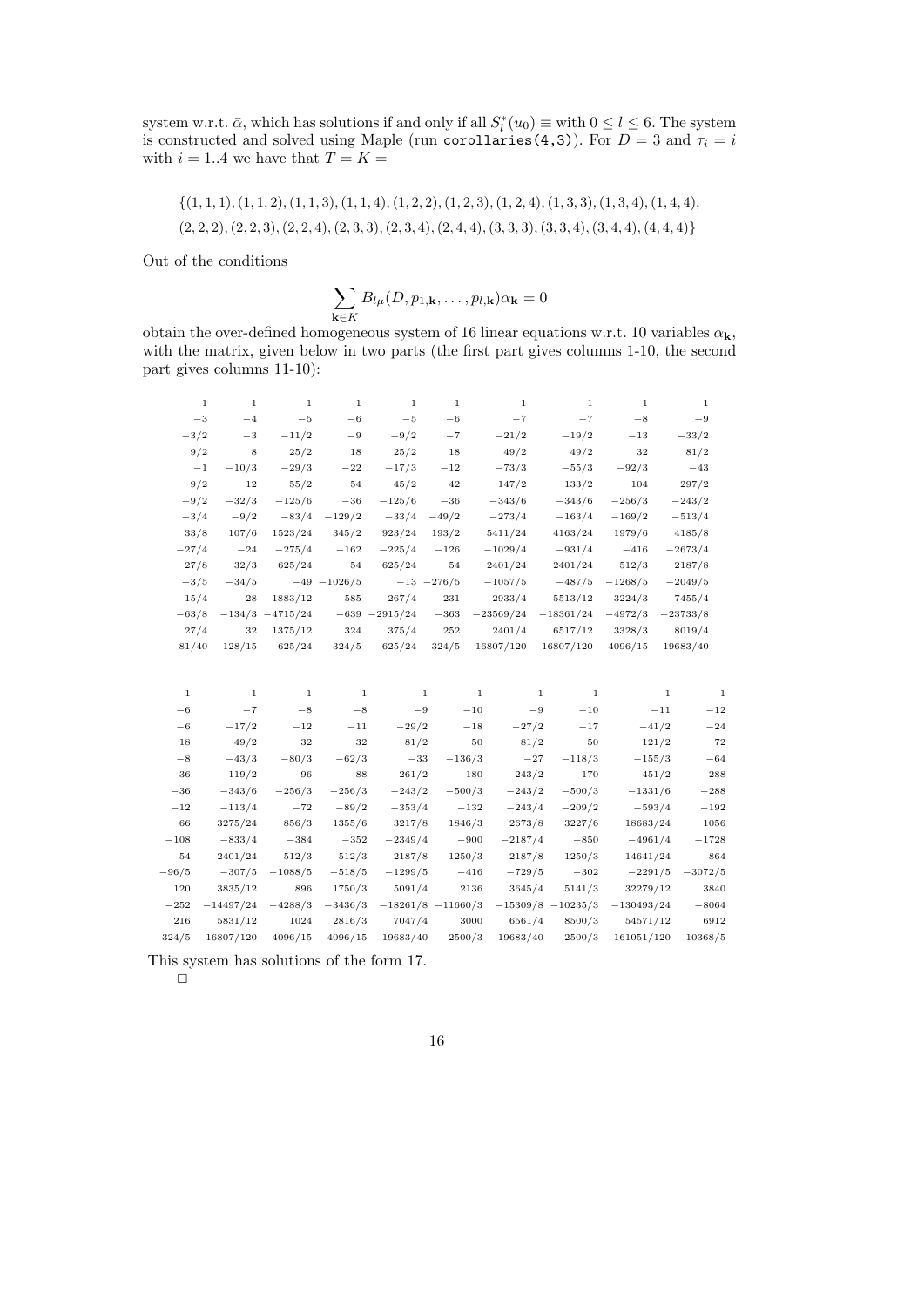Contrary to cubic recurrence relations, for quadratic recurrence relations  $S_l^*(u_0) \equiv 0$ , where  $0 \le l \le 5$ , always implies that  $S_6(\mathbf{u}_6) \equiv S_6^*(u_0)$ .

**Corollary 4.** For all difference equations relations with  $D = 2$ , if  $S_l^*(u_0) \equiv 0$ , where  $l = 0..5$ , then  $S_6(\mathbf{u}_6) \equiv S_6^*(u_0)$ . From this follows that if  $S_6^*(u_0) \not\equiv 0$ , then either  $d \leq$  $\max\{6, \deg(G_0)\}\$ , or d is one of the natural roots of  $S_6^*(u_0)$  if they exist.

Proof. Recall lemma 11:

$$
S_6(\mathbf{u}_6) = S_6^*(u_0) + u_2 \cdot (1/8)u_0 \sum_{\mathbf{k} \in K} p_{2,\mathbf{t}(\mathbf{k})}^2 \alpha_{\mathbf{k}} + u_1^2 \cdot (1/8) \sum_{\mathbf{k} \in K} p_{2,\mathbf{t}(\mathbf{k})}^2 \alpha_{\mathbf{k}}
$$

It is easy to see that to prove the corollary one just need to prove  $\sum_{\mathbf{k}\in K} p_{2,\mathbf{t}(\mathbf{k})}^2 \alpha_{\mathbf{k}} = 0$ . We show that for  $D=2$  this follows from  $S_4^*(u_0) \equiv 0$ . For this we consider the coefficients  $B_{43}$ ,  $B_{42}$  and  $B_{41}$  with  $\mathbf{t} = (t_1, t_2)$ :

- $B_{43} = -(1/4)p_{2,\mathbf{t}}p_{1,\mathbf{k}}^2 = (-1/4)p_{2,\mathbf{t}}(t_1+t_2)^2 = (-1/4)p_{2,\mathbf{t}}(t_1^2+t_2^2+2t_1t_2) =$  $(-1/4)p_{2,\mathbf{t}}(t_1^2+t_2^2) - (1/4)p_{2,\mathbf{t}} \cdot 2t_1t_2 = (-1/4)p_{2,\mathbf{t}}^2 - (1/2)(t_1^3t_2+t_1t_2^3) = (-1/4)p_{2,\mathbf{t}}^2 (1/2)y_t$ , where  $y_t$  denotes  $t_1^3t_2 + t_1t_2^3$ ;
- in  $B_{42} = (1/3)p_{3,t}p_{1,t} + (1/8)p_{2,t}^2$  we first pay attention to  $p_{3,t}p_{1,t} = (t_1^3 + t_2^3)(t_1 +$  $(t_2) = t_1^4 + t_2^4 + t_1^3 t_2 + t_1 t_2^3 = p_{4,t} + y_t$ ; second, we obtain  $B_{42} = (1/3)(p_{4,t} + y_t) + (1/8)p_{2,t}^2$ . Since  $S_4^*(u_0) \equiv 0$ , we have
- (use  $B_{41}$ )  $\sum_{\mathbf{k} \in K} (-1/4) p_{4,\mathbf{t}(\mathbf{k})} \alpha_{\mathbf{k}} = 0;$
- (use  $B_{42}$ )  $\sum_{\mathbf{k}\in K} ((1/3)(p_{4,\mathbf{t}(\mathbf{k})}+y_{\mathbf{t}(\mathbf{k})})+(1/8)p_{2,\mathbf{t}(\mathbf{k})}^2)\alpha_{\mathbf{k}}=0$ , which due to the previous equation is reduced to  $(1/3) \sum_{\mathbf{k} \in K} y_{\mathbf{t}(\mathbf{k})} \alpha_{\mathbf{k}} + (1/8) \sum_{\mathbf{k} \in K} p_{2,\mathbf{t}(\mathbf{k})}^2 \alpha_{\mathbf{k}} = 0;$
- (use  $B_{43}$ )  $\sum_{\mathbf{k}\in K}$   $((-1/4)p_{2,\mathbf{t}(\mathbf{k})}^2-(1/2)y_k)\alpha_{\mathbf{k}}=(-1/4)\sum_{\mathbf{k}\in K}p_{2,\mathbf{t}(\mathbf{k})}^2\alpha_{\mathbf{k}}-(1/2)\sum_{\mathbf{k}\in K}y_{\mathbf{t}(\mathbf{k})}\alpha_{\mathbf{k}}=$ 0.

Now, denote  $\sum_{k \in K} p_{2,t(k)}^2 \alpha_k$  as X and  $\sum_{k \in K} y_{t(k)} \alpha_k$  as Y. From the equations above we obtain the following homogeneous linear system w.r.t.  $X, Y$ :

$$
(1/8)X + (1/3)Y = 0
$$
  

$$
(-1/4)X - (1/2)Y = 0
$$

which has only zero solution  $X = Y = 0$ . Thus, we obtain  $\sum_{\mathbf{k} \in K} p_{2,\mathbf{t}(\mathbf{k})}^2 \alpha_{\mathbf{k}} = 0$  from what follows that  $S_6(\mathbf{u}_6) = S_6^*(u_0)$ .  $\Box$ 

## 5. Example of difference equation solved by a polynomial of any degree (by any  $(x-1)...(x-n)$

This section consists of three parts. In the first part we give a difference equation such that it is solvable by any *Newton basis polynomial*  $g_n(x) := (x - 1) \dots (x - n)$ . In the second part we explain how we have constructed this equation, following an approach proposed in paper (van den Essen, 1992) to construct a differential equation for which any monomial  $x^n$  is a solution.

In the third part, we show why the conditions of the Framework lemma do not hold for the equation.

17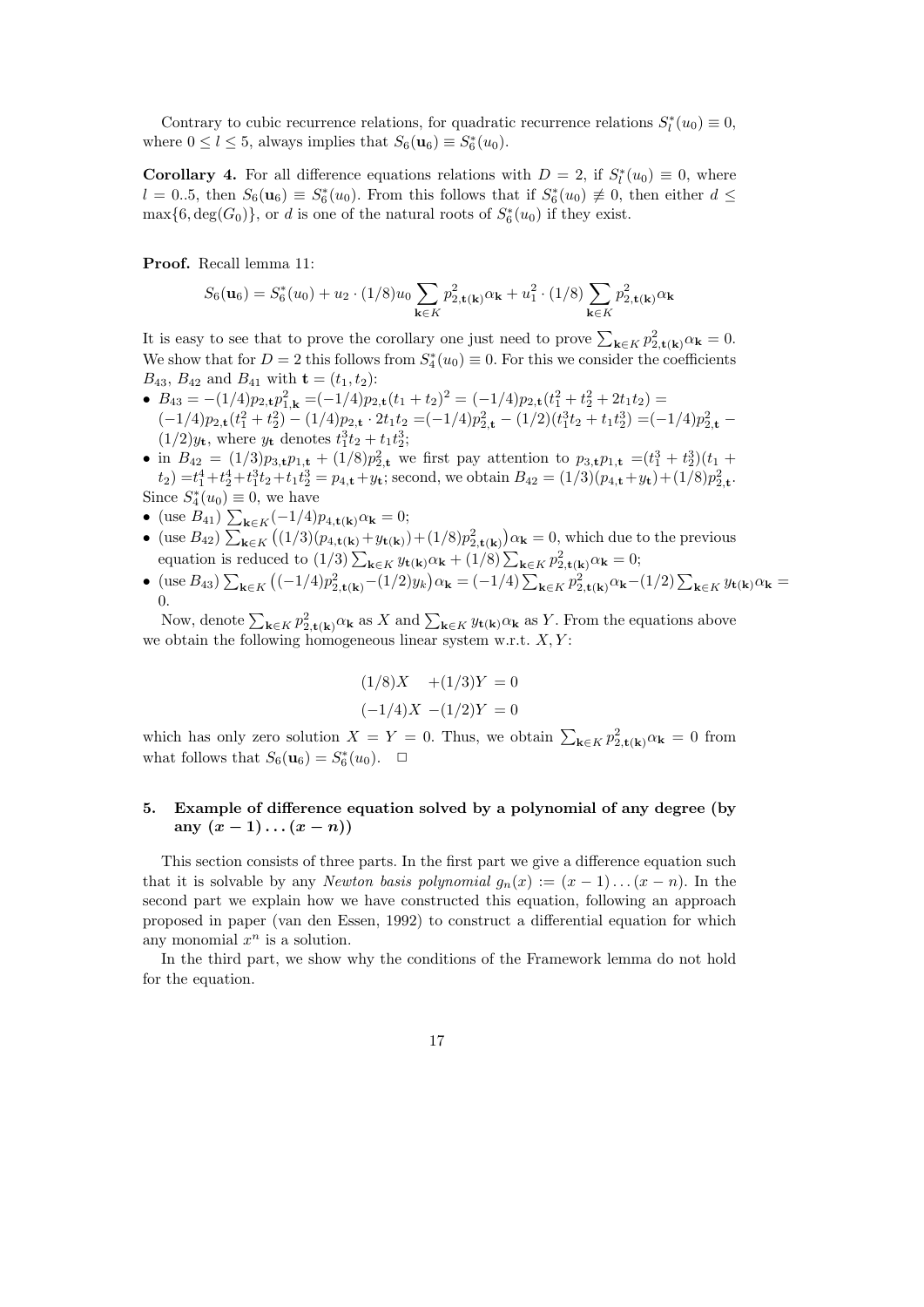## 5.1. The equation

Let  $\Delta(p)(x)$  and  $\Delta^{(2)}(p)(x)$  denote differential operators  $p(x)-p(x-1)$  and  $\Delta(p)(x)-p(x-1)$  $\Delta(p)(x-1)$  respectively. Let  $H(x) := p(x) \cdot \Delta^{(2)}(p)(x) - \Delta^{(2)}(p)(x)$ . It is a routine to show that the following lemma holds.

**Lemma 12.** Any Newton basis polynomial  $g_n(x) := (x-1)...(x-n)$  solve the equation, w.r.t. p,

$$
H(x-1)H(x) + \Delta(p)(x-1) \cdot p(x) \cdot H(x-1) - \Delta(p)(x-2) \cdot p(x-1) \cdot H(x) = 0
$$
\n(18)

**Proof.** First, we compute  $\Delta(p)(x), \Delta^{(2)}(p)(x)$  for  $p = g_n(x)$ :

$$
\Delta(g_n)(x) = (x - 1)(x - 2) \dots (x - n) - (x - 2) \dots (x - n)(x - n - 1) =
$$
  
\n
$$
(x - 2) \dots (x - n)(x - 1 - x + n + 1) =
$$
  
\n
$$
n(x - 2) \dots (x - n)
$$
  
\n
$$
\Delta^{(2)}(g_n)(x) = n(x - 2)(x - 3) \dots (x - n) - n(x - 3) \dots (x - n)(x - n - 1) =
$$
  
\n
$$
n(x - 3) \dots (x - n)(x - 2 - x + n + 1) =
$$
  
\n
$$
n(n - 1)(x - 3) \dots (x - n)
$$

Second, compute  $H(x) := g_n(x) \cdot \Delta^{(2)}(g_n)(x) - \Delta^{(2)}(g_n)(x)$ :

$$
H(x) = (x - 1) \dots (x - n) \cdot n(n - 1)(x - 3) \dots (x - n) -
$$
  
\n
$$
n^2(x - 2)^2 \dots (x - n)^2 =
$$
  
\n
$$
n(x - 2)(x - 3)^2 \dots (x - n)^2 ((n - 1)(x - 1) - n(x - 2)) =
$$
  
\n
$$
-n(x - 2)(x - 3)^2 \dots (x - n)^2 (x - n - 1)
$$

Third, compute all three summands in the l.h.s. of the equation:

$$
H_1(x) = H(x-1)H(x) =
$$
  
-n(x-3)(x-4)<sup>2</sup>...(x-n)<sup>2</sup>(x-n-1)<sup>2</sup>(x-n-2)  
-n(x-2)(x-3)<sup>2</sup>...(x-n)<sup>2</sup>(x-n-1) =  

$$
n^2(x-2)(x-3)^3(x-4)^4...(x-n)^4(x-n-1)^3(x-n-2)
$$

$$
H_2(x) = \Delta(g_n)(x-1) \cdot g_n(x) \cdot H(x-1) =
$$
  
\n
$$
n(x-3)(x-4) \dots (x-n)(x-n-1)
$$
  
\n
$$
(x-1)(x-2)(x-3)(x-4) \dots (x-n)
$$
  
\n
$$
-n(x-3)(x-4)^2 \dots (x-n)^2(x-n-1)^2(x-n-2) =
$$
  
\n
$$
-n^2(x-1)(x-2)(x-3)^3(x-4)^4 \dots (x-n)^4(x-n-1)^3(x-n-2)
$$

18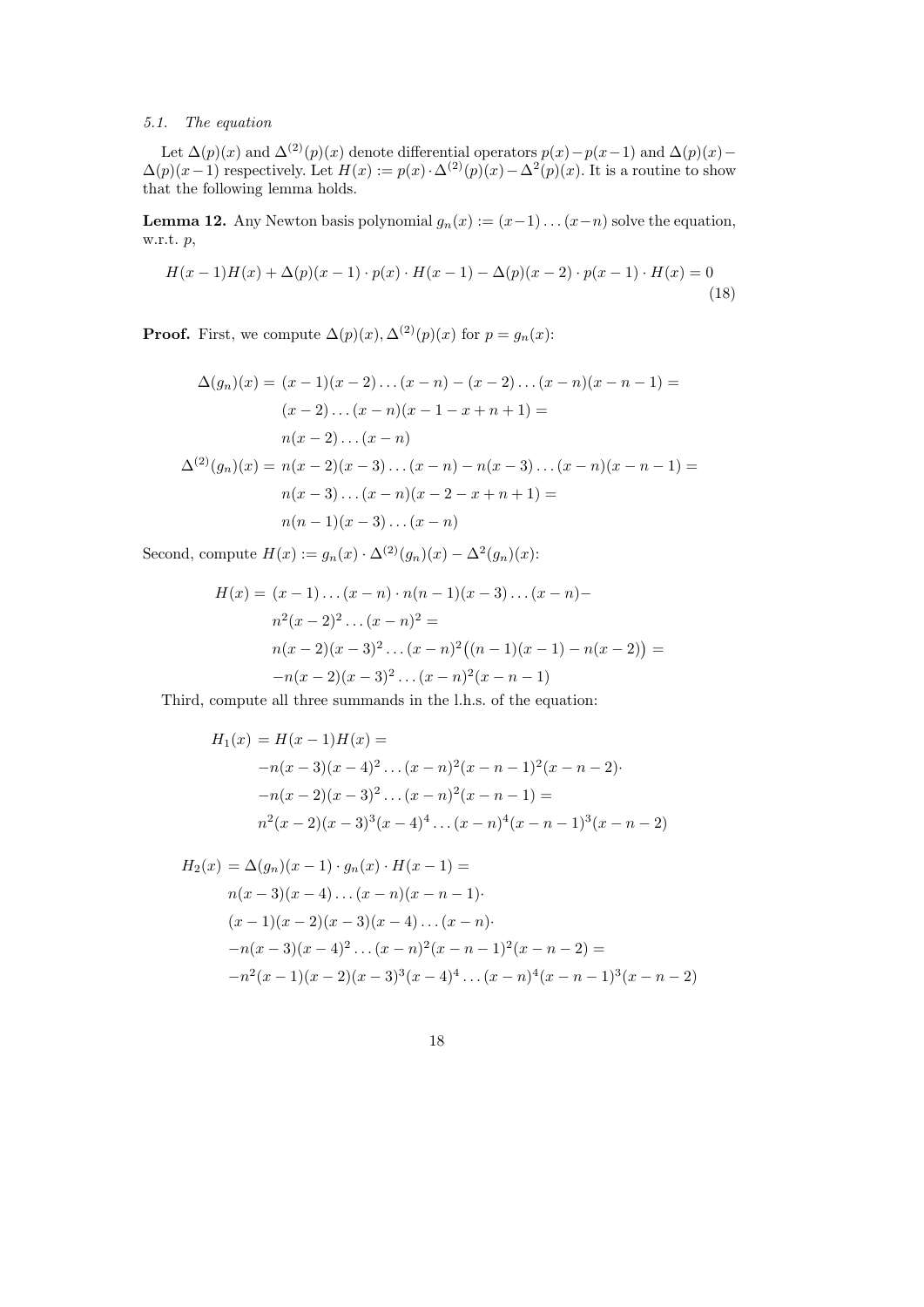$$
H_3(x) = \Delta(g_n)(x-2) \cdot g_n(x-1) \cdot H(x) =
$$
  
\n
$$
n(x-4) \dots (x-n)(x-n-1)(x-n-2)
$$
  
\n
$$
(x-2)(x-3)(x-4) \dots (x-n)(x-n-1)
$$
  
\n
$$
-n(x-2)(x-3)^2(x-4)^2 \dots (x-n)^2(x-n-1) =
$$
  
\n
$$
-n^2(x-2)^2(x-3)^3(x-4)^4 \dots (x-n)^4(x-n-1)^3(x-n-2)
$$

Now, compute  $H_1(x) + H_2(x) - H_3(x) =$ :

$$
n^{2}(x-2)(x-3)^{3}(x-4)^{4}\dots(x-n)^{4}(x-n-1)^{3}(x-n-2)(1-(x-1)+(x-2)) =
$$
  

$$
n^{2}(x-2)(x-3)^{3}(x-4)^{4}\dots(x-n)^{4}(x-n-1)^{3}(x-n-2) \cdot 0 = 0
$$

Therefore, direct substitution shows that any  $g_n(x)$  solves equation 18.  $\Box$ 

## 5.2. Construction

Constructing the difference equation 18 we followed an approach proposed in paper (van den Essen, 1992) to construct a differential equation for which any monomial  $x^n$  is a solution. Construction for difference equation is similar, except that we use newton basis polynomials,  $g_n(x) = (x-1)...(x-n)$  for  $n \ge 1$  instead of standard monomial basis  $x<sup>n</sup>$ . This is not surprising since polynomials of this form are typically considered when one speaks about topics related to difference equations.

We recapitulate the necessary definitions

## Definition 6.

$$
g_n(x) := (x - 1) \dots (x - n)
$$
  
\n
$$
\Delta_n(x) := g_n(x) - g_n(x - 1)
$$
  
\n
$$
\Delta_n^{(2)}(x) := \Delta_n(x) - \Delta_n(x - 1)
$$

It is a routine to check that

$$
\Delta_n(x) = (x-1)(x-2)\dots(x-n) - (x-2)\dots(x-n)(x-n-1) =
$$
  
\n
$$
(x-2)\dots(x-n)(x-1-(x-n-1)) =
$$
  
\n
$$
n(x-2)\dots(x-n)
$$

and

$$
\Delta_n^{(2)}(x) = n(x-2)\dots(x-n) - n(x-3)\dots(x-n)(x-n-1) =
$$
  
 
$$
n(x-3)\dots(x-n)(x-2-(x-n-1)) =
$$
  
 
$$
n(n-1)(x-3)\dots(x-n)
$$

Now,

19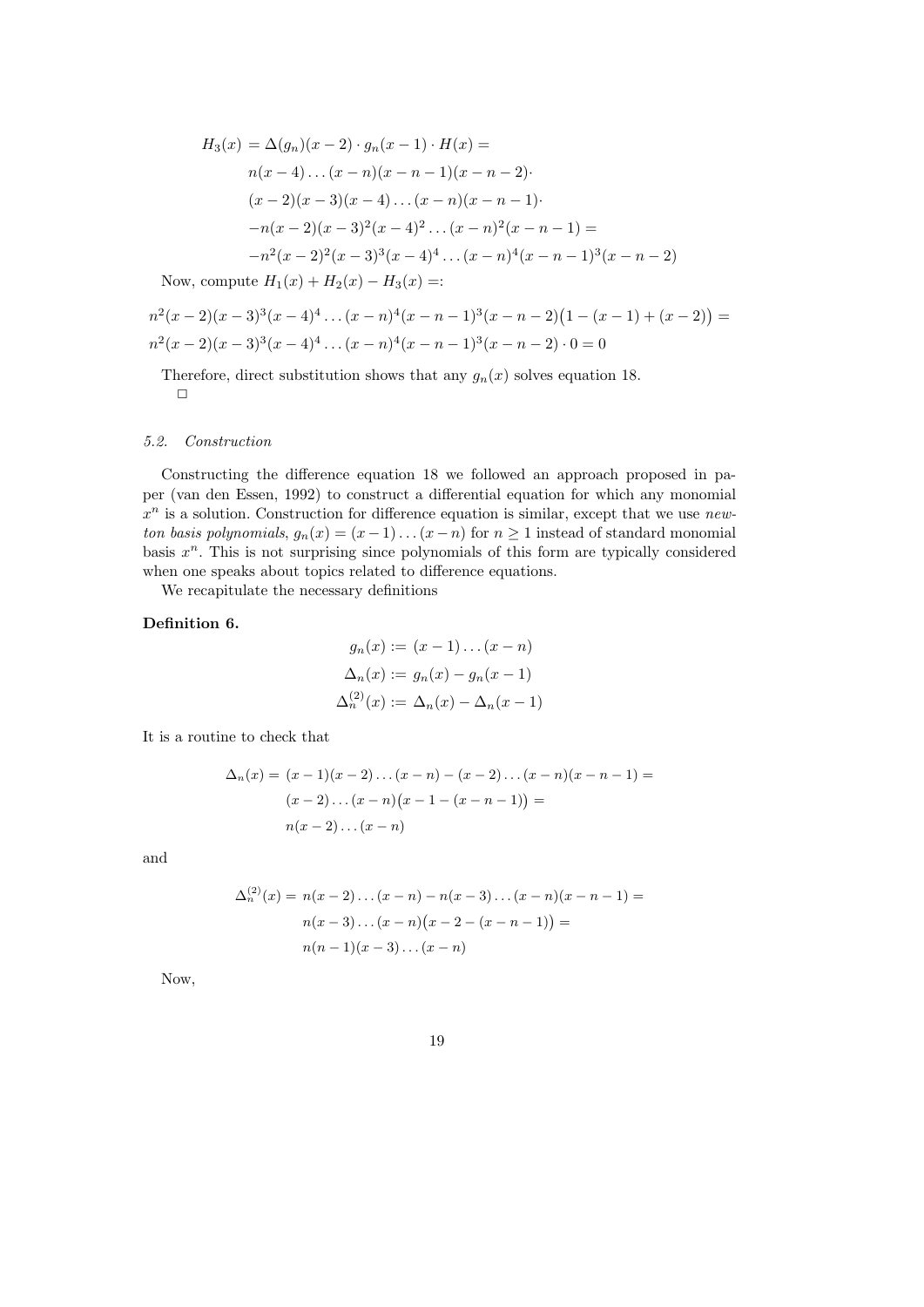$$
g_n(x)\Delta_n^{(2)}(x) = n(n-1)(x-1)(x-2)(x-3)^2 \dots (x-n)^2
$$
  
\n
$$
\Delta_n^2(x) = n^2(x-2)^2(x-3)^2 \dots (x-n)^2
$$
  
\n
$$
g_n(x)\Delta_n^{(2)}(x) - \Delta_n^2(x) = n(x-2)(x-3)^2 \dots (x-n)^2((n-1)(x-1) - n(x-2)) =
$$
  
\n
$$
n(x-2)(x-3)^2 \dots (x-n)^2(nx-x-n+1-nx+2n) =
$$
  
\n
$$
-n(x-2)(x-3)^2 \dots (x-n)^2(x-n-1) =
$$
  
\n
$$
-\Delta_n(x)\Delta_n(x-1)(1/n)
$$

Using  $\frac{g_n(x)}{\Delta_n(x)} = \frac{x-1}{n}$  $\frac{1}{n}$ , we obtain that

$$
g_n(x)\Delta_n^{(2)}(x) - \Delta_n^{2}(x) = -\frac{\Delta_n(x-1)g_n(x)}{x-1}
$$

and, therefore,

$$
x - 1 = -\frac{\Delta_n(x - 1)g_n(x)}{g_n(x)\Delta_n^{(2)}(x) - \Delta_n^{(2)}(x)}
$$

Now we use the scheme of symbolic differentiation: for all functions  $h_1(x)$  and  $h_2(x)$ , such that  $h_1(x) = h_2(x)$  it follows that  $h_1(x) - h_1(x - 1) = h_2(x) - h_2(x - 1)$ . We take  $h_1(x) = x - 1$  and  $h_2(x) = -\frac{\Delta_n(x-1)g_n(x)}{(x-1)(x-1)}$  $g_n(x)\Delta_n^{(2)}(x) - \Delta_n^{2}(x)$ and obtain  $1 = -\frac{\Delta_n(x-1)g_n(x)}{g_n(x)}$  $g_n(x)\Delta_n^{(2)}(x) - \Delta_n^{2}(x)$  $+\frac{\Delta_n(x-2)g_n(x-1)}{g_n(x-1)}$  $g_n(x-1)\Delta_n^{(2)}(x-1)-\Delta_n^2(x-1)$ 

By standard transformations of the fractions we obtain

$$
(g_n(x-1)\Delta_n^{(2)}(x-1) - \Delta_n^{2}(x-1))(g_n(x)\Delta_n^{(2)}(x) - \Delta_n^{2}(x)) +
$$
  

$$
\Delta_n(x-1)g_n(x)(g_n(x-1)\Delta_n^{(2)}(x-1) - \Delta_n^{2}(x-1)) -
$$
  

$$
\Delta_n(x-2)g_n(x-1)(g_n(x)\Delta_n^{(2)}(x) - \Delta_n^{2}(x)) = 0
$$

#### 5.3. The example in the context of our settings

After substitution of  $\Delta$  and  $\Delta^{(2)}$  in equation 18 by their definition and simplifications, equation 18 looks as follows:

$$
p(x-1)p(x-3)p(x)p(x-2) - 2p(x-1)^3p(x-3) + p(x-2)^2p(x-1)^2 +
$$
  
\n
$$
p(x)p(x-1)^2p(x-3) - 2p(x)p(x-1)p(x-2)^2 + p(x-2)p(x-1)^3 = 0
$$
\n(19)

It is easy to see, that the equation 19 is equivalent to

$$
p(x-3)p(x)p(x-2) - 2p(x-1)^2p(x-3) + p(x-2)^2p(x-1) +
$$
  
\n
$$
p(x)p(x-1)p(x-3) - 2p(x)p(x-2)^2 + p(x-2)p(x-1)^2 = 0
$$
\n(20)

20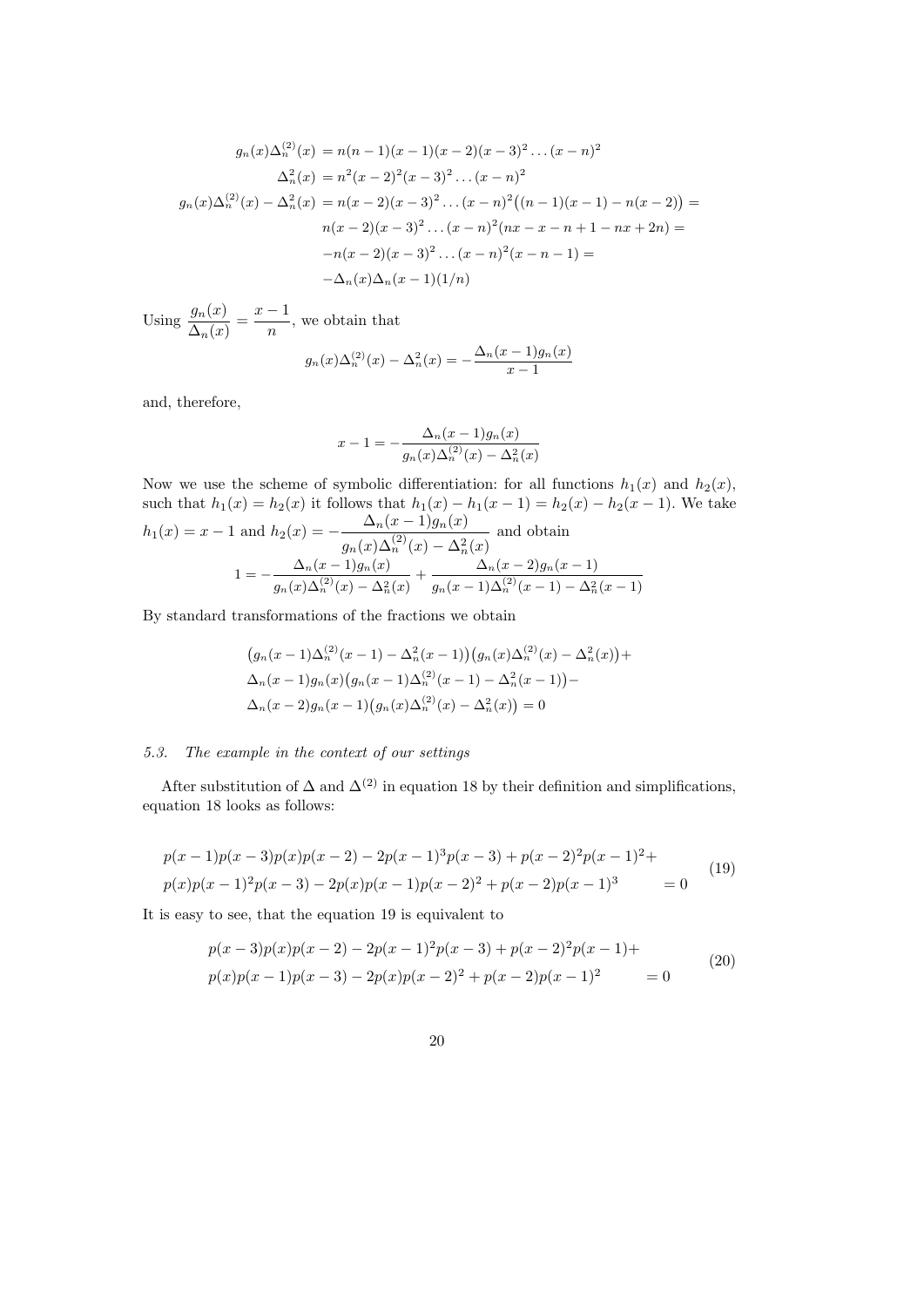Indeed, if equation 20 is obtained from the previous one by division by  $p(x-1)$ , and  $p(x) \equiv$ 0 is not lost as a possible solution, because it solves equation 20 as well. Alternatively, one can substitute  $g_n(x) = \prod_{i=1}^n (x-i)$  into the l.h.s. of the equation expressed in maple, and directly see that after evaluation the result of substitution is equal to zero. However, we want to show how this example fits our technique, that is we directly show that the coefficients at  $x^{3n-l}$  vanish for  $0 \leq l \leq n-1$ . Moreover, later in this section we show that equation 20 does not satisfy the conditions of the framework lemma.

To begin with, we need the following definitions and a technical lemma. Let  $\bar{n}$  =  $(1,\ldots,n)$  be the vector of the roots of  $g_n(x)$ . Let  $\varepsilon_{n,l}(\mathbf{t}(k),\bar{n})$  denote the coefficient at  $x^{3n-l}$  in  $P_{n,k}(x) = g_n(x - t_{k,1})g_n(x - t_{k,2})_n(x - t_{k,3})$ , where

| $k$ | $t_{k,1}$ | $t_{k,2}$ | $t_{k,3}$ |
|-----|-----------|-----------|-----------|
| 1   | 0         | 2         | 3         |
| 2   | 1         | 1         | 3         |
| 3   | 1         | 2         | 2         |
| 4   | 0         | 1         | 3         |
| 5   | 0         | 2         | 2         |
| 6   | 1         | 1         | 2         |

Now we can establish a simple linear recurrence relation for  $\varepsilon_{n,l}(\mathbf{t}(k), \mathbf{r})$ , which we obtain not via Newton-Girard identities, but using the structure of  $P_{n,k}(x)$ .

**Lemma 13.** For any  $n > 3$  and any  $1 \leq k \leq 6$  one has

$$
P_{n,k}(x) = (x - n)^3 P_{n-1,k}(x)
$$
  
and, therefore, for any  $3 \le l \le n$  one has that  $\varepsilon_{n,l}(\mathbf{t}(k), \bar{n}) =$ 

$$
\varepsilon_{n-1,l}(\mathbf{t}(k),\bar{n}) - 3n\varepsilon_{n-1,l+1}(\mathbf{t}(k),\bar{n}) + 3n^2\varepsilon_{n-1,l+2}(\mathbf{t}(k),\bar{n}) + n^3\varepsilon_{n-1,l+3}(\mathbf{t}(k),\bar{n})
$$

*Proof.* We notice that for a fixed n and different k polynomials  $P_{n,k}(x)$  have a common part  $C_n(x) = (x-4)^3 \dots (x-n)^3$ , so that for any k it holds that  $P_{n,k}(x) = C_n(x)R_{n,k}(x)$ , where  $R_{n,k}(x)$  are polynomials of the 8-th degree (which can be computed by division of  $P_{n,k}(x)$  by  $C_n(x)$ , maple can do this operation):

$$
R_{n,1}(x) = -(n-x+3)*(x-3)^2*(n+1-x)^2*(n-x+2)^2*(x-1)*(x-2)
$$
  
\n
$$
R_{n,2}(x) = -(n-x+2)*(n-x+3)*(x-2)^2*(x-3)^2*(n+1-x)^3
$$
  
\n
$$
R_{n,3}(x) = -(n-x+2)^2*(x-2)*(n+1-x)^3*(x-3)^3
$$
  
\n
$$
R_{n,4}(x) = (n-x+2)*(n-x+3)*(n+1-x)^2*(x-2)^2*(x-3)^2*(x-1)
$$
  
\n
$$
R_{n,5}(x) = (n+1-x)^2*(n-x+2)^2*(x-3)^3*(x-1)*(x-2)
$$
  
\n
$$
R_{n,6}(x) = (n-x+2)*(x-2)^2*(n+1-x)^3*(x-3)^3
$$

21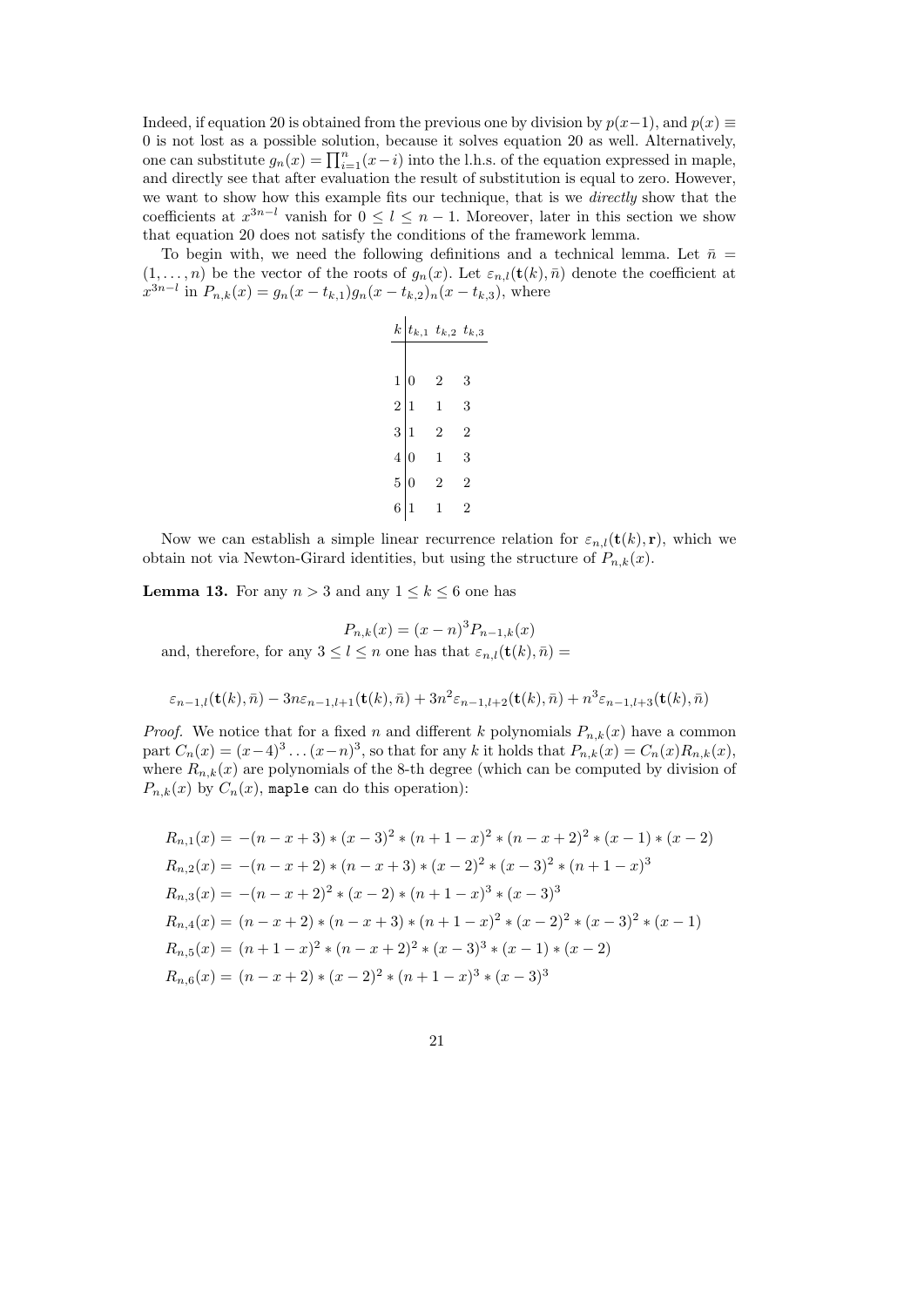Let  $\delta_{n,k} = R_{n,k}(x) - R_{n-1,k}(x)$ . It is easy to see that

$$
P_{n,k}(x) = C_{n-1}(x)(x-n)^3 (R_{n-1,k}(x) + \delta_{n,k}(x)) =
$$
  

$$
(x-n)^3 P_{n-1,k}(x) + (x-n)^3 C_{n-1}(x) \delta_{n,k}(x)
$$

It is a routine to check (e.g. using maple) that  $\sum_{k=1}^{6} \alpha_k \delta_{n,k}(x) \equiv 0$ , from what follows that  $\sum_{k=1}^{6} \alpha_k (x-n)^3 C_{n-1}(x) \delta_{n,k}(x) = (x-n)^3 C_{n-1}(x) \sum_{k=1}^{6} \alpha_k \delta_{n,k}(x) \equiv 0$ . From this follows that

$$
P_{n,k}(x) = (x - n)^3 P_{n-1,k}(x)
$$

So the first statement of the lemma is proven. The second statement follows immediately, due to  $(x - n)^3 = x^3 - 3nx^2 + 3n^2x - n^3$ . The coefficient  $c_{n,l}(\mathbf{t}(k), \bar{n})$  at  $x^i$  of  $P_{n,k}(x)$  is equal to

$$
c_{n-1,i-3}(\mathbf{t}(k),\bar{n}) - 3nc_{n-1,i-2}(\mathbf{t}(k),\bar{n}) + 3n^2c_{n-1,i-1}(\mathbf{t}(k),\bar{n}) + n^3c_{n-1,l}(\mathbf{t}(k),\bar{n})
$$

From this follows that for  $i = 3n-l$  we have  $i-1 = 3(n-1)-(l+2), i-2 = 3(n-1)-(l+1)$ ,  $i-3=3(n-1)-l$  and  $\varepsilon_{n-1,l}(\mathbf{t}(k),\bar{n})$  is equal to

$$
\varepsilon_{n-1,l}(\mathbf{t}(k),\bar{n})-3n\varepsilon_{n-1,l+1}(\mathbf{t}(k),\bar{n})+3n^2\varepsilon_{n-1,l+2}(\mathbf{t}(k),\bar{n})+n^3\varepsilon_{n-1,l+3}(\mathbf{t}(k),\bar{n})
$$

which is what we want to prove.  $\Box$ 

Now we can prove the following main, in this section, lemma.

**Lemma 14.** For all  $n \geq 1$ , one has  $\sum_{k=1}^{6} \alpha_k P_{n,k}(x) \equiv 0$ , and for all  $0 \leq l \leq n-1$ , one has  $\sum_{k=1}^{6} \alpha_k \epsilon_{n,l}(\mathbf{t}(k), \bar{n}) \equiv 0.$ 

Proof. The proof is done induction on n.

For  $n = 1, 2$  one can show that statements of the lemma hold by direct computations of  $\sum_{k=1}^{6} \alpha_k P_{n,k}(x)$  and  $\sum_{k=1}^{6} \alpha_k \epsilon_{n,l}(\mathbf{t}(k), \bar{n}).$ For  $n \geq 3$  ...  $\Box$ 

Now we show that the equation 20 doe snot satisfy the conditions of the framework lemma. It is done by direct computation of  $S_l(u_0, u_1, \ldots, u_l)$  for  $0 \leq l \leq 6$ . We start with the following statement.

**Lemma 15.** For  $0 \leq l \leq 5$  one has  $S_l(u_0, \ldots, u_l) \equiv 0$ . Moreover,  $S_6(u_0, \ldots, u_6)$  $2 * u_1^2 - (1/6) * u_0^2 - 2 * u_2 * u_0 + (1/6) * u_0^4 \not\equiv 0.$ 

Proof. These values are obtained by direct computations using a maple script that corresponds the following two-part pseudocode. In the first part we declare the arrays of variables and assign the parameters of the equation to the elements of these arrays:

22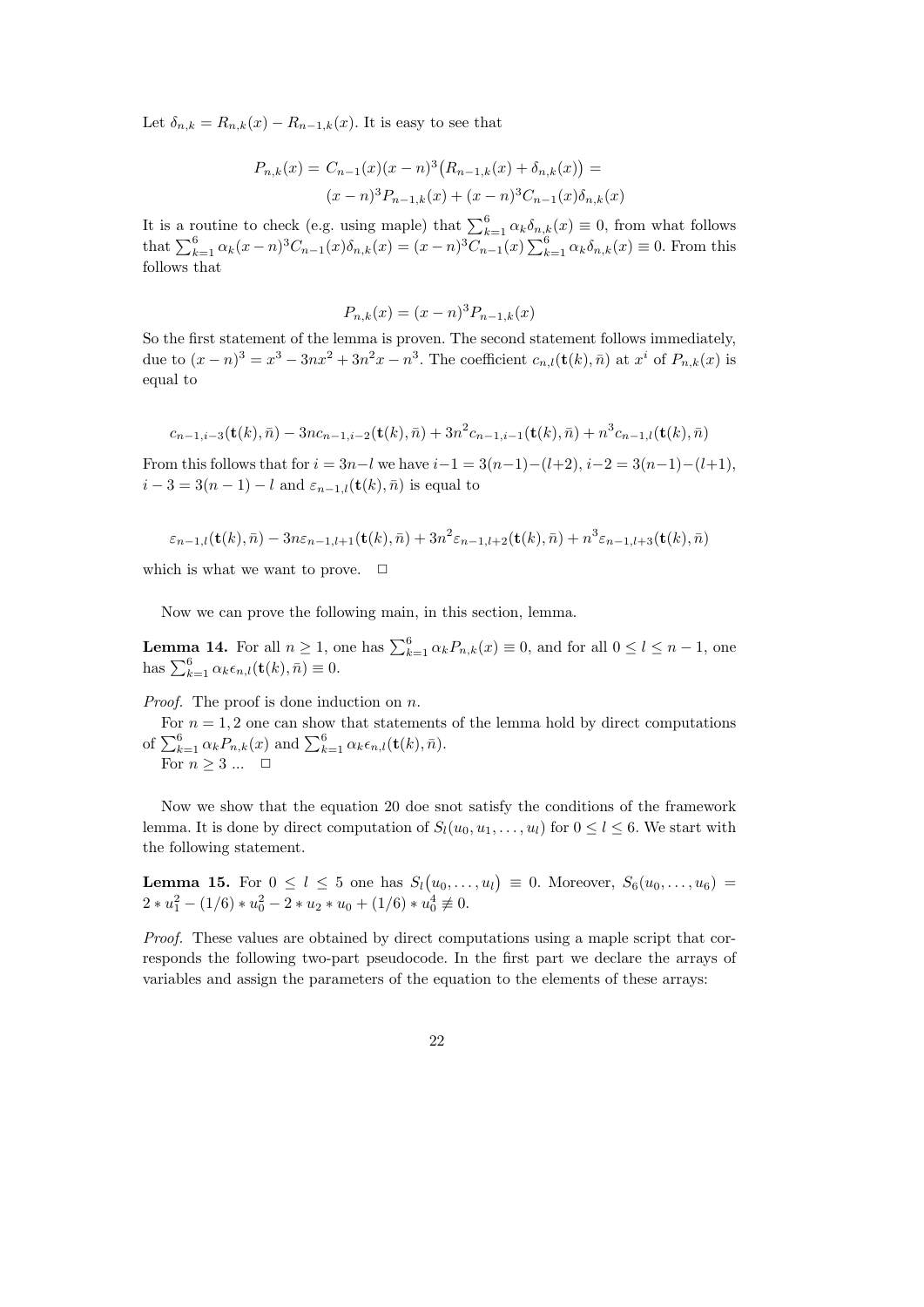```
L:=6 (*an upper bound for l*)
t:=\text{array}(1..L, 1..3) (*translations for s=3*)\alpha:=array(1..6) (*the coefficients of G_D with D=2*)
t_1:=[0, 2, 3], t_2:=[1, 1, 3], t_3:=[1, 2, 2]t_4:=[0,1, 3], t_5:=[0,2, 2], t_6:=[1,1, 2]\alpha_1:=1, \alpha_2:=-2, \alpha_3:=1
\alpha_4:=1, \alpha_4:=-2, \alpha_6:=1
E':=array(1..L, 1..6) (*the values of E_l we compute for different l and t_k *)
S':=array(1..L) (*the values of S_l we compute for different l *)
```
The second part consist of the main procedure that computes  $S<sub>i</sub>$ L

```
for l from 0 to L do
for k to 6 do
Ehelp := E_l(\mathbf{v}_l, \mathbf{u}_l);
for j from 0 to l do
Ehelp := eval(Ehelp, v_l = p_{l, \mathbf{t}(k)})
end do;
E'_{l,k} := Ehelp;
end do;
S'_{l} := \sum_{k=1}^{6} E'_{l,k} \alpha_{k};
```
end do;

The values  $S_l(u_0,\ldots,u_l) \equiv 0$ , where  $0 \leq l \leq 5$ , and the symbolic expression for  $S_6(u_0,\ldots,u_6)$  are obtained by running this procedure.  $\Box$ 

**Lemma 16.** For equation 20,  $L := \min\{l|S_l^*(u_0) \neq 0\} = 6$ . Moreover, the linearcombination equations 11 does not hold for  $A_{6i_6}$ .

*Proof.* Indeed, if  $l \leq 5$ , then  $S_l^*(u_0) \equiv 0$ , because  $0 \equiv S_l(u_0, \ldots, u_l) = S^*(u_0) +$  $\sum_{i_l \neq 0_l} F_{li_l}(u_0) u_1^{i_1} \dots u_l^{i_l}$  due to lemma 15. Due to the same lemma,  $S_6^*(u_0) = -(1/6) *$  $u_0^2 + (1/6) * u_0^4 \not\equiv 0$  (the  $(u_1, \ldots, u_6)$ -free part of  $S_6$ ), therefore  $L = 6$ .

Now, we recall the proof of lemma 11. There we compute all  $A_{6i_6}$  (see Appendix, section 8.1), and the corresponding coefficients  $H_{6i_6l\mu}$  for the linear combinations over  $B_{l\mu}(\mathbf{v}_l)$ . We have directly see that all the coefficients, except for  $A_{6,(200000)}$  and  $A_{6,(010000)}$ , do not depend on  $v_1, \ldots, v_6$ . We see that  $H_{6,(200000)} = -(1/4)v_2$  and  $H_{6,(010000)} =$  $(1/4)v_2u_0$ . However, it may be for a some particular choice of  $\mathbf{t}(k)$ , after substituting  $v_2$ with any of  $p_{2,\mathsf{t}(k)}$ , all  $H_{6,(200000)}(k)$  will be the same and all  $H_{6,(010000)}(k)$  will be the

23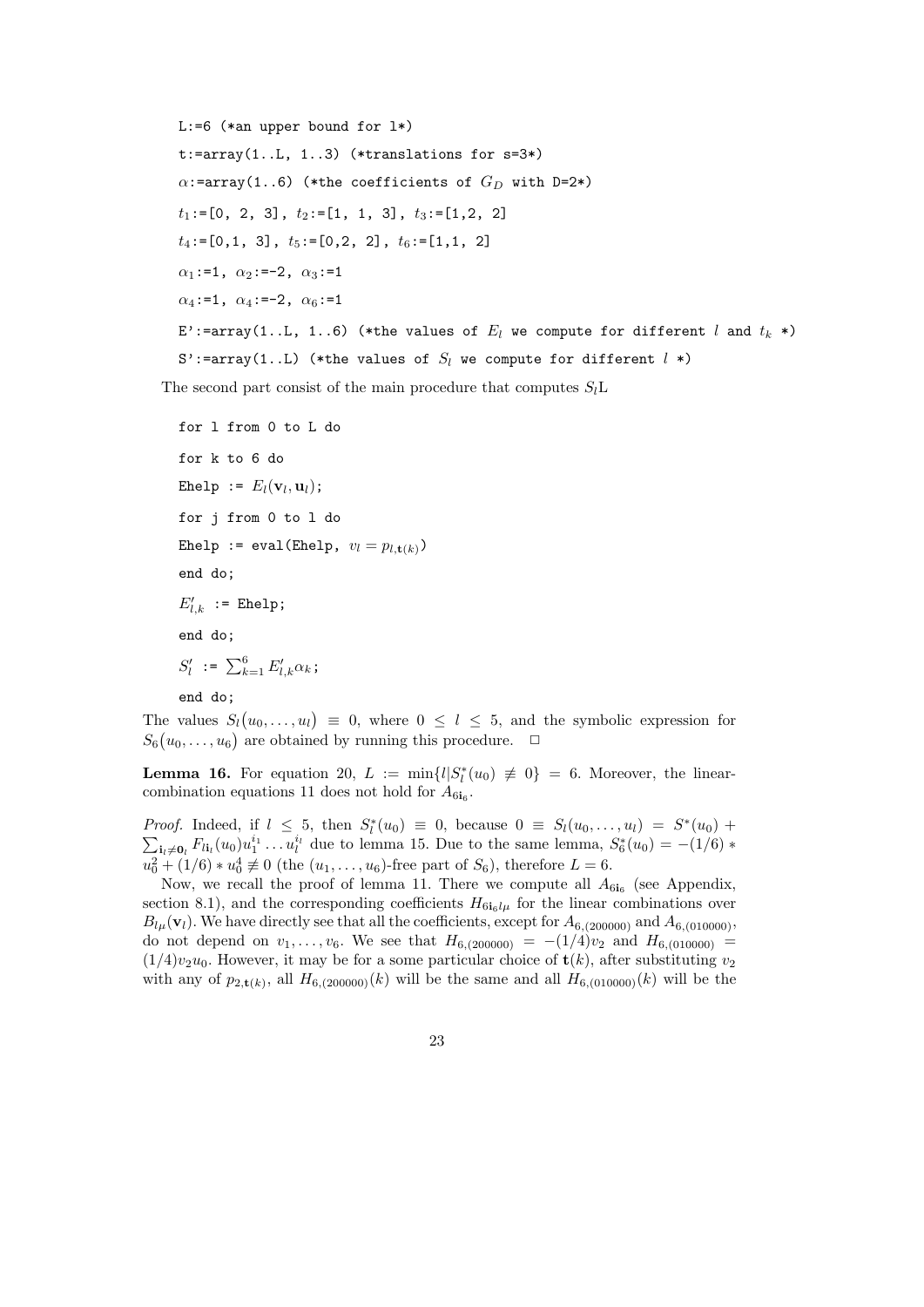same (so they actually will not be depending on  $k$ ). Direct computations shows that this is not the case for the example:

| $k\left \mathbf{t}(k)\right $ | $ p_{2,\mathbf{t}(k)} $        |         | $H_{6,(200000)}(k) = -(1/4)p_{2,\mathbf{t}(k)}\left H_{6,(010000)}(k)\right  = (1/4)u_0p_{2,\mathbf{t}(k)}\left k\right $ |
|-------------------------------|--------------------------------|---------|---------------------------------------------------------------------------------------------------------------------------|
|                               | $1 (0,2,3) 2^2+3^2=13$         | $-13/4$ | $13/4u_0$                                                                                                                 |
|                               | $ 2 (1,1,3) 1+1+3^2=11 -11/4$  |         | $11/4u_0$                                                                                                                 |
|                               | $ 3 (1,2,2) 1+2^2+2^2=9 -9/4$  |         | $9/2u_0$                                                                                                                  |
|                               | $ 4 (0,1,3) 1+3^2=10$          | $ -5/2$ | $5/2u_0$                                                                                                                  |
|                               | $ 5 (0,2,2) 2^2+2^2=8$         | $-2$    | $2u_0$                                                                                                                    |
|                               | $ 6 (1,1,2) 1+1+2^2=6$ $ -3/2$ |         | $3/2u_0$                                                                                                                  |

As we see,  $H_{6,(200000)}(k)$  and  $H_{6,(010000)}(k)$  are not constant as functions of  $k = 1, ..., 6$ . Therefore, the condition of the framework lemma does not hold.  $\Box$ 

## 6. One-translation difference equations

In this section we study difference equations of the form

$$
G(P(x), P(x - \tau)) + G_0(x) = 0
$$
\n
$$
Q(x, y) = 0 \qquad \text{Explain} \tag{21}
$$

For this equation we have  $s = 2$  with  $\tau_1 = 0$ ,  $\tau_2 = \tau$ . Further,

$$
\text{Nat}^D \supseteq K = \{ \mathbf{k}_m = (1, \dots, 1, 2, \dots, 2) \mid 2 \text{ occurs } 0 \le m \le D \text{ times} \}
$$
  

$$
\mathcal{R}^D \supseteq T = \{ \mathbf{t}(\mathbf{k}_m) = (0, \dots, 0, \tau, \dots, \tau) \mid \tau \text{ occurs } 0 \le m \le D \text{ times} \}
$$

For the sake of convenience we denote  $\mathbf{t}(\mathbf{k}_m)$  via  $\mathbf{t}_m$ ,  $\mathbf{p}_{l,\mathbf{t}(\mathbf{k}_m)}$  via  $\mathbf{p}_{l,m}$  and  $\alpha_{\mathbf{k}_m}$  via  $\alpha_m$ . Our aim is to prove the following statement

**Theorem 7.** The degree of a polynomial solution  $P$  of the equation 21, if exists, is  $d \leq \max\{D, \deg(G_0)/(D-1)\}.$ 

by applying framework lemma. To show that the conditions of the lemma are satisfied we need to consider a few facts about  $p_{l,m}$  and  $S_l(\mathbf{u}_l)$  for equation 21. First of all, it is easy to see that  $p_{l,m} = 0^l + \ldots + 0^l + \tau^l + \ldots + \tau^l = m\tau^l$ . Second, it is a routine to check that  $p_l(\mathbf{t}_m + \mathbf{r}) = m \sum_{\lambda=0}^l {l \choose \lambda} \tau^{l-\lambda} p_{\lambda,\mathbf{r}}$ . Indeed, it follows straightforwardly from identity 5 and  $p_{l,m} = m\tau^l$ . Third, we obtain

$$
E_l(\mathbf{p}_{l,m}, \mathbf{u}_l) = -(m/l) \sum_{\kappa=1}^l E_{l-\kappa}(\mathbf{p}_{l-\kappa,m}, \mathbf{u}_{l-\kappa}) \sum_{\lambda=0}^\kappa \binom{\kappa}{\lambda} \tau^{k-\lambda} u_\lambda \tag{22}
$$

From this one obtains recurrent formulae to compute  $A_{li}(\mathbf{p}_{l,m}, u_0)$  and  $B_{li}(\mathbf{p}_{l,m})$  respectively

$$
(-m/l)\left(\sum_{\kappa=1}^{l}\sum_{\lambda=1}^{\kappa}A_{l-\kappa}\mathbf{i}_{l-1\lambda}(\mathbf{p}_{l-\kappa,m},u_{0})(\begin{matrix}\kappa\\\lambda\end{matrix})\tau^{\kappa-\lambda}\right)+\left(\sum_{\kappa=1}^{l}A_{l-\kappa}\mathbf{i}_{l}(\mathbf{p}_{l-\kappa,m},u_{0})u_{0}\tau^{\kappa}\right)
$$
\nwhere  $\mathbf{i}_{l}-1_{\lambda} := (i_{1},...,i_{\lambda-1},i_{\lambda}-1,i_{\lambda+1},...,i_{l})$  and  $A_{l-\kappa}\mathbf{i}_{l-1\lambda} = 0$  if  $i_{\lambda} = 0$   
\n
$$
-(m/l)\left(\left(\sum_{\kappa=1}^{l-\mu}\sum_{\lambda=1}^{\kappa}B_{l-\kappa}\mathbf{i}_{l-1\lambda,\mu}(\mathbf{p}_{l-\kappa,m})(\begin{matrix}\kappa\\\lambda\end{matrix})\tau^{\kappa-\lambda}\right)+\left(\sum_{\kappa=1}^{l-\mu+1}B_{l-\kappa}\mathbf{i}_{l}\mu-1(\mathbf{p}_{l-\kappa,m})\tau^{\kappa}\right)\right)
$$
\n(23)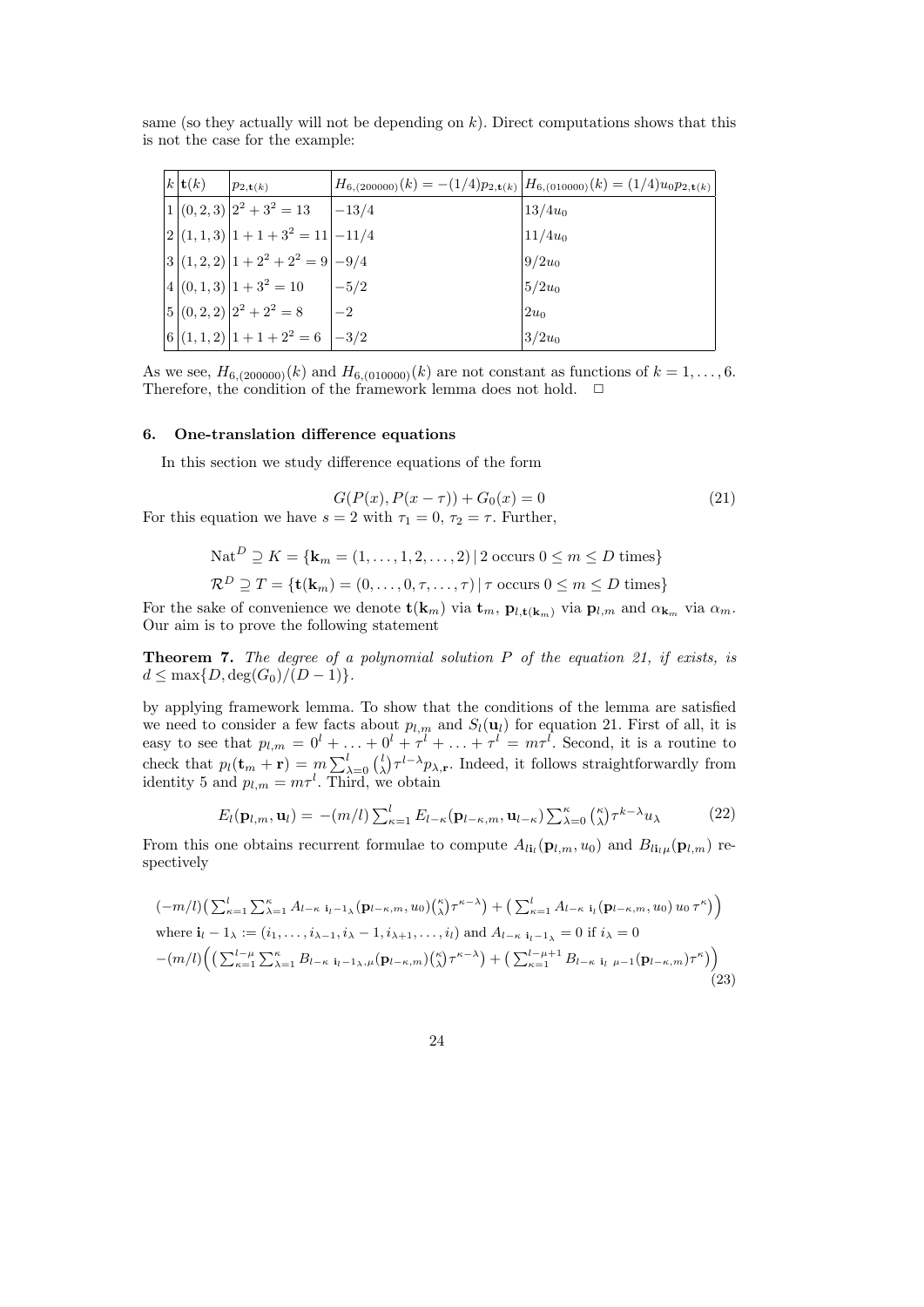taking into account that  $l - \kappa \geq \mu$  in the first summand for  $B_{l\mu}$ , and  $l - \kappa \geq \mu - 1$  in the second summand. Recall, that  $B_{l\mu}$  is a shortcut for  $B_{l0_l\mu}$ . Now we can prove the following lemma.

**Lemma 17.** For any l and  $0 < \mu \leq l$  there exists a constant  $C_{l\mu} > 0$  such that

$$
B_{l,\mu}(\mathbf{p}_{l,m}) = (-1)^{\mu} C_{l\mu} \tau^l m^{\mu} \tag{24}
$$

**Proof.** Induction on l and  $\mu$ . For  $l = 0$  we have  $B_{00} = 1$  and therefore  $C_{00} = 1$ . For  $l > 0$  we begin with  $\mu = 0$ : it is easy to see from identity 23, that all the monomials in  $A_{l0_l}$  contain  $u_0$ , that is  $B_{l\mu} = 0$ . For  $\mu > 0$  we use the recurrent formula for  $B_{l\mu}$ :

$$
B_{l\mu}(\mathbf{p}_{l,m}) = -(m/l) \sum_{\kappa=1}^{l-\mu+1} B_{l-\kappa \mu-1}(\mathbf{p}_{l-\kappa,m}) \tau^{\kappa}
$$
 (25)

For  $\mu = 1$  we have  $B_{l1} = (-m/l)B_{00}\tau^l$ , with the only non-zero summand for  $\kappa = l$ , therefore  $C_{11} = (1/l)$ . For  $\mu > 1$ , by induction assumption we straightforwardly obtain that  $B_{l\mu}(\mathbf{p}_{l,m})$  is equal to

$$
-(m/l)\sum_{\kappa=1}^{l-\mu+1}(-1)^{\mu-1}C_{l-\kappa,\mu-1}\tau^{l-\kappa}m^{\mu-1}\tau^{\kappa}=\tau^l m^{1+\mu-1}(-1)^{1+\mu-1}(1/l)\sum_{\kappa=1}^{l-\mu+1}C_{l-\kappa,\mu-1}
$$
(26)

From this follows that for  $\mu >$  one has  $C_{l\mu} = (1/l) \sum_{\kappa=1}^{l-\mu+1} C_{l-\kappa,\mu-1} > 0$ .  $\Box$ 

Now we can prove theorem 7.

Proof. We show that the conditions of the framework lemma hold. First, we show that there exists  $0 \le L \le D$  such that  $S_L^*(u_0) \neq 0$ . Assume the opposite:  $S_l^*(u_0) \equiv 0$  for all  $0 \leq l \leq D$ . It implies that the corresponding coefficients at  $u_0^l$  in  $S_l^*(u_0)$  must be all zeros. This means, that by lemma 17, we obtain  $\sum_{m=0}^{D}(-1)^{l}C_{ll}\tau^{l}m^{l}\alpha_{m} = 0$  which due to  $\tau \neq 0$  and  $C_{ll} > 0$  implies  $\sum_{m=0}^{D} m^{l} \alpha_m = 0$  for all  $0 \leq l \leq D$ . That is we obtain a system with  $D+1$  linear equations w.r.t.  $D+1$  variables  $x_m$ . The matrix of this system has rank  $D+1$  because its determinant is equal to Vandermonde determinant  $D \times D$ . Therefore, the system has only zero solution  $\alpha_m$  which contradicts the fact that G is of degree D. Therefore there exists  $S_L^*(u_0) \neq 0$ . W.l.o.g we assume that for all  $0 \le l \le L-1$ identities  $S_l^*(u_0) \equiv 0$  hold.

Second, a function  $A_{l_i}(\mathbf{p}_{l,m}, u_0)$  can be seen as a polynomial in m with the coefficients  $T^{D,\tau}_{li_l\mu}(u_0)$  of  $m^{\mu}$ , where the values D and  $\tau \in \mathcal{R}$  are given by the difference equation. Since  $B_{l\mu}(\mathbf{p}_{l,m}) = (-1)^{\mu} C_{l\mu} \tau^l m^{\mu}$  by lemma 17, one can easily see that  $A_{l\mathbf{i}_l}(\mathbf{p}_{l,m}, u_0)$  is a linear combination of  $B_{\mu,\mu}(\mathbf{p}_{\mu,m})$ , with the coefficients  $H_{l\mathbf{i}_{l}\mu\mu}^{D,\tau}(u_0) = T_{l\mathbf{i}_{l}\mu}^{D,\tau}(u_0)/\left((-1)^{\mu}C_{\mu\mu}\tau^{\mu}\right)$ . Now, we prove the statement of the theorem.

Assume the opposite:  $d > \max\{L, \deg(G_0)/(D-1)\}.$  By the framework lemma we obtain that d is a root of  $S^*_{L}(u_0)$ . We note that  $S^*_{L}(u_0) = \sum_{\mu=0}^{L} u_0^{\mu} \sum_{m=0}^{D} B_{L,\mu}(\mathbf{p}_{L,m}) \alpha_m$ holds. Next, by lemma 17 we obtain that  $S_L^*(u_0) = \sum_{\mu=0}^L u_0^{\mu} (-1)^{\mu} \tau^L C_{L,\mu} \sum_{m=0}^D m^{\mu} \alpha_m =$ 0. Now, let us have a close look at sums  $\sum_{m=0}^{D} m^{\mu} \alpha_m$  for  $0 \le \mu \le L-1$ . Since  $S^*_{\mu}(u_0) \equiv 0$ for all  $0 \le \mu \le L - 1$  and applying lemma 17, we obtain  $\sum_{m=0}^{D} (-1)^{\mu} C_{\mu\mu} \tau^{\mu} m^{\mu} \alpha_m = 0$ ,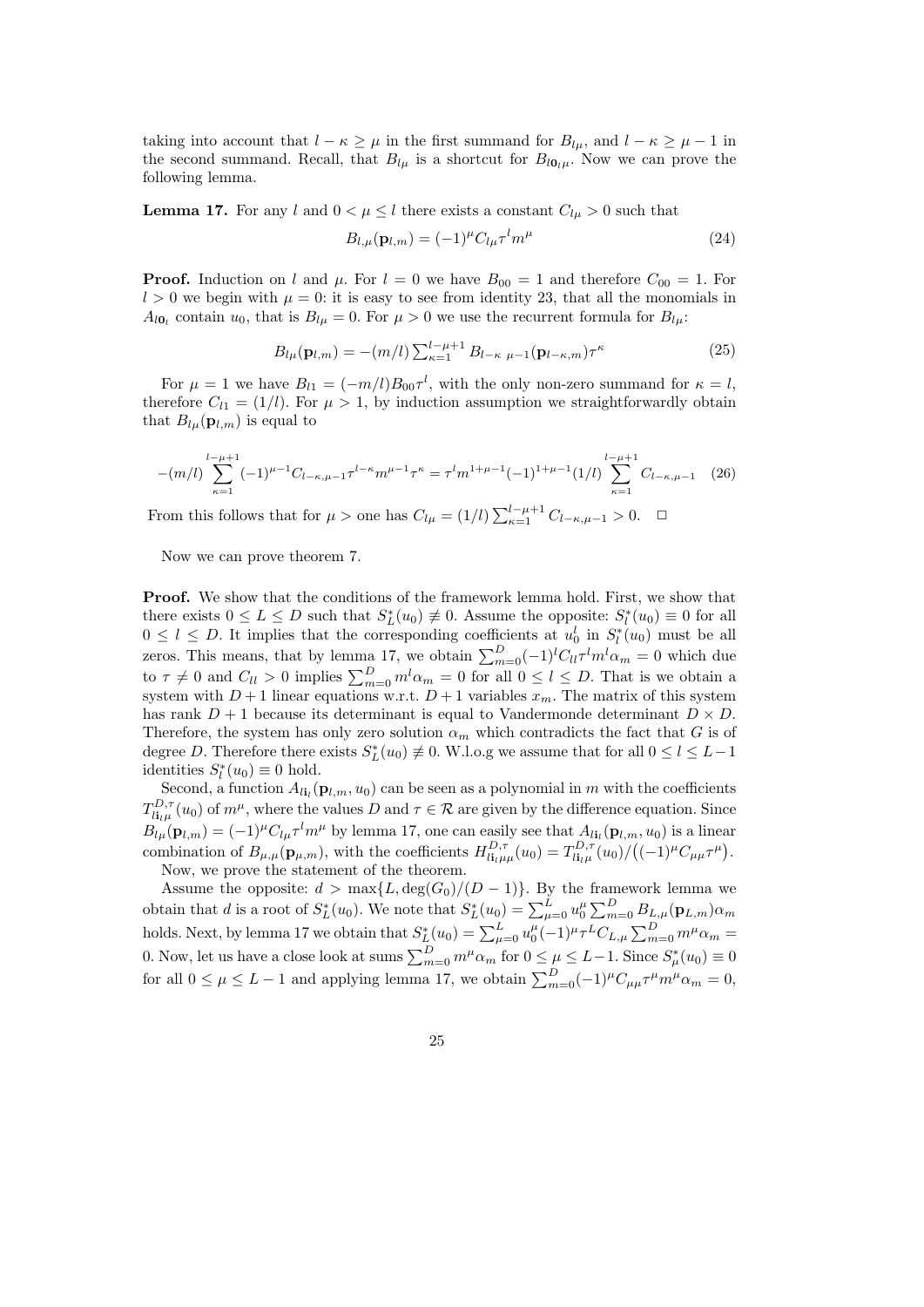from what follows that  $\sum_{m=0}^{D} m^{\mu} \alpha_m = 0$  for  $0 \leq \mu \leq L - 1$ . Therefore,  $S_L^*(u_0) =$  $u_0^L(-1)^L \tau^L C_{L,L} \sum_{m=0}^D m^D \alpha_m = 0$ . Since  $S_L^*(u_0) \neq 0$  we have  $\sum_{m=0}^D m^D \alpha_m \neq 0$ . From this follows that  $S_L^*(d) = 0$  implies  $d = 0$ , which contradicts the assumption  $d > D \geq 2$ . Therefore,  $d \leq \max\{L, \deg(G_0)/(D-1)\} \leq \max\{D, \deg(G_0)/(D-1)\}.$ 

## 7. Example

The following difference equation gives an example of a polynomial solution with  $d > 2$ be a root of the degree polynomial.

$$
P(x) = P(x-1) \cdot P(x-1) - 2 \cdot P(x-1) \cdot P(x-2) +
$$
  
3 \cdot P(x-1) \cdot P(x-3) - 2 \cdot P(x-2) \cdot P(x-2) -  
17 \cdot P(x-1) + 29 \cdot x^2 - 45 \cdot x + 51

To analyse this equation, it will be enough to calculate  $S_0^*(u_0)$ ,  $S_1^*(u_0)$  and  $S_2^*(u_0)$ . To do this, we use identity  $S_l^*(u_0) = \sum_{\mathbf{k} \in K} A_{l,\mathbf{0}_l}(\mathbf{p}_{l,\mathbf{t}(\mathbf{k})}, u_0) \alpha_{\mathbf{k}}$ . It is a routine to check that  $A_{0,()}(\mathbf{v}_0, u_0) = 1, A_{1,(0)}(\mathbf{v}_1, u_0) = -v_1 u_0$  and  $A_{2,(00)}(\mathbf{v}_2, u_0) = -(1/2)v_1^2 u_0^2 - (1/2)v_2 u_0$ (see Appendix as well). Now we compute the values  $p_{l, t(k)}$  (for non-vanishing  $\alpha_{k_1 k_2}$ ):

| $(k_1, k_2)$ | $\mathbf{t}(k_1,k_2)$   | $p_{1,\mathbf{t}(k_1,k_2)}$ | $p_{1,\mathbf{t}(k_1,k_2)}^2$ | $p_{2,\mathbf{t}(k_1,k_2)}$ |
|--------------|-------------------------|-----------------------------|-------------------------------|-----------------------------|
| (1, 1)       | (1, 1)                  | $1 + 1 = 2$                 |                               | $1^2 + 1^2 = 2$             |
| (1, 2)       | (1, 2)                  | $1+2=3$                     |                               | $1^2 + 2^2 = 5$             |
| (1,3)        | (1,3)                   | $1+3=4$   16                |                               | $1^2 + 3^2 = 10$            |
| (2, 2)       | (2, 2)                  | $2+2=4$   16                |                               | $2^2 + 2^2 = 8$             |
|              | Now by qubetitutions as |                             |                               |                             |

Now, by substitutions  $v_l := p_{l, \mathbf{t}(k_1, k_2)}$  we obtain

$$
S_0^*(u_0) = \sum_{\mathbf{k} \in K} \alpha_{\mathbf{t}(\mathbf{k})} = 1 - 2 + 3 - 2 \equiv 0
$$
  
\n
$$
S_1^*(u_0) = u_0 \sum_{\mathbf{k} \in K} p_{1,\mathbf{t}(\mathbf{k})} \alpha_{\mathbf{t}(\mathbf{k})} = u_0 (1 \cdot 2 - 2 \cdot 3 + 3 \cdot 4 - 2 \cdot 4) \equiv 0
$$
  
\n
$$
S_2^*(u_0) = u_0 \left( \sum_{\mathbf{k} \in K} (u_0 p_{1,\mathbf{t}(\mathbf{k})}^2 - p_{2,\mathbf{t}(\mathbf{k})}) \alpha_{\mathbf{t}(\mathbf{k})} \right) =
$$
  
\n
$$
u_0 \left( u_0 \cdot (1 \cdot 4 - 2 \cdot 9 + 3 \cdot 16 - 2 \cdot 16) -
$$
  
\n
$$
(1 \cdot 2 - 2 \cdot 5 + 3 \cdot 10 - 2 \cdot 8) \right) = u_0 (2u_0 - 6)
$$

From this follows, that if the difference equation has a polynomial solution of the degree  $d > 2$  than for this degree must hold  $2d - 6 = 0$ , that is  $d = 3$ . It is a routine to check that  $P(x) = x^3 + x^2 + x + 1$  solves the equation.

## 8. Conclusions and Outlook

We have considered polynomial solutions  $P(x)$  of difference equations of the form  $G(P(x-\tau_1), \ldots, P(x-\tau_s))+G_0(x)=0$ , where  $G(x_1, \ldots, x_s)$  is a known polynomial of a degree  $D \geq 2$  and  $G_0$  is a known polynomial in x. We study the cases when one can bound the degree  $d$  of a polynomial  $P$  if exists. For the difference equation we construct the family of polynomials  $S_l^*(u_0)$ ,  $l \geq 0$ . We have shown that if  $L := \min\{l | S_l^*(x) \neq 0\} \leq 5$ then  $d \leq \max\{L, \deg(G_0)/(D-1)\}$  or d must be amongst the natural roots of  $S_L^*(u_0)$ 

26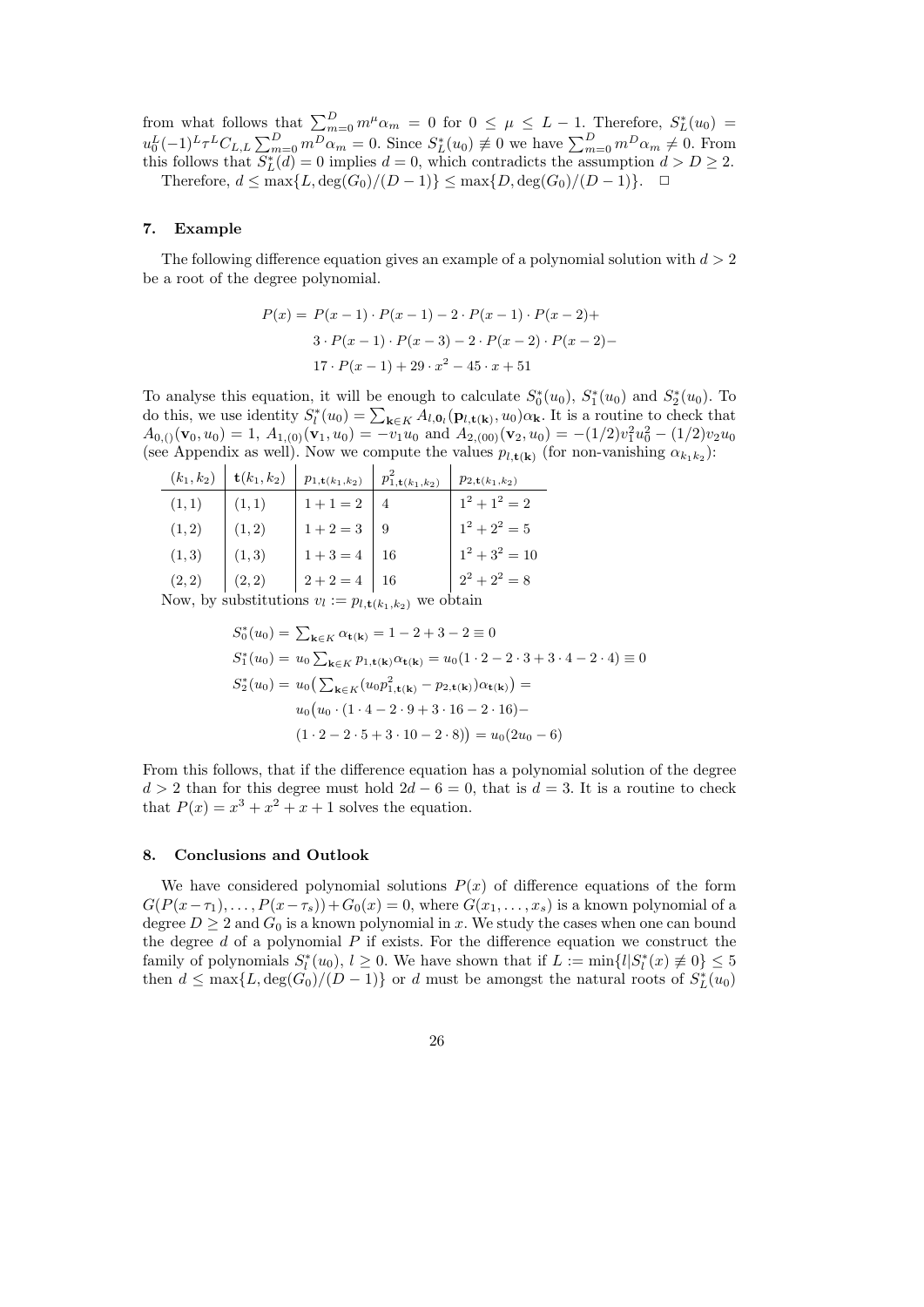(theorem 5). We have shown that in this way we can bound  $d$  for all quadratic difference equations with  $\tau_i = i$ , where  $i = 1, 2, 3$  and all cubic difference equations with  $\tau_i = 1, 2$ where  $i = 1, 2$ . In general, we cannot bound the degree of solutions of difference equations for which  $S_l^*(u_0)$  are constant zeros for all  $0 \leq l \leq 5$ . However, we have proven that  $d \leq \max\{D, \deg(G_0)\}\$ for equations with  $s = 2, \tau_1 = 0$  and  $\tau_2 = \tau$ , theorem 7.

An obvious direction of the future research is applying our technique to polynomial difference equations with polynomial non-constant coefficients. More challenging problem is to check if there a connections between the obtained results and Galois theory.

#### References

- Borcea, J., Friedland, S., Shapiro, B., 2011. Parametric poincare-perron theorem with applications. Journal d'Analyse Mathematique 113 (1), 197–225.
- Feng, R., Gao, X.-S., Huang, Z., 2008. Rational solutions of ordinary difference equations. Journal of Symbolic Computation 43 (10), 746 – 763.
- Macdonald, I., 1979. Symmetric Functions and Hall Polynomials. Clarendon Press, Oxford.
- Máté, A., Nevai, P., March 1985. Asymptotics for solutions of smooth recurrence equations. Proceedings of the American Mathematical Society 93 (3), 423–429.
- Mezzarobba, M., Salvy, B., October 2010. Effective bounds for p-recursive sequences. Journal of Symbolic Computation 45 (10).
- $Oz$ kan  $Oz$ calan, 2009. Linearized oscillation of nonlinear difference equations with advanced arguments. Archivum Mathematicum 45, 203–212.
- Petkovsek, M., Wilf, H. S., Zeilberger, D., 1996. A=B. A K Peters, Wellesley, Massachusetts.
- Rolanía, D. B., Lagomasino, G. L., 2007. Asymptotic behavior of solutions of general three term recurrence relations. Advances in Computational Mathematics 26, 9–37, springer.
- Shkaravska, O., van Eekelen, M., April 2010. Univariate polynomial solutions of nonlinear polynomial recurrence relations. Tech. Rep. ICIS-R10003, Radboud University Nijmegen.
- Tang, G.-M., Hu, L.-X., Jia, X.-M., 2010. Dynamics of a higher-order nonlinear difference equation. Discrete Dynamics in Nature and Society 2010, article ID 534947.
- van Assche, W., Foupouagnagni, M., 2003. Analysis of non-linear recurrence relations for the recurrence coefficients of generalized charlier polynomials. Journal of Nonlinear Mathematical Physics 10, Supplement 2, 231–237.
- van den Essen, A., 1992. Meromorphic differential equations having all monomials as solutions. Arch. Math 59, 42–49.

## Appendix

8.1.  $B_{l\mu}$  for  $0 \le l' \le l \le 6$ ,  $0 \le \mu \le l'$  and the coefficients  $H_{l\mathbf{i}_l l'\mu}$ 

8.1.1.  $E_0(\mathbf{v}_0, \mathbf{u}_0)$ 

immediately by the definitions we get  $B_{00} = A_{0} = 1$ .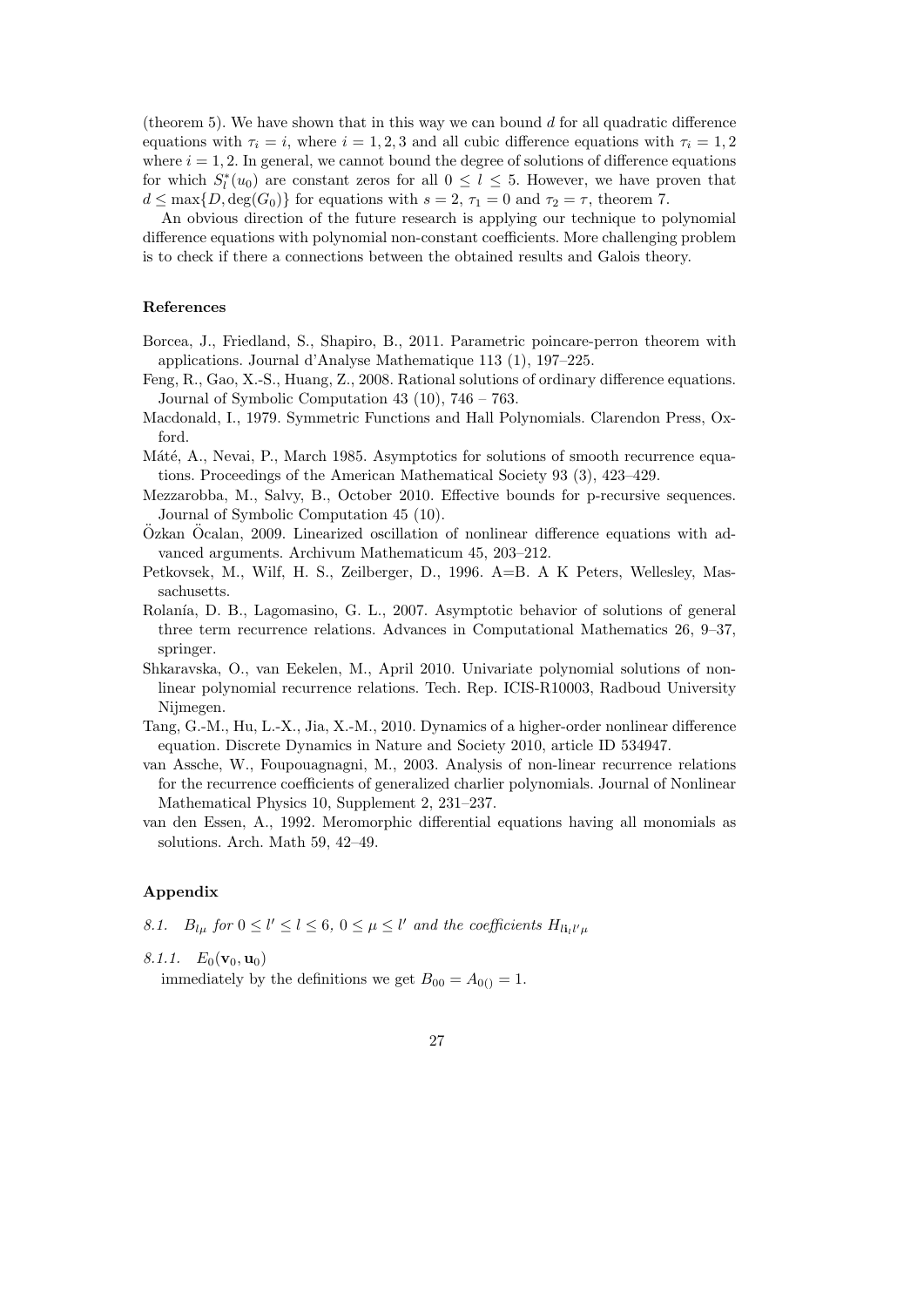8.1.2.  $E_1({\bf v}_1,{\bf u}_1)$ 

Recall that  $E_1(\mathbf{v}_1, \mathbf{u}_1) = -v_0u_1 - v_1u_0$ . Therefore, the following identities hold.

- The coefficient of  $u_1^0$  is  $A_{10} = -u_0v_1$ . From this follows that:
	- $\cdot$  the coefficient of  $u_0^1$  for  $A_{10}$  is  $B_{11} = -v_1$ .
	- $\cdot$  the coefficient of  $u_0^0$  for  $A_{10}$  is  $B_{10} = 0$ .
- The coefficient of  $u_1^1$  is  $A_{11} = -v_0 = -v_0 \cdot B_{00}$ , so  $H_{1100} = -v_0$ .

8.1.3.  $E_2(\mathbf{v}_2, \mathbf{u}_2)$ 

We have

$$
E_2(\mathbf{v}_2, \mathbf{u}_2) = (1/2)u_0^2v_1^2 + (1/2)v_0^2u_1^2 + v_1u_0v_0u_1 - (1/2)v_2u_0 - v_1u_1 - (1/2)v_0u_2
$$

• Thus, the coefficient of  $u_1^0 u_2^0$  is  $A_{2\ 00} = (1/2)v_1^2 u_0^2 - (1/2)v_2 u_0$ , that is

$$
B_{22} = (1/2)v_1^2,
$$

- $B_{21} = -(1/2)v_2$ ,
- $B_{20} = 0$
- The coefficient of  $u_1^1 u_2^0$  is  $A_{2,10} = v_0 u_0 v_1 v_1$ . It is easy to see that  $A_{2,10} = (-u_0 v_0 +$  $1)B_{11} + v_0^2 B_{00}.$
- $A_{2,20} = (1/2)v_0^2$ . It is easy to see that  $A_{2,20} = v_0^2 B_{00}$ .
- The coefficient of  $u_1^0 u_2^1$  is  $A_{201} = -(1/2)v_0 = -(1/2)v_0B_{00}$ .

## 8.1.4.  $E_3$ (**v**<sub>3</sub>, **u**<sub>3</sub>)

The coefficient of  $u_1^0 u_2^0 u_3^0$  is  $A_3$  <sub>000</sub> =  $(1/3)((1/2)v_1^2 u_0^2 - (1/2)v_2 u_0)v_1 u_0 + (1/3)v_1 u_0^2 v_2 -$ 

- $(1/3)v_3u_0$ , that is
- $B_{33} = -(1/6)v_1^3$ ,
- $B_{32} = (1/2)v_1v_2$ ,
- $B_{31} = -(1/3)v_3$ ,
- $B_{30} = 0$

The presentation of  $A_{3i_3}$  as a linear combination of the form  $H_{3i_300}B_{00} + \sum_{1 \leq \mu \leq l \leq 2} H_{3i_3l\mu}B_{l\mu}$ is considered in detail in the table below.

| $i_3$ | $H_{3_1 \, 2_2}$ | $H_{3_1 \underline{3}_2 \underline{1}_1}$ | $H_{3i_311}$              | $H_{31300}$             |
|-------|------------------|-------------------------------------------|---------------------------|-------------------------|
|       |                  |                                           |                           |                         |
| 100   | $-u_0v_0^2+2u_0$ | $-u_0v_0+2$                               | $\theta$                  | $\Omega$                |
| 200   | $\Omega$         | $\Omega$                                  | $\frac{1}{2}v_0^2u_0-v_0$ | $\overline{0}$          |
| 300   | $\Omega$         | $\Omega$                                  | 0                         | $\frac{1}{2}v_0^3$<br>6 |
| 010   | $\overline{0}$   | $\Omega$                                  | $-\frac{1}{2}u_0v_0+1$    | $\overline{0}$          |
| 110   | $\overline{0}$   | $\Omega$                                  | $\Omega$                  | $\overline{2}$          |
| 001   | $\overline{0}$   | $\overline{0}$                            | 0                         | $\frac{1}{3}v_0$        |

8.1.5.  $E_4$ (**v**<sub>4</sub>, **u**<sub>4</sub>)

The coefficient of  $u_1^0 u_2^0 u_3^0 v_4^0$  is  $A_{40000} = B_{44} u_0^4 + B_{43} u_0^3 + B_{42} u_0^2 + B_{41} u_0$  where

- $B_{44} = (1/24)v_1^4$ ,
- $B_{43} = -(1/4)v_2v_1^2,$
- $B_{42} = (1/3)v_3v_1 + (1/8)v_2^2$ ,
- $B_{41} = -(1/4)v_4$ ,
- $B_{40} = 0$ .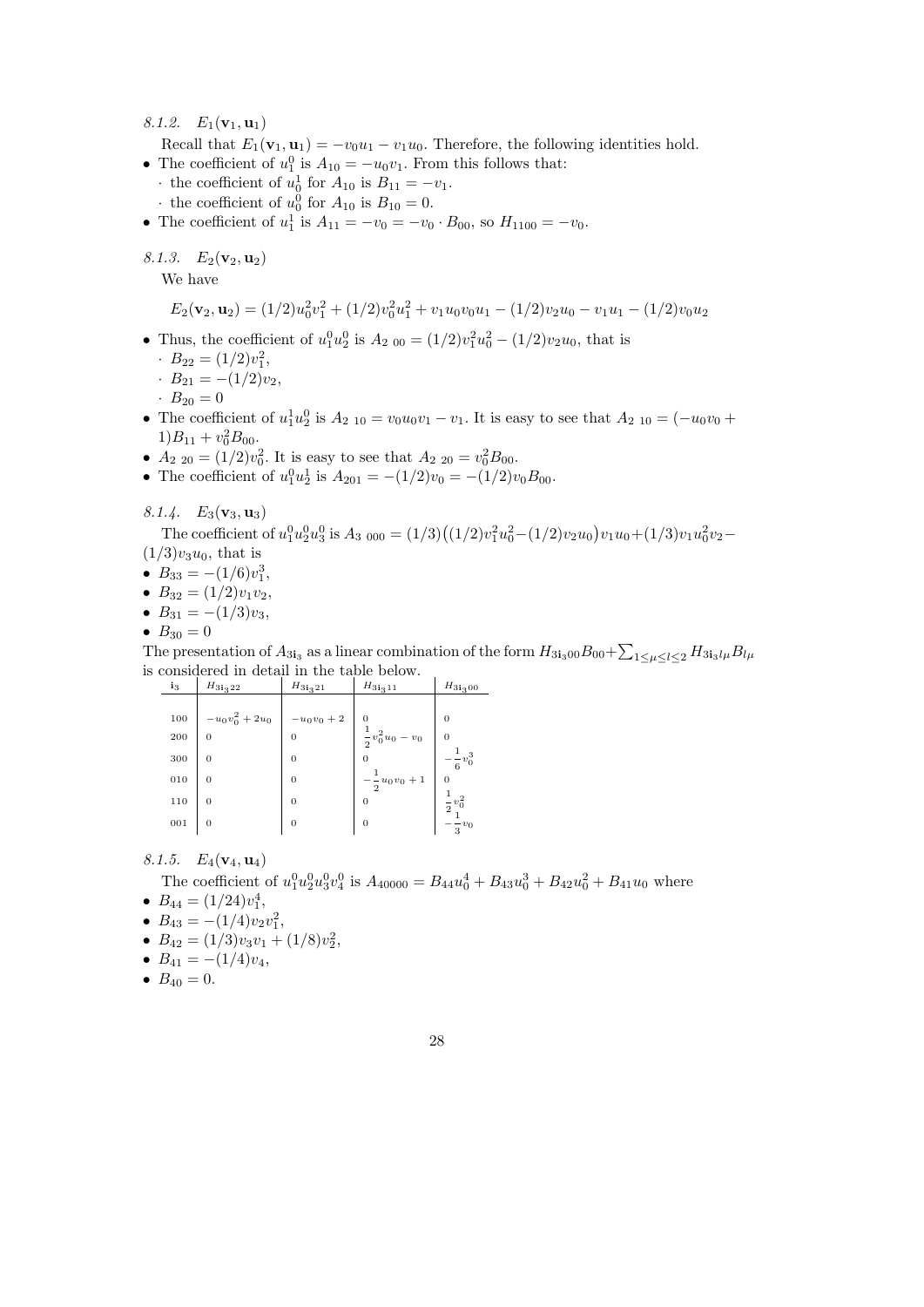The presentation of  $A_{4i_4}$  as a linear combination

$$
H_{4\mathbf{i}_4 00} B_{00} + \sum_{1 \le \mu \le l \le 3} H_{4\mathbf{i}_4 l \mu} B_{l \mu}
$$

is considered in detail in the table below.

| $i_4$ | $H_{41\underline{1}33}$ | $H_{41_432}$      | $H_{41_431}$ | $H_{41,422}$                      | $H_{41,421}$               | $H_{4i_411}$                            | $H_{4\mathbf{i}_400}$ |
|-------|-------------------------|-------------------|--------------|-----------------------------------|----------------------------|-----------------------------------------|-----------------------|
|       |                         |                   |              |                                   |                            |                                         |                       |
| 1000  | $-v_0u_0^3+3u_0^2$      | $3u_0 - v_0u_0^2$ | $-u_0v_0+3$  | $\overline{0}$                    | 0                          | $\Omega$                                | $\theta$              |
| 2000  | $\overline{0}$          | $\overline{0}$    | $\theta$     | $\frac{1}{2}v_0^2u_0^2-2v_0u_0+1$ | $\frac{1}{2}v_0^2u_0-2v_0$ | $\mathbf{0}$                            | $\theta$              |
| 3000  | $\overline{0}$          | $\mathbf{0}$      | $\theta$     | $\theta$                          |                            | $-\frac{1}{6}v_0^3u_0+\frac{1}{2}v_0^2$ | $\mathbf{0}$          |
| 4000  | $\overline{0}$          | $\mathbf{0}$      | $\mathbf{0}$ | $\theta$                          | $\mathbf{0}$               | $\theta$                                | $\frac{1}{24}v_0^4$   |
| 0100  | $\overline{0}$          | $\overline{0}$    | $\Omega$     | $-\frac{1}{2}v_0u_0^2+2u_0$       | $-\frac{1}{2}v_0u_0+3$     | $\theta$                                |                       |
| 0200  | $\overline{0}$          | $\mathbf{0}$      | $\Omega$     | $\theta$                          | $\mathbf{0}$               | $\Omega$                                | $\frac{1}{8}v_0^2$    |
| 0010  | $\mathbf{0}$            | $\overline{0}$    | $\Omega$     | $\theta$                          | $\Omega$                   | $-\frac{1}{3}u_0v_0+1$                  | $\mathbf{0}$          |
| 0001  | $\mathbf{0}$            | $\mathbf{0}$      | $\Omega$     | $\mathbf{0}$                      | $\Omega$                   |                                         | $-\frac{1}{4}v_0$     |
| 1100  | $\mathbf{0}$            | $\mathbf{0}$      | $\Omega$     | $\mathbf{0}$                      | $\mathbf{0}$               | $rac{1}{2}v_0^2u_0-\frac{3}{2}v_0$      | $\mathbf{0}$          |
| 2100  | $\mathbf{0}$            | $\mathbf{0}$      | $\Omega$     | $\mathbf{0}$                      | $\mathbf{0}$               | $\mathbf{0}$                            | $-\frac{1}{4}v_0^3$   |
| 1010  | $\mathbf{0}$            | $\mathbf{0}$      | $\theta$     | $\mathbf{0}$                      | $\mathbf{0}$               | $\theta$                                | $\frac{1}{3}v_0^2$    |

## 8.1.6.  $E_5(\mathbf{v}_5, \mathbf{u}_5)$

The coefficient of  $u_1^0 u_2^0 u_3^0 u_4^0 u_5^0$  is  $A_{50000} = B_{55} u_0^5 + B_{54} u_0^4 + B_{53} u_0^3 + B_{52} u_0^2 + B_{51} u_0$ where

- $B_{55} = -(1/120)v_1^5$ ,
- $B_{54} = (1/12)v_2v_1^3$ ,
- $B_{53} = -(1/6)v_1^2v_3 (1/8)v_2^2v_1,$
- $B_{52} = (1/4)v_4v_1 + (1/6)v_3v_2,$
- $B_{51} = -(1/5)v_5$ ,
- $B_{50} = 0$ .

The presentation of  $A_{5i_5}$  as a linear combination

$$
H_{5\mathbf{i}_5 00} B_{00} + \sum_{1 \le \mu \le l \le 4} H_{5\mathbf{i}_5 l \mu} B_{l \mu}
$$

is considered in detail in the tables below.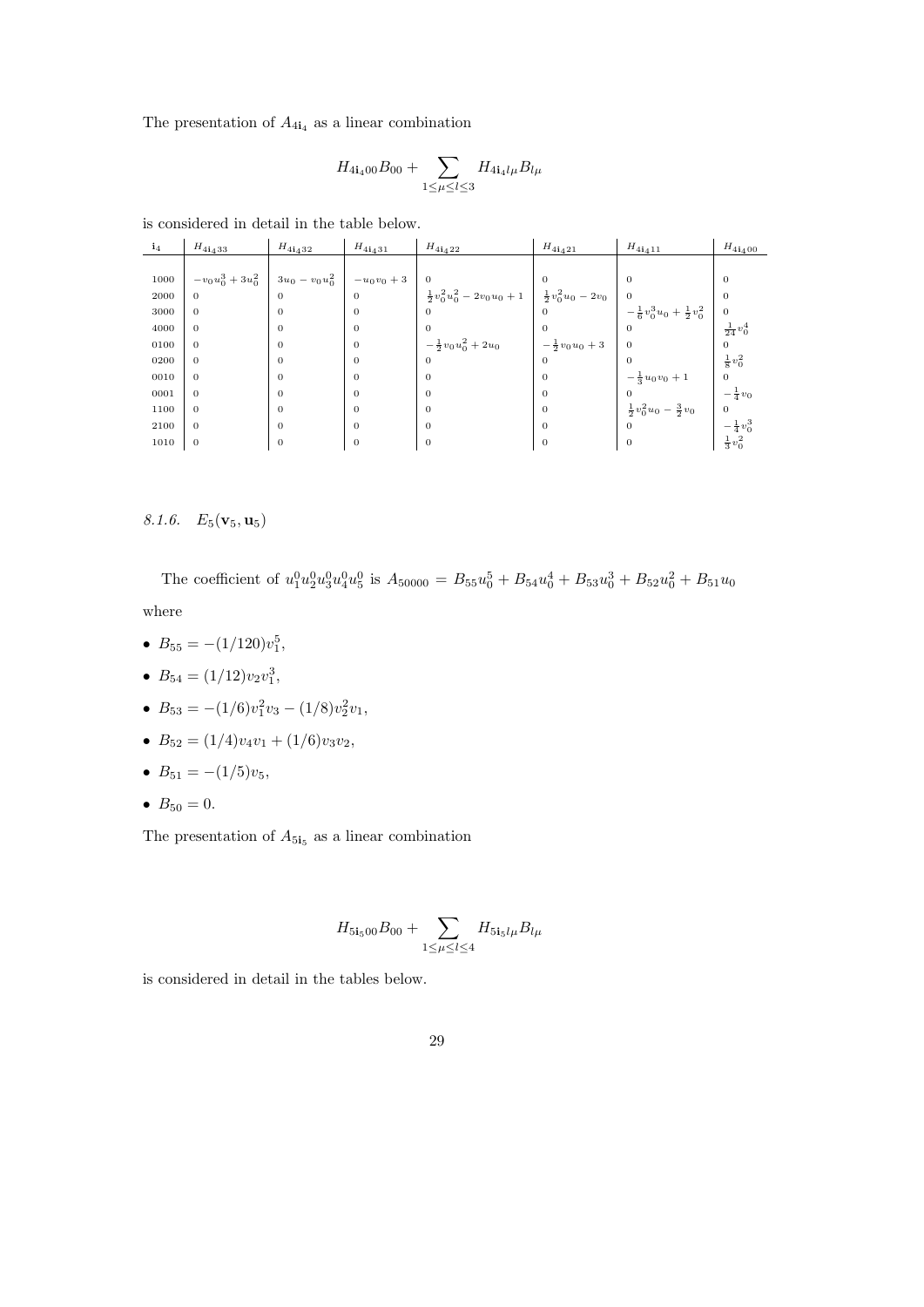| i <sub>5</sub> |                | $H_{51544}$                                     | $H_{\rm 515\,43}$ |                             | ${\cal H}_{5{\bf i}_542}$                                               | $H_{5\mathbf{i}_541}$                                   | $H_{51,533}$                                           |                                                                         | $H_{\bf 5i_532}$                  |
|----------------|----------------|-------------------------------------------------|-------------------|-----------------------------|-------------------------------------------------------------------------|---------------------------------------------------------|--------------------------------------------------------|-------------------------------------------------------------------------|-----------------------------------|
|                |                |                                                 |                   |                             |                                                                         |                                                         |                                                        |                                                                         |                                   |
| 10000          |                | $-v_0u_0^4+4u_0^3$                              |                   | $4u_0^2 - v_0u_0^3$         | $-v_0u_0^2+4u_0$                                                        | $-u_0v_0+4$                                             |                                                        |                                                                         |                                   |
| 20000          | $\theta$       |                                                 | $\overline{0}$    |                             | $\theta$                                                                | $\mathbf 0$                                             | $\frac{1}{2}v_0^2u_0^3-3v_0u_0^2+3u_0$                 |                                                                         | $\frac{1}{2}v_0^2u_0^2-3u_0v_0+2$ |
| 30000          | $\mathbf{0}$   |                                                 | $\mathbf 0$       |                             | $\boldsymbol{0}$                                                        | $\mathbf{0}$                                            |                                                        |                                                                         |                                   |
| 40000          | $\overline{0}$ |                                                 | $\overline{0}$    |                             | $\overline{0}$                                                          | $\overline{0}$                                          | $\Omega$                                               |                                                                         | $\Omega$                          |
| 50000          | $\mathbf{0}$   |                                                 | $\overline{0}$    |                             | $\overline{0}$                                                          | $\overline{0}$                                          |                                                        |                                                                         |                                   |
| 01000          | $\mathbf{0}$   |                                                 | $\overline{0}$    |                             | $\mathbf{0}$                                                            | $\mathbf 0$                                             | $-\frac{1}{2}v_0u_0^3+3u_0^2$                          |                                                                         | $-\frac{1}{2}v_0u_0^2+4u_0$       |
| 02000          | $\theta$       |                                                 | $\overline{0}$    |                             | $\overline{0}$                                                          | $\overline{0}$                                          |                                                        |                                                                         |                                   |
| 11000          | $\overline{0}$ |                                                 | $\overline{0}$    |                             | $\overline{0}$                                                          | $\overline{0}$                                          | $\overline{0}$                                         |                                                                         | $\overline{0}$                    |
| 12000          | $\mathbf{0}$   |                                                 | $\boldsymbol{0}$  |                             | $\mathbf{0}$                                                            | $\boldsymbol{0}$                                        | $\mathbf{0}$                                           |                                                                         | $\theta$                          |
| 00100          | $\mathbf{0}$   |                                                 | $\overline{0}$    |                             | $\mathbf{0}$                                                            | $\overline{0}$                                          | $\mathbf 0$                                            |                                                                         | $\overline{0}$                    |
| 10100          | $\overline{0}$ |                                                 | $\overline{0}$    |                             | $\overline{0}$                                                          | $\overline{0}$                                          | $\overline{0}$                                         |                                                                         | $\overline{0}$                    |
| 21000          | $\theta$       |                                                 | $\overline{0}$    |                             | $\overline{0}$                                                          | $\overline{0}$                                          | $\overline{0}$                                         |                                                                         | $\overline{0}$                    |
| 20100          | $\theta$       |                                                 | $\boldsymbol{0}$  |                             | $\mathbf{0}$                                                            | $\overline{0}$                                          | $\mathbf{0}$                                           |                                                                         | $\mathbf{0}$                      |
| 31000          | $\mathbf{0}$   |                                                 | $\overline{0}$    |                             | $\mathbf{0}$                                                            | $\mathbf 0$                                             | $\mathbf 0$                                            |                                                                         | $\mathbf 0$                       |
| 01100          | $\theta$       |                                                 | $\overline{0}$    |                             | $\overline{0}$                                                          | $\overline{0}$                                          | $\overline{0}$                                         |                                                                         | $\mathbf{0}$                      |
| 00010          | $\mathbf{0}$   |                                                 | $\boldsymbol{0}$  |                             | $\overline{0}$                                                          | $\overline{0}$                                          | $\boldsymbol{0}$                                       |                                                                         | $\mathbf{0}$                      |
| 10010          | $\mathbf{0}$   |                                                 | $\overline{0}$    |                             | $\mathbf{0}$                                                            | $\mathbf{0}$                                            | $\mathbf 0$                                            |                                                                         | $\boldsymbol{0}$                  |
| 00001          | $\mathbf{0}$   |                                                 | $\overline{0}$    |                             | $\overline{0}$                                                          | $\overline{0}$                                          | $\mathbf{0}$                                           |                                                                         | $\boldsymbol{0}$                  |
|                |                |                                                 |                   |                             |                                                                         |                                                         |                                                        |                                                                         |                                   |
| $\mathbf{i}_5$ |                | $H_{51,531}$                                    |                   | $H_{\bf 5i_522}$            |                                                                         | $H_{51,21}$                                             | $H_{51_{5}11}$                                         |                                                                         | $H_{\rm 51_500}$                  |
|                |                |                                                 |                   |                             |                                                                         |                                                         |                                                        |                                                                         |                                   |
| 10000          |                | $\overline{0}$<br>$-3v_0 + \frac{1}{2}v_0^2u_0$ |                   | $\overline{0}$              |                                                                         | $\overline{0}$                                          | $\overline{0}$<br>$\Omega$                             | $\overline{0}$<br>$\Omega$                                              |                                   |
| 20000<br>30000 |                | $\theta$                                        |                   |                             |                                                                         |                                                         | $\boldsymbol{0}$                                       | $\overline{0}$                                                          |                                   |
| 40000          |                | $\theta$                                        |                   | $\Omega$                    | $-\frac{1}{6}v_0^3u_0^2+v_0^2u_0-v_0$ $-\frac{1}{6}v_0^3u_0+v_0^2$      |                                                         | $\frac{1}{24}v_0^4u_0-\frac{1}{6}v_0^3$                | $\overline{0}$                                                          |                                   |
| 50000          |                | $\overline{0}$                                  |                   | $\overline{0}$              |                                                                         | $\overline{0}$                                          | $\overline{0}$                                         |                                                                         | $-\frac{1}{120}v_0^5$             |
| 01000          |                |                                                 |                   | $\overline{0}$              |                                                                         | $\Omega$                                                |                                                        | $\Omega$                                                                |                                   |
| 02000          |                | $-\frac{1}{2}u_0v_0+6$<br>$\overline{0}$        |                   |                             |                                                                         |                                                         |                                                        | $\overline{0}$                                                          |                                   |
| 11000          |                | $\mathbf 0$                                     |                   |                             |                                                                         |                                                         | $rac{1}{8}v_0^2u_0 - \frac{1}{2}v_0$<br>$\overline{0}$ | $\overline{0}$                                                          |                                   |
| 12000          |                | $\mathbf 0$                                     |                   |                             | $\frac{1}{2}v_0^2u_0^2 - 3v_0u_0 + 2 \qquad \frac{1}{2}v_0^2u_0 - 4v_0$ |                                                         | $\overline{0}$                                         | $-\frac{1}{8}v_0^3$                                                     |                                   |
| 00100          |                | $\theta$                                        |                   | $-\frac{1}{3}v_0u_0^2+2u_0$ |                                                                         |                                                         |                                                        | $\Omega$                                                                |                                   |
| 10100          |                | $\mathbf{0}$                                    |                   | $\Omega$                    |                                                                         | $\frac{1}{0} - \frac{1}{3}u_0v_0 + 4$<br>$\overline{0}$ | $-\frac{1}{3}v_0^2u_0-\frac{4}{3}v_0$                  | $\overline{0}$                                                          |                                   |
| 21000          |                | $\mathbf{0}$                                    |                   | $\mathbf{0}$                |                                                                         | $\mathbf 0$                                             | $-\frac{1}{4}v_0^3u_0+v_0^2$                           |                                                                         |                                   |
| 20100          |                | $\theta$                                        |                   | $\overline{0}$              |                                                                         | $\overline{0}$                                          | $\overline{0}$                                         |                                                                         |                                   |
| 31000          |                | $\overline{0}$                                  |                   | $\overline{0}$              |                                                                         | $\overline{0}$                                          | $\overline{0}$                                         | $\begin{array}{l} -\frac{1}{6} u_0^3 \\ \frac{1}{12} v_0^4 \end{array}$ |                                   |
| 01100          |                | $\mathbf{0}$                                    |                   | $\mathbf{0}$                |                                                                         | 0                                                       | $\mathbf{0}$                                           | $\frac{1}{6}v_0^2$                                                      |                                   |
| 00010          |                | $\mathbf{0}$                                    |                   | $\mathbf{0}$                |                                                                         | $\overline{0}$                                          | $-\frac{1}{4}u_0v_0+1$                                 |                                                                         |                                   |
| 10010          |                | $\overline{0}$                                  |                   | $\mathbf{0}$                |                                                                         | $\mathbf 0$                                             | $\overline{0}$                                         |                                                                         |                                   |
| 00001          |                | $\mathbf{0}$                                    |                   | $\boldsymbol{0}$            |                                                                         | $\mathbf 0$                                             | $\boldsymbol{0}$                                       | $\frac{1}{4}v_0^2$<br>- $\frac{1}{5}v_0$                                |                                   |
|                |                |                                                 |                   |                             |                                                                         |                                                         |                                                        |                                                                         |                                   |

8.1.7.  $E_6(\mathbf{v}_5, \mathbf{u}_6)$ 

The coefficients  $H_{6\mathbf{i}_6 l \mu}$  are given in the following tables: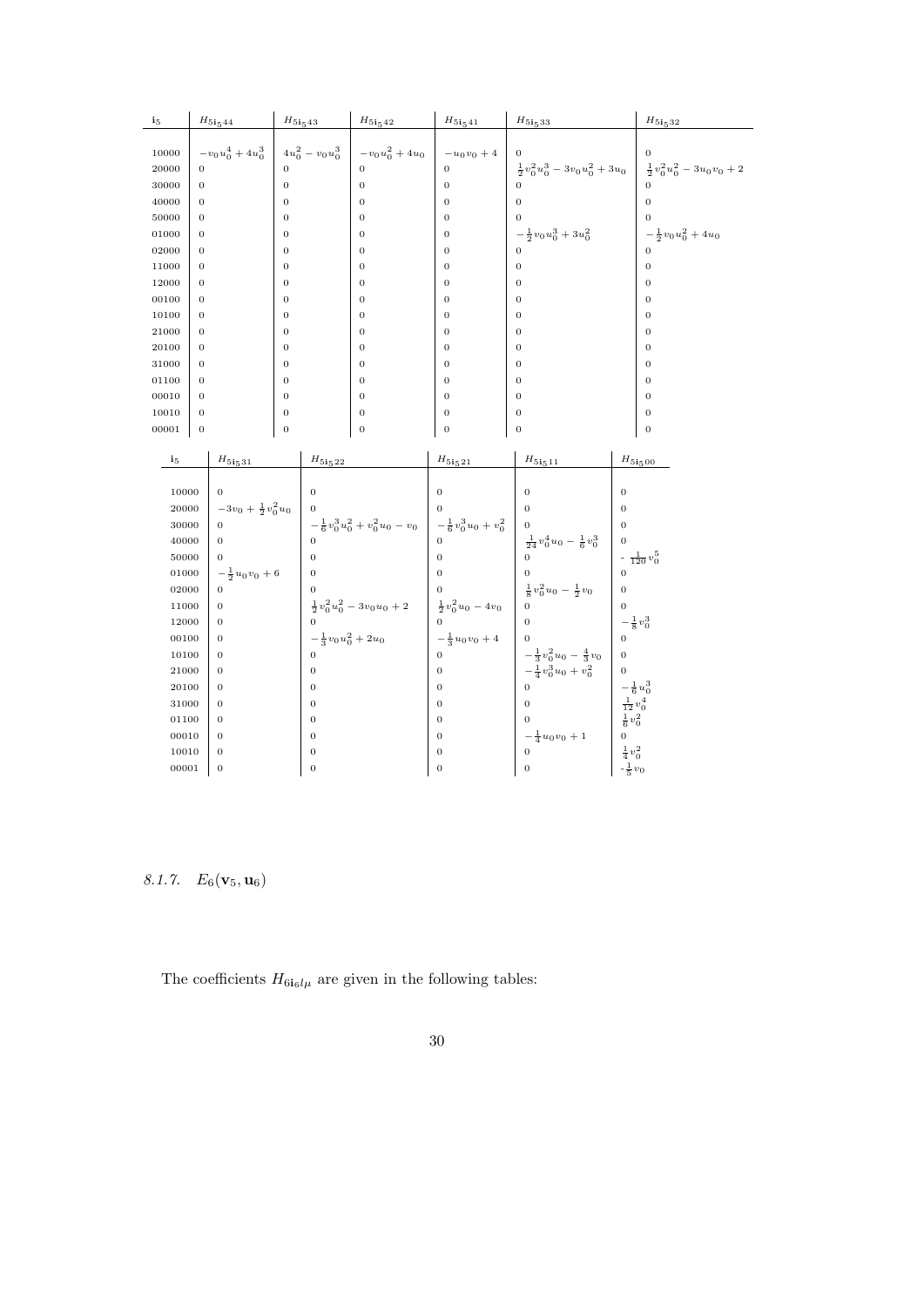| $i_6$  | $H_{6\mathbf{i}_655}$          | $H_{6i_654}$     | $H_{6i_{6}53}$                                                                                                                     | $\mathcal{H}_{6\mathbf{i}_6 52}$ | $H_{6i651}$      |
|--------|--------------------------------|------------------|------------------------------------------------------------------------------------------------------------------------------------|----------------------------------|------------------|
|        |                                |                  |                                                                                                                                    |                                  |                  |
| 100000 | $-v_0 u_0^5 + 5 u_0^4 \ \Big $ |                  | $\left \begin{array}{cc} 5u_0^3-v_0u_0^4\\ 0\\ \end{array}\right  \left \begin{array}{c}-v_0u_0^3+5u_0^2\\ 0\\ \end{array}\right $ | $-u_0^2v_0+5u_0$                 | $-u_0v_0+5$      |
| 200000 | $\mathbf{0}$                   |                  |                                                                                                                                    | $\boldsymbol{0}$                 | $\mathbf{0}$     |
| 300000 | $\boldsymbol{0}$               | $\mathbf{0}$     | $\overline{0}$                                                                                                                     | $\mathbf{0}$                     | $\mathbf{0}$     |
| 400000 | $\boldsymbol{0}$               | $\mathbf{0}$     | $\boldsymbol{0}$                                                                                                                   | $\mathbf{0}$                     | $\mathbf{0}$     |
| 500000 | $\mathbf{0}$                   | $\mathbf{0}$     | $\boldsymbol{0}$                                                                                                                   | $\mathbf{0}$                     | $\mathbf{0}$     |
| 600000 | $\mathbf{0}$                   | $\mathbf{0}$     | $\boldsymbol{0}$                                                                                                                   | $\mathbf{0}$                     | $\mathbf{0}$     |
| 010000 | $\boldsymbol{0}$               | $\mathbf{0}$     | $\boldsymbol{0}$                                                                                                                   | $\mathbf{0}$                     | 0                |
| 020000 | $\mathbf{0}$                   | $\mathbf{0}$     | $\boldsymbol{0}$                                                                                                                   | $\mathbf{0}$                     | $\mathbf{0}$     |
| 030000 | $\mathbf{0}$                   | $\mathbf{0}$     | $\boldsymbol{0}$                                                                                                                   | $\mathbf{0}$                     | $\mathbf{0}$     |
| 110000 | $\boldsymbol{0}$               | $\mathbf{0}$     | $\boldsymbol{0}$                                                                                                                   | $\mathbf{0}$                     | 0                |
| 210000 | $\mathbf{0}$                   | $\mathbf{0}$     | $\mathbf{0}$                                                                                                                       | $\mathbf{0}$                     | $\mathbf{0}$     |
| 310000 | $\boldsymbol{0}$               | $\boldsymbol{0}$ | 0                                                                                                                                  | $\boldsymbol{0}$                 | 0                |
| 410000 | $\boldsymbol{0}$               | $\mathbf{0}$     | 0                                                                                                                                  | $\mathbf{0}$                     | 0                |
| 120000 | $\boldsymbol{0}$               | $\mathbf{0}$     | $\boldsymbol{0}$                                                                                                                   | $\mathbf{0}$                     | $\boldsymbol{0}$ |
| 220000 | $\boldsymbol{0}$               | $\boldsymbol{0}$ | 0                                                                                                                                  | $\boldsymbol{0}$                 | $\mathbf{0}$     |
| 001000 | $\mathbf{0}$                   | $\boldsymbol{0}$ | 0                                                                                                                                  | $\mathbf{0}$                     | 0                |
| 002000 | $\boldsymbol{0}$               | $\mathbf{0}$     | $\boldsymbol{0}$                                                                                                                   | $\mathbf{0}$                     | $\boldsymbol{0}$ |
| 101000 | $\mathbf{0}$                   | $\mathbf{0}$     | $\boldsymbol{0}$                                                                                                                   | $\mathbf{0}$                     | $\mathbf{0}$     |
| 201000 | $\mathbf{0}$                   | $\mathbf{0}$     | 0                                                                                                                                  | $\mathbf{0}$                     | $\mathbf{0}$     |
| 301000 | $\boldsymbol{0}$               | $\mathbf{0}$     | $\boldsymbol{0}$                                                                                                                   | $\mathbf{0}$                     | $\mathbf{0}$     |
| 011000 | $\boldsymbol{0}$               | $\mathbf{0}$     | $\mathbf{0}$                                                                                                                       | $\mathbf{0}$                     | $\mathbf{0}$     |
| 111000 | $\boldsymbol{0}$               | $\mathbf{0}$     | 0                                                                                                                                  | $\mathbf{0}$                     | $\mathbf{0}$     |
| 000100 | $\boldsymbol{0}$               | $\boldsymbol{0}$ | 0                                                                                                                                  | $\mathbf{0}$                     | 0                |
| 100100 | $\boldsymbol{0}$               | $\mathbf{0}$     | $\boldsymbol{0}$                                                                                                                   | $\boldsymbol{0}$                 | $\boldsymbol{0}$ |
| 200100 | $\boldsymbol{0}$               | $\mathbf{0}$     | $\boldsymbol{0}$                                                                                                                   | $\mathbf{0}$                     | $\mathbf{0}$     |
| 010100 | $\mathbf{0}$                   | $\mathbf{0}$     | $\boldsymbol{0}$                                                                                                                   | $\mathbf{0}$                     | $\mathbf{0}$     |
| 000010 | $\boldsymbol{0}$               | $\mathbf{0}$     | 0                                                                                                                                  | $\mathbf{0}$                     | $\boldsymbol{0}$ |
| 100010 | $\boldsymbol{0}$               | $\mathbf{0}$     | $\boldsymbol{0}$                                                                                                                   | $\mathbf{0}$                     | $\mathbf{0}$     |
| 000001 | $\mathbf{0}$                   | $\mathbf{0}$     | $\mathbf{0}$                                                                                                                       | $\mathbf{0}$                     | $\mathbf{0}$     |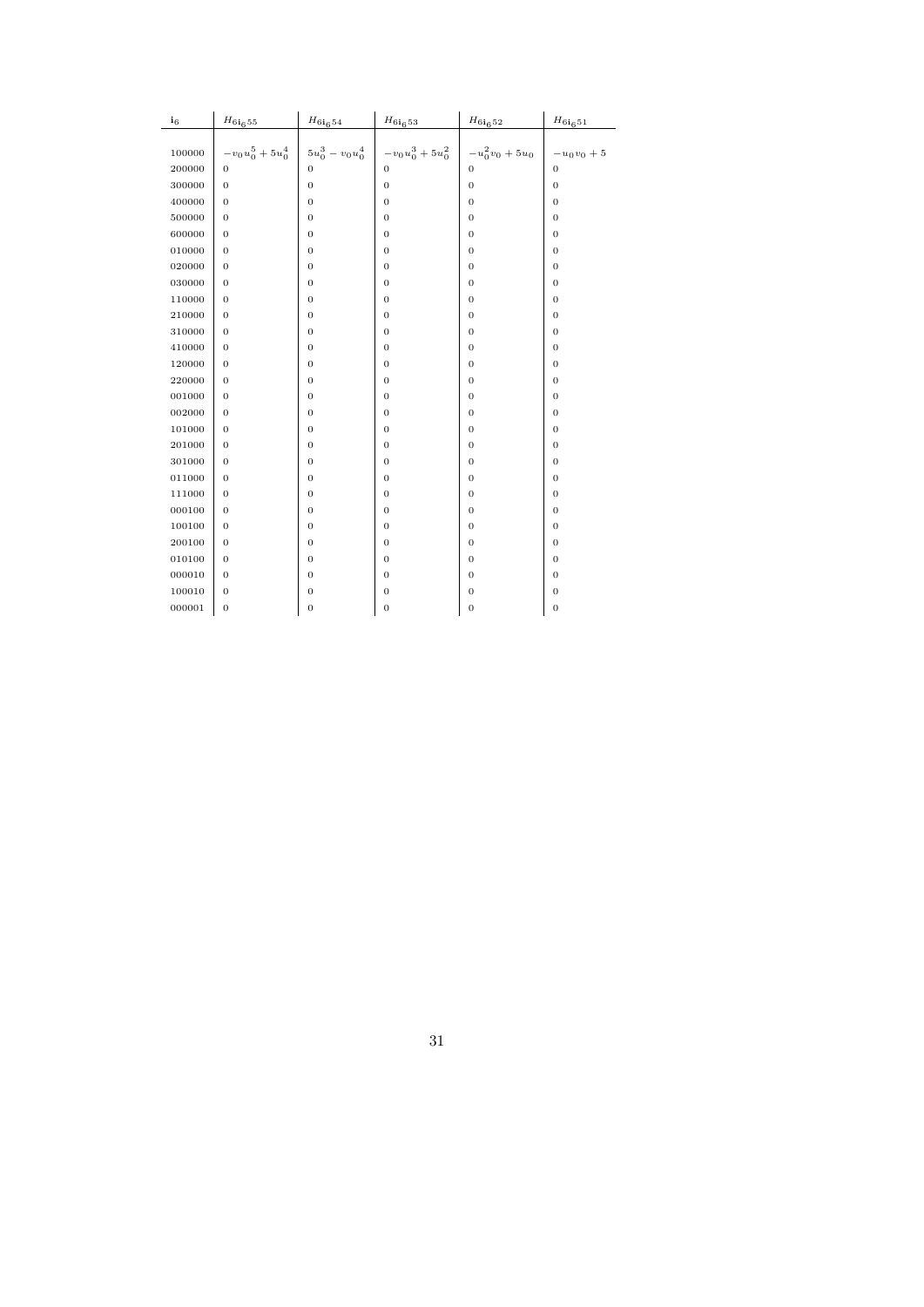| $i_6$  | $H_{6i644}$                               | $H_{51643}$                             | $H_{51642}$                       | $H_{51_641}$                  | $H_{51_633}$                                            |
|--------|-------------------------------------------|-----------------------------------------|-----------------------------------|-------------------------------|---------------------------------------------------------|
|        |                                           |                                         |                                   |                               |                                                         |
| 100000 | $\mathbf{0}$                              | $\mathbf{0}$                            | $\theta$                          | $\theta$                      | $\boldsymbol{0}$                                        |
| 200000 | $-4v_0u_0^3+\frac{1}{2}u_0^4v_0^2+6u_0^2$ | $-4v_0u_0^2+5u_0+\frac{1}{2}u_0^3v_0^2$ | $3-4v_0u_0+\frac{1}{2}u_0^2v_0^2$ | $-4v_0 + \frac{1}{2}u_0v_0^2$ | $\mathbf{0}$                                            |
| 300000 | $\overline{0}$                            | $\Omega$                                | $\Omega$                          | $\mathbf{0}$                  | $\frac{3}{2}u_0^2v_0^2-3v_0u_0-\frac{1}{6}u_0^3v_0^3+1$ |
| 400000 | $\boldsymbol{0}$                          | $\mathbf{0}$                            | $\mathbf{0}$                      | $\mathbf{0}$                  | $\Omega$                                                |
| 500000 | $\boldsymbol{0}$                          | $\mathbf{0}$                            | $\mathbf{0}$                      | $\mathbf{0}$                  | $\boldsymbol{0}$                                        |
| 600000 | $\overline{0}$                            | $\mathbf{0}$                            | $\Omega$                          | $\overline{0}$                | $\mathbf{0}$                                            |
| 010000 | $-\frac{1}{2}u_0^4v_0+4u_0^3$             | $-\frac{1}{2}u_0^3v_0+5u_0^2$           | $-\frac{1}{2}u_0^2v_0+7u_0$       | $-\frac{1}{2}u_0v_0+10$       | $\boldsymbol{0}$                                        |
| 020000 | $\mathbf{0}$                              | $\Omega$                                | $\Omega$                          | $\mathbf{0}$                  | $\boldsymbol{0}$                                        |
| 030000 | $\mathbf{0}$                              | $\mathbf{0}$                            | $\mathbf{0}$                      | $\mathbf{0}$                  | $\mathbf{0}$                                            |
| 110000 | $\mathbf{0}$                              | $\theta$                                | $\mathbf{0}$                      | $\boldsymbol{0}$              | $\frac{1}{2}u_0^3v_0^2 - \frac{9}{2}u_0^2v_0 + 6u_0$    |
| 210000 | $\mathbf{0}$                              | $\mathbf{0}$                            | $\mathbf{0}$                      | $\mathbf{0}$                  | $\Omega$                                                |
| 310000 | $\boldsymbol{0}$                          | $\mathbf{0}$                            | $\mathbf{0}$                      | $\boldsymbol{0}$              | $\boldsymbol{0}$                                        |
| 410000 | $\mathbf{0}$                              | $\mathbf{0}$                            | $\mathbf{0}$                      | $\boldsymbol{0}$              | $\boldsymbol{0}$                                        |
| 120000 | $\boldsymbol{0}$                          | $\mathbf{0}$                            | $\mathbf{0}$                      | $\mathbf{0}$                  | $\mathbf{0}$                                            |
| 220000 | $\boldsymbol{0}$                          | $\theta$                                | $\mathbf{0}$                      | $\boldsymbol{0}$              | $\boldsymbol{0}$                                        |
| 001000 | $\boldsymbol{0}$                          | $\mathbf{0}$                            | $\mathbf{0}$                      | $\boldsymbol{0}$              | $-\frac{1}{3}u_0^3v_0+3u_0^2$                           |
| 002000 | $\mathbf{0}$                              | $\mathbf{0}$                            | $\mathbf{0}$                      | $\boldsymbol{0}$              | $\overline{0}$                                          |
| 101000 | $\mathbf{0}$                              | $\mathbf{0}$                            | $\mathbf{0}$                      | $\mathbf{0}$                  | $\boldsymbol{0}$                                        |
| 201000 | $\boldsymbol{0}$                          | $\mathbf{0}$                            | $\mathbf{0}$                      | $\boldsymbol{0}$              | $\boldsymbol{0}$                                        |
| 301000 | $\boldsymbol{0}$                          | $\mathbf{0}$                            | $\mathbf{0}$                      | $\boldsymbol{0}$              | $\boldsymbol{0}$                                        |
| 011000 | $\mathbf{0}$                              | $\mathbf{0}$                            | $\mathbf{0}$                      | $\boldsymbol{0}$              | $\boldsymbol{0}$                                        |
| 111000 | $\mathbf{0}$                              | $\mathbf{0}$                            | $\mathbf{0}$                      | $\boldsymbol{0}$              | $\boldsymbol{0}$                                        |
| 000100 | $\boldsymbol{0}$                          | $\mathbf{0}$                            | $\mathbf{0}$                      | $\boldsymbol{0}$              | $\boldsymbol{0}$                                        |
| 100100 | $\mathbf{0}$                              | $\mathbf{0}$                            | $\mathbf{0}$                      | $\mathbf{0}$                  | $\mathbf{0}$                                            |
| 200100 | $\mathbf{0}$                              | $\mathbf{0}$                            | $\mathbf{0}$                      | $\boldsymbol{0}$              | $\mathbf{0}$                                            |
| 010100 | $\mathbf{0}$                              | $\theta$                                | $\mathbf{0}$                      | $\mathbf{0}$                  | $\mathbf{0}$                                            |
| 000010 | $\boldsymbol{0}$                          | $\mathbf{0}$                            | $\mathbf{0}$                      | $\mathbf{0}$                  | $\boldsymbol{0}$                                        |
| 100010 | $\boldsymbol{0}$                          | $\mathbf{0}$                            | $\boldsymbol{0}$                  | $\boldsymbol{0}$              | $\boldsymbol{0}$                                        |
| 000001 | $\boldsymbol{0}$                          | $\mathbf{0}$                            | $\boldsymbol{0}$                  | $\mathbf{0}$                  | $\boldsymbol{0}$                                        |
|        |                                           |                                         |                                   |                               |                                                         |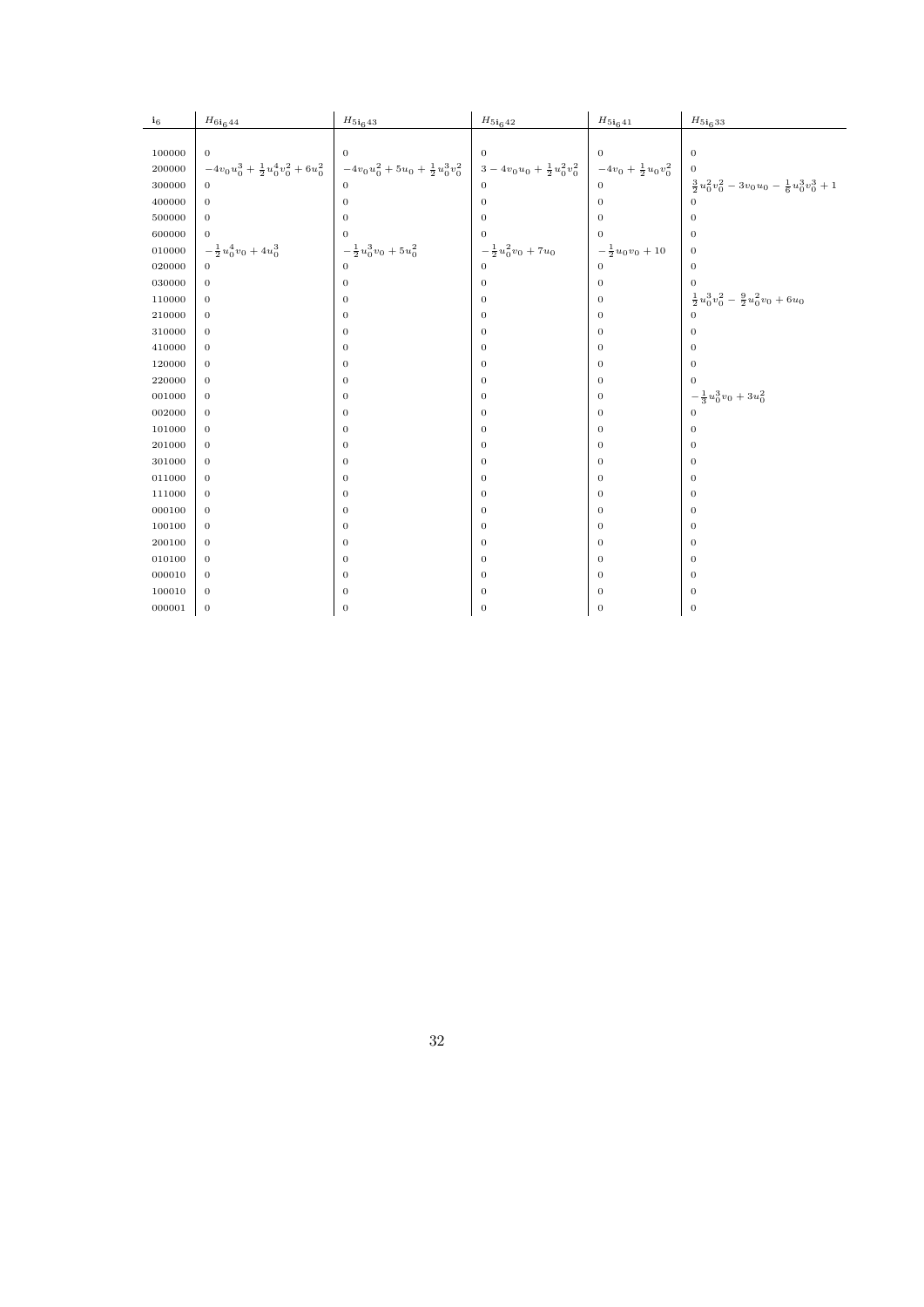|        | $H_{6i632}$                                                                                                                                                                                           | $H_{61631}$             | $H_{61622}$                                                                                                                                                                                                             | $H_{61621}$            | $H_{6i611}$                                                                                                                      | $H_{6i600}$                                                            |
|--------|-------------------------------------------------------------------------------------------------------------------------------------------------------------------------------------------------------|-------------------------|-------------------------------------------------------------------------------------------------------------------------------------------------------------------------------------------------------------------------|------------------------|----------------------------------------------------------------------------------------------------------------------------------|------------------------------------------------------------------------|
| 100000 | $\overline{0}$                                                                                                                                                                                        | $\Omega$                | $\Omega$                                                                                                                                                                                                                |                        | $\Omega$                                                                                                                         | $\overline{0}$                                                         |
| 200000 | $\overline{0}$                                                                                                                                                                                        |                         | $\overline{0}$                                                                                                                                                                                                          |                        | $\Omega$                                                                                                                         | $\overline{0}$                                                         |
|        |                                                                                                                                                                                                       |                         |                                                                                                                                                                                                                         | $-\frac{1}{4}v_2$      |                                                                                                                                  |                                                                        |
| 300000 | $\begin{array}{ccc} \frac{3}{2}v_0^2u_0-\frac{1}{6}v_0^3u_0^2-2v_0\\ 0 \end{array} \Bigg  \begin{array}{c} -\frac{1}{6}v_0^3u_0+\frac{3}{2}v_0^2\\ -\frac{1}{6}v_0^3u_0+\frac{3}{2}v_0^2 \end{array}$ |                         |                                                                                                                                                                                                                         |                        | $\Omega$                                                                                                                         | $\overline{0}$                                                         |
| 400000 | $\Omega$                                                                                                                                                                                              |                         | $\begin{bmatrix} 0 & 4 \ 0 & 2 \ 0 & 3 \end{bmatrix} v_0^3 u_0 + \frac{1}{24} v_0^4 u_0^2 \begin{bmatrix} 0 & 4 \ 0 & 0 \ \frac{1}{24} v_0^4 u_0 - \frac{1}{3} v_0^3 \ 0 & 0 \end{bmatrix}$                             |                        |                                                                                                                                  | $\overline{0}$                                                         |
| 500000 | $\mathbf{0}$                                                                                                                                                                                          | $\Omega$                |                                                                                                                                                                                                                         |                        | $\frac{1}{24}v_0^4 - \frac{1}{120}v_0^5u_0$                                                                                      | $\overline{0}$                                                         |
| 600000 | $\boldsymbol{0}$                                                                                                                                                                                      | $\overline{0}$          |                                                                                                                                                                                                                         |                        |                                                                                                                                  | $\frac{1}{720}v_0^6$                                                   |
| 010000 | $\mathbf{0}$                                                                                                                                                                                          | $\Omega$                |                                                                                                                                                                                                                         |                        |                                                                                                                                  |                                                                        |
| 020000 | $\mathbf{0}$                                                                                                                                                                                          | $\Omega$                | 0<br>$\frac{1}{8}u_0^2v_0^2 - u_0v_0 + 1$<br>$\frac{4}{8}v_0^2u_0 - \frac{3}{2}v_0$                                                                                                                                     |                        | $\overline{0}$                                                                                                                   |                                                                        |
| 030000 | $\mathbf{0}$                                                                                                                                                                                          |                         |                                                                                                                                                                                                                         |                        |                                                                                                                                  | $-\frac{1}{48}v_0^3$                                                   |
| 110000 | $\begin{array}{ccc} \frac{1}{2}v_0^2u_0^2-\frac{11}{2}u_0v_0+5\\ 0&\qquad \qquad 0 \end{array} \qquad \begin{array}{c} -\frac{15}{2}v_0+\frac{1}{2}u_0v_0^2\\ 0& \qquad \qquad \end{array}$           |                         |                                                                                                                                                                                                                         |                        | $\Omega$                                                                                                                         |                                                                        |
| 210000 |                                                                                                                                                                                                       |                         |                                                                                                                                                                                                                         |                        |                                                                                                                                  |                                                                        |
| 310000 | $\overline{0}$                                                                                                                                                                                        | $\Omega$                | $\left \begin{array}{cc} 0 & & \\ 2v_0^2u_0 - \frac{5}{2}v_0 - \frac{1}{4}v_0^3u_0^2 & \left \begin{array}{cc} \ddot{5} & & \\ \frac{5}{2}v_0^2 - \frac{1}{4}v_0^3u_0 & \\ 0 & & \end{array}\right. \end{array}\right.$ |                        |                                                                                                                                  |                                                                        |
| 410000 | $\mathbf{0}$                                                                                                                                                                                          | $\Omega$                | $\Omega$                                                                                                                                                                                                                |                        | $\begin{aligned} &-\frac{5}{12}v_0^3+\frac{1}{12}v_0^4u_0\\ &0\\ &-\frac{1}{8}v_0^3u_0+\frac{5}{8}v_0^2\\ &0\\ \end{aligned}$    | $-\frac{1}{48}v_0^5$                                                   |
| 120000 | $\overline{0}$                                                                                                                                                                                        | $\mathbf{0}$            | $\overline{0}$                                                                                                                                                                                                          | $\overline{0}$         |                                                                                                                                  |                                                                        |
| 220000 | $\overline{0}$                                                                                                                                                                                        |                         | $\overline{0}$                                                                                                                                                                                                          | $\Omega$               |                                                                                                                                  | $\frac{1}{16}v_0^4$                                                    |
| 001000 | $-\frac{1}{3}u_0^2v_0+5u_0$                                                                                                                                                                           | $-\frac{1}{3}u_0v_0+10$ | $\overline{0}$                                                                                                                                                                                                          | $\Omega$               |                                                                                                                                  |                                                                        |
| 002000 | $\mathbf{0}$                                                                                                                                                                                          | $\Omega$                |                                                                                                                                                                                                                         |                        |                                                                                                                                  | $\frac{1}{18}v_0^2$                                                    |
| 101000 | $\mathbf{0}$                                                                                                                                                                                          | $\overline{0}$          | $\begin{array}{c c}\n\frac{1}{3}v_0^2u_0^2 - \frac{8}{3}u_0v_0 + 2 \\ 0 & 0\n\end{array}$<br>$\begin{array}{c c}\n\frac{1}{3}v_0^2u_0 - \frac{14}{3}v_0 \\ 0 & 0\n\end{array}$                                          |                        |                                                                                                                                  |                                                                        |
| 201000 | $\mathbf{0}$                                                                                                                                                                                          | $\mathbf{0}$            |                                                                                                                                                                                                                         |                        | $\left  \begin{array}{l} -\frac{1}{6}u_0v_0^3+\frac{5}{6}v_0^2\\ 0\\ 0\\ \frac{1}{6}v_0^2u_0-\frac{5}{6}v_0 \end{array} \right.$ |                                                                        |
| 301000 | $\mathbf{0}$                                                                                                                                                                                          | $\overline{0}$          | $\Omega$                                                                                                                                                                                                                |                        |                                                                                                                                  | $\frac{1}{18}v_0^4$                                                    |
| 011000 | $\boldsymbol{0}$                                                                                                                                                                                      | $\overline{0}$          | $\overline{0}$                                                                                                                                                                                                          | $\overline{0}$         |                                                                                                                                  |                                                                        |
| 111000 | $\overline{0}$                                                                                                                                                                                        | $\overline{0}$          | $\overline{0}$                                                                                                                                                                                                          | $\Omega$               |                                                                                                                                  | $-\frac{1}{6}v_0^3$                                                    |
| 000100 | $\mathbf{0}$                                                                                                                                                                                          | $\mathbf{0}$            | $-\frac{1}{4}u_0^2v_0+2u_0$                                                                                                                                                                                             | $-\frac{1}{4}u_0v_0+5$ |                                                                                                                                  |                                                                        |
| 100100 | $\mathbf{0}$                                                                                                                                                                                          | $\mathbf{0}$            | $\Omega$                                                                                                                                                                                                                | $\Omega$               | $\frac{1}{4}v_0^2u_0-\frac{5}{4}v_0$                                                                                             |                                                                        |
| 200100 | $\mathbf{0}$                                                                                                                                                                                          | $\overline{0}$          | $\Omega$                                                                                                                                                                                                                | $\Omega$               |                                                                                                                                  | $\begin{array}{c} -\frac{1}{8} v_0^3 \\ \frac{1}{8} v_0^2 \end{array}$ |
| 010100 | $\mathbf{0}$                                                                                                                                                                                          | $\overline{0}$          | $\overline{0}$                                                                                                                                                                                                          | $\Omega$               |                                                                                                                                  |                                                                        |
| 000010 | $\overline{0}$                                                                                                                                                                                        | $\mathbf{0}$            | $\Omega$                                                                                                                                                                                                                | $\Omega$               | $-\frac{1}{5}v_0+1$                                                                                                              |                                                                        |
| 100010 | $\overline{0}$                                                                                                                                                                                        | $\mathbf{0}$            | $\overline{0}$                                                                                                                                                                                                          | $\mathbf{0}$           | $\Omega$                                                                                                                         | $\frac{1}{5}v_0^2$                                                     |
| 000001 | $\boldsymbol{0}$                                                                                                                                                                                      | $\mathbf{0}$            | $\overline{0}$                                                                                                                                                                                                          | $\mathbf{0}$           | $\overline{0}$                                                                                                                   | $-v_0$                                                                 |
|        |                                                                                                                                                                                                       |                         |                                                                                                                                                                                                                         |                        |                                                                                                                                  | 6                                                                      |